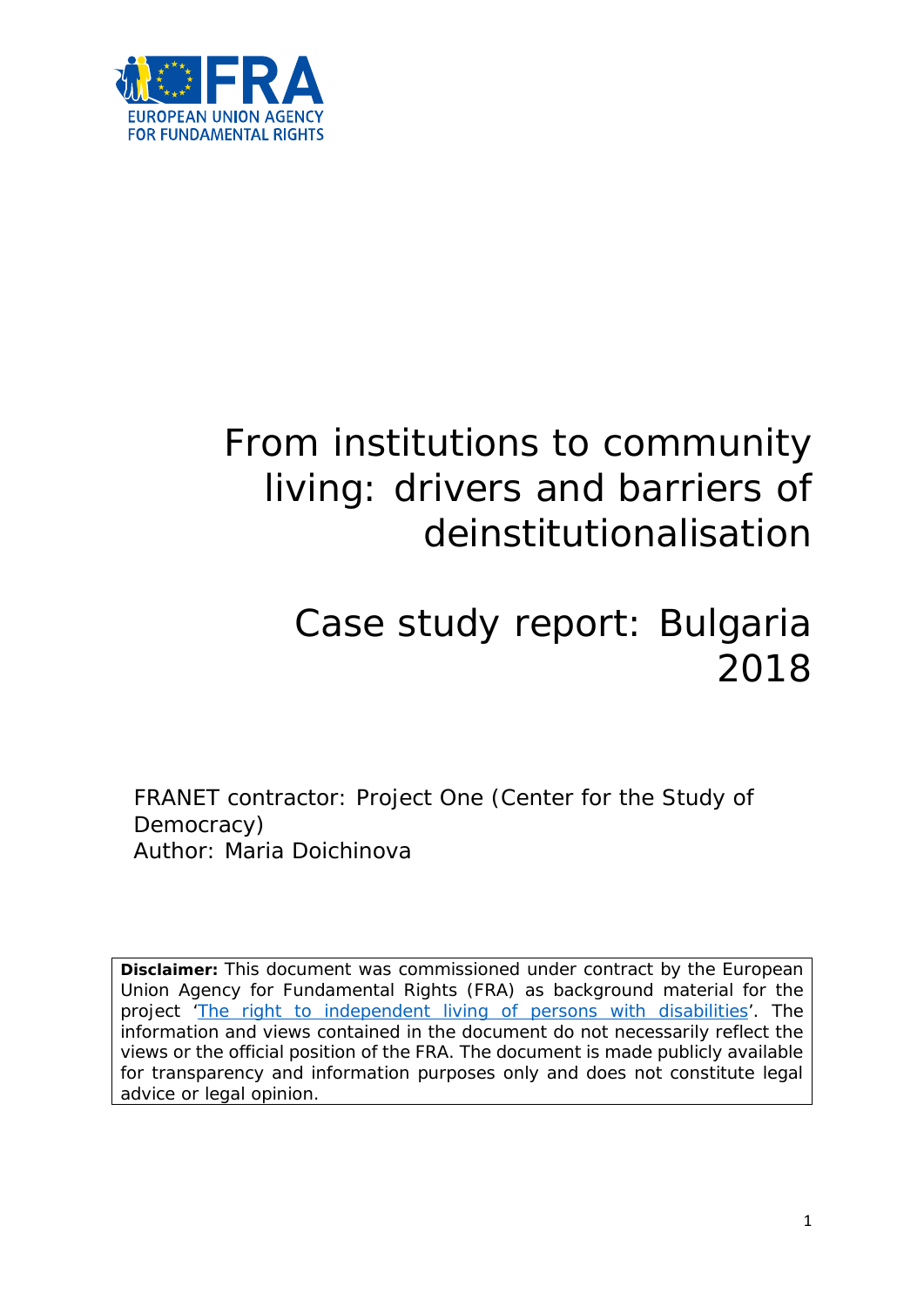

# **CONTENTS**

| 1. |                                                                                           |  |  |  |  |
|----|-------------------------------------------------------------------------------------------|--|--|--|--|
|    |                                                                                           |  |  |  |  |
|    |                                                                                           |  |  |  |  |
|    |                                                                                           |  |  |  |  |
|    |                                                                                           |  |  |  |  |
| 2. | UNDERSTANDING OF DEINSTITUTIONALISATION AND INDEPENDENT                                   |  |  |  |  |
|    |                                                                                           |  |  |  |  |
|    |                                                                                           |  |  |  |  |
| 3  | <b>ESSENTIAL FEATURES OF THE DEINSTITUTIONALISATION PROCESS 20</b>                        |  |  |  |  |
|    |                                                                                           |  |  |  |  |
|    | 3.2 Availability of guidance to support the deinstitutionalisation process 24             |  |  |  |  |
|    | 3.3 Active cooperation between the people involved in the deinstitutionalisation process. |  |  |  |  |
|    |                                                                                           |  |  |  |  |
|    | 3.5 Practical organisation of the deinstitutionalisation process  30                      |  |  |  |  |
|    |                                                                                           |  |  |  |  |
| 4  | MEASURES TO ACHIEVE SUCCESSFUL DEINSTITUTIONALISATION  38                                 |  |  |  |  |
|    |                                                                                           |  |  |  |  |
|    | 4.2 Availability of guidance to support the deinstitutionalisation process 38             |  |  |  |  |
|    | 4.3 Active cooperation between the people involved in the deinstitutionalisation process. |  |  |  |  |
|    |                                                                                           |  |  |  |  |
|    | 4.5 Practical organisation of the deinstitutionalisation process  41                      |  |  |  |  |
|    |                                                                                           |  |  |  |  |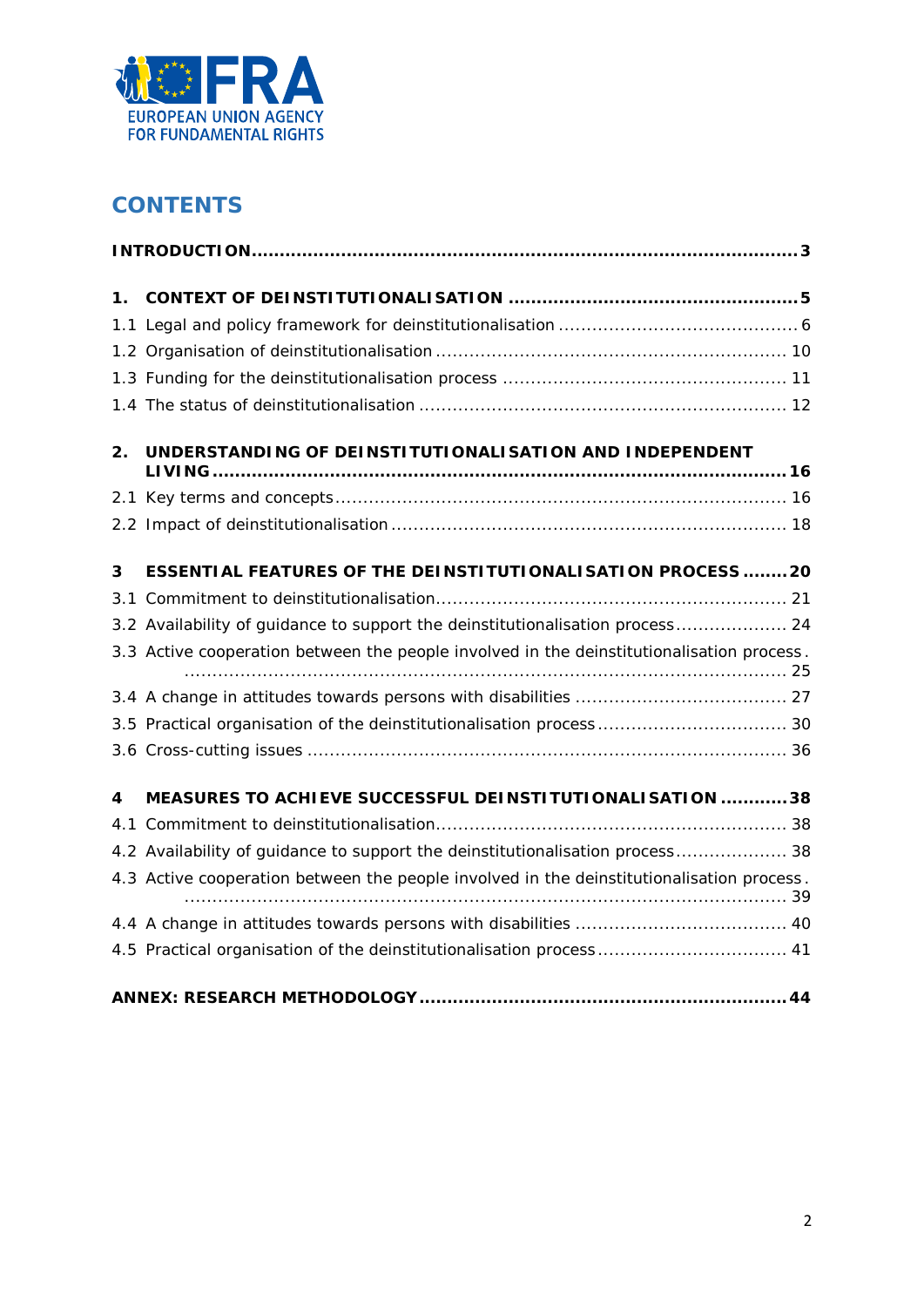

# <span id="page-2-0"></span>**INTRODUCTION**

Article 19 of the United Nations Convention on the Rights of Persons with Disabilities (CRPD) sets out the right of all persons with disabilities to live independently and be included in the community. Although the CRPD does not specifically mention deinstitutionalisation (DI) or address the transition process from institutional to community-based support, the Committee on the rights of persons with disabilities (CRPD Committee) has underlined that it is an essential component of fulfilling Article 19.

Achieving deinstitutionalisation is not limited to phasing out certain living arrangements. It entails a profound shift from environments characterised by routine and an 'institutional culture', to support in the community where persons with disabilities exercise choice and control over their lives. Realising the right to live independently for persons with disabilities therefore stretches beyond closing institutions and requires development of a "range of services in the community  $[...]$ , which would prevent the need for institutional care".<sup>[1](#page-2-1)</sup>

# FRA's project on the right of persons with disabilities to live independently and be included in the community

To explore how the right to independent living is being fulfilled in the EU, the European Union Agency for Fundamental Rights (FRA) launched a multi-annual research project in 2014. The project incorporates three interrelated activities:

- Mapping types of institutional and community-based services for persons with disabilities in the [2](#page-2-2)8 EU Member States.<sup>2</sup>
- Developing and applying human rights indicators to help assess progress in fulfilling Article 19 of the CRPD.<sup>[3](#page-2-3)</sup>
- Conducting fieldwork research in five EU Member States Bulgaria, Finland, Ireland, Italy and Slovakia – to better understand the drivers and barriers of deinstitutionalisation.

#### **From institutions to community living –commitments, funding and outcomes for people with disabilities**

In 2017, FRA published three reports exploring different aspects of the move from institutions towards independent living for persons with disabilities:

- [Part I: commitments and structures](http://fra.europa.eu/en/publication/2017/independent-living-structures) highlights the obligations the EU and its Member States have committed to fulfil.
- [Part II: funding and budgeting](http://fra.europa.eu/en/publication/2017/independent-living-funding) looks at how funding and budgeting structures can work to turn these commitments into reality.
- [Part III: outcomes for persons with disabilities](http://fra.europa.eu/en/publication/2017/independent-living-outcomes) focuses on the independence and inclusion persons with disabilities experience in their daily lives.

The series complements the Agency's [human rights indicators on Article 19 of the](http://fra.europa.eu/en/publication/2017/indicators-article-19-crpd)  [CRPD.](http://fra.europa.eu/en/publication/2017/indicators-article-19-crpd)

Other relevant reports previously published by FRA include:

l

<span id="page-2-1"></span><sup>1</sup> European Expert Group on the Transition from Institutional to Community-based Care (2012), *[Common](http://www.deinstitutionalisationguide.eu/)  [European Guidelines on the Transition from Institutional to Community-based Care](http://www.deinstitutionalisationguide.eu/)*, p. 27.

<span id="page-2-2"></span><sup>2</sup> FRA (2017), *[Summary overview of types of institutional and community-based services for persons with](http://fra.europa.eu/sites/default/files/fra_uploads/2017-10-independent-living-mapping-paper_en.pdf)  [disabilities.](http://fra.europa.eu/sites/default/files/fra_uploads/2017-10-independent-living-mapping-paper_en.pdf)*

<sup>3</sup> Indicators are available at: [http://fra.europa.eu/en/project/2014/rights-persons-disabilities-right-](http://fra.europa.eu/en/project/2014/rights-persons-disabilities-right-independent-living/indicators)

<span id="page-2-3"></span>[independent-living/indicators.](http://fra.europa.eu/en/project/2014/rights-persons-disabilities-right-independent-living/indicators) The indicators are based on the human rights model developed by the Office of the United Nations High Commissioner for Human Rights (OHCHR). See: UN, OHCHR (2012), *[Report on Human](http://www.ohchr.org/Documents/Publications/Human_rights_indicators_en.pdf)  [rights indicators: A Guide to Measurement and Implementation](http://www.ohchr.org/Documents/Publications/Human_rights_indicators_en.pdf)*, HR/PUB/12/5.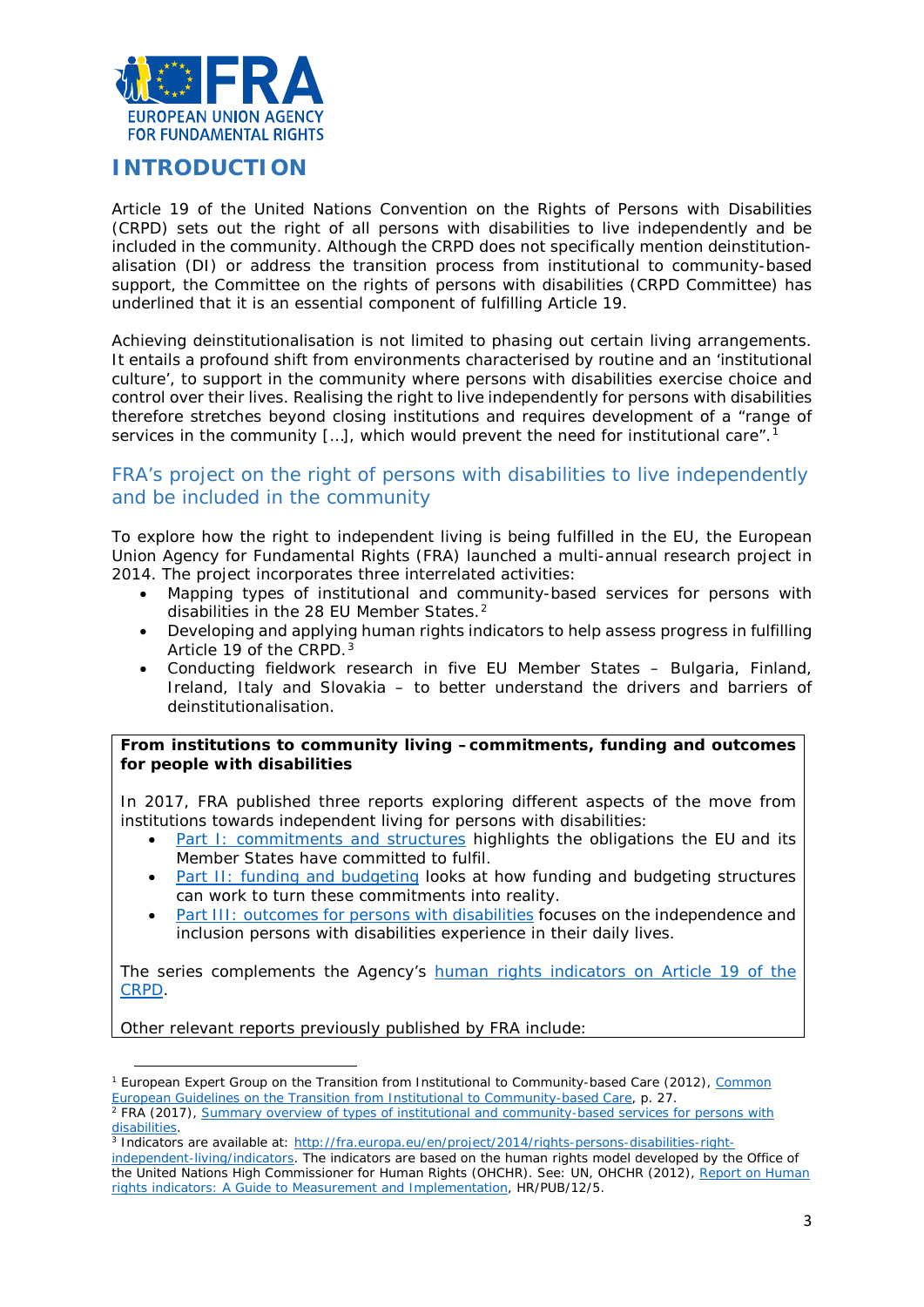

- [Choice and control: the right to independent living](http://fra.europa.eu/en/publication/2012/choice-and-control-right-independent-living)
- [Involuntary placement and involuntary treatment of persons with mental health](http://fra.europa.eu/en/publication/2012/involuntary-placement-and-involuntary-treatment-persons-mental-health-problems) [problems](http://fra.europa.eu/en/publication/2012/involuntary-placement-and-involuntary-treatment-persons-mental-health-problems)

# Reality check? Local-level research on drivers and barriers of deinstitutionalisation

FRA's fieldwork aimed to give actors involved in the deinstitutionalisation process the opportunity to share their knowledge, experiences and perceptions of what drives the process forward, and the barriers that hold it back. It focused in particular on implementation of deinstitutionalisation at the local level, an area little covered by previous research.

The fieldwork was conducted by FRA's in-country research network, FRANET, $4$  in five EU Member States that are at different stages of the deinstitutionalisation process. It was divided into two parts:

- In 2016, interviews and focus groups were conducted in each Member State with various stakeholders from the national and local level (municipalities or cities). The findings led to the identification of one case study locality in each Member State.
- In the first half of 2017, interviews and focus groups took place with a range of stakeholders in the selected case study locality.

This report incorporates findings from both parts of the fieldwork. More information on the research methodology is available in the Annex and the main report presenting the results of the research  $5$ 

# Why this report?

This report presents the findings of FRA's fieldwork research in Bulgaria. Separate national reports capture the results from the four other fieldwork countries.<sup>[6](#page-3-2)</sup>

The report starts by summarising the national context of deinstitutionalisation, including the legal and policy framework and funding, as well as how individuals involved in the deinstitutionalisation process understand some of the key terms and concepts. The rest of the report is structured according to five features emerging from the research as being essential for the deinstitutionalisation process (see table 1). Firstly, the report presents the drivers and barriers of the deinstitutionalisation process in Ireland, as experienced by participants in the research. It then looks at what participants believe is needed to make deinstitutionalisation a reality.

A comparative report bringing together the research findings from the five fieldwork countries was published in December 2018.[7](#page-3-3)

- 1. Commitment to deinstitutionalisation
- 2. Availability of guidance to support the deinstitutionalisation process

 $\overline{a}$ 

<span id="page-3-1"></span><span id="page-3-0"></span><sup>4</sup> See: [http://fra.europa.eu/en/research/franet.](http://fra.europa.eu/en/research/franet)<br><sup>5</sup> FRA (2018), *[From institutions to community living for persons with disabilities: perspectives from the ground](http://fra.europa.eu/en/publication/2018/independent-living-reality),* Luxembourg, Publications Office.

<span id="page-3-2"></span><sup>&</sup>lt;sup>6</sup> The national case study reports are available at: [https://fra.europa.eu/en/country-data/2018/right](https://fra.europa.eu/en/country-data/2018/right-independent-living-case-studies)[independent-living-case-studies](https://fra.europa.eu/en/country-data/2018/right-independent-living-case-studies).

<span id="page-3-3"></span><sup>7</sup> FRA (2018), *[From institutions to community living for persons with disabilities: perspectives from the ground](http://fra.europa.eu/en/publication/2018/independent-living-reality)*, Luxembourg, Publications Office.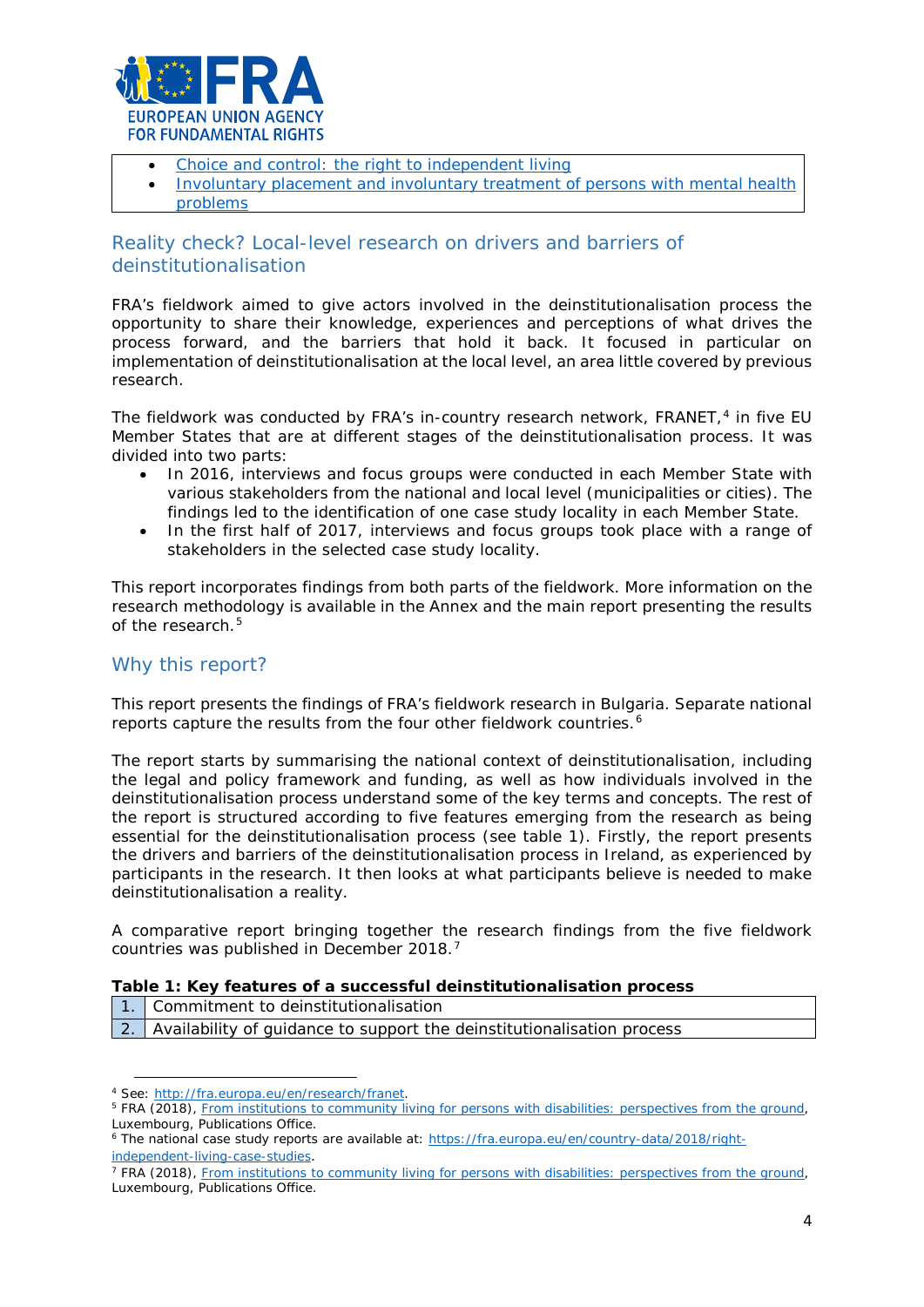

| 3. Active cooperation between the people involved in the deinstitutionalisation |
|---------------------------------------------------------------------------------|
| process                                                                         |

4. A change in attitudes towards persons with disabilities

5. Practical organisation of the deinstitutionalisation process

<span id="page-4-0"></span>*Source: FRA, 2018*

 $\overline{a}$ 

# **1. CONTEXT OF DEINSTITUTIONALISATION**

Deinstitutionalisation in Bulgaria can be broadly viewed in Bulgaria's process of transition from totalitarianism to democracy and within its accession to the EU in 2007. The need of change in the institutional approach of taking care of people with disabilities was triggered by a BBC documentary "Bulgaria's Abandoned Children"<sup>[8](#page-4-1)</sup> which provoked immense backlash both in-house and internationally. The case of Mogilino, shown in the documentary, pre-defined the starting of the process prioritising deinstitutionalisation of children with disabilities and children aged under 3 years. The DI process of children was initiated in 2010 and, by end-October 2017, the number of children living in institutions fell by over 87% from 7,583 in 2010 to 948 in October 2017. All institutions for children with disabilities have been closed and children are living either in residential services, with their families or with foster families.[9](#page-4-2)

A number of policy documents since 2014 outline the need for starting a transition process from institutional to community-based care also for adults with disabilities. In practice, however, the process itself was initiated only at the beginning of 2018 with the adoption of an Action plan for the period of 2018-2021 for implementation of the National Strategy for Long-term care<sup>[10](#page-4-3)</sup> (for more information see 1.1.1 and 1.4). The plan was voted after the present research was finalised so its content is not reflected in the report. Nevertheless, sporadic efforts have resulted in an increasing number of community-based services for adults with disabilities as well as some isolated examples of adults (mostly people with lower degrees of impairment) leaving institutions and moving to services in the community.

The overall view shared by all categories of participants in this research while anticipating the official start of the process, ranging from national and local public authorities, practitioners and NGOs, is that the DI of adults will follow the model of the DI of children – that is, building more of the existing types of CBSs rather than moving towards a more individualised approach, such as provision of personal assistance. Civil society organisations and DPOs have raised concern that the DI policy in Bulgaria reproduces the institutional model in the newly-formed "CBSs", simply substituting bigger with smaller institutions keeping people with disabilities isolated from the community, and falling short to obligations enshrined in Article 19 of the Convention on the Rights of persons with disabilities.<sup>[11](#page-4-4)</sup>

<span id="page-4-1"></span><sup>8</sup> For more information, see: [http://topdocumentaryfilms.com/bulgarias-abandoned-children/.](http://topdocumentaryfilms.com/bulgarias-abandoned-children/)

<span id="page-4-2"></span><sup>9</sup> Bulgaria, Ministry of Labour and Social Policy (2017), [Letter from the Minister of Labour and Social Policy to the](http://www.parliament.bg/pub/PK/285465754-06-894.pdf)  Chairperson of the National Assembly ([Писмо на министъра на труда и социалната политика до председателя](http://www.parliament.bg/pub/PK/285465754-06-894.pdf)  <u>на 44 НС и до г-[н Николай Цонков](http://www.parliament.bg/pub/PK/285465754-06-894.pdf))</u>, 19 December 2017.

<span id="page-4-3"></span><sup>1</sup>º Bulgaria/ Council of Ministers (2018), <u>[План за действие за периода 2018](https://www.mlsp.government.bg/ckfinder/userfiles/files/politiki/socialni%20uslugi/deinstitucionalizaciq%20na%20grijata%20za%20vuzrastni%20hora%20i%20hora%20s%20uvrejdaniq/Plan_LTC.pdf)-2021 г. за изпълнение на</u> [Националната стратегия за дългосрочна грижа](https://www.mlsp.government.bg/ckfinder/userfiles/files/politiki/socialni%20uslugi/deinstitucionalizaciq%20na%20grijata%20za%20vuzrastni%20hora%20i%20hora%20s%20uvrejdaniq/Plan_LTC.pdf), Council Decision 28, 19 January 2018.

<span id="page-4-4"></span><sup>11</sup> See for example: Dimitrova, A. and Parmakova, M. (2015), *[Измерване на качеството на социалните услуги](http://www.ngobg.info/bg/documents/7154/1639_final.pdf)  [в България и Исландия: Сравнителен анализ](http://www.ngobg.info/bg/documents/7154/1639_final.pdf)*, Sofia, 2015, Cedar Foundation; and Deneva, N. and R. Prtrov (2016), *[Живот на воля или по чужда воля! Политиката на](http://www.cil.bg/userfiles/nabliudatelnitsa/Report-DI-Final.pdf) т.нар. деинституционализация" (ДИ) в България [и последиците за правото на независимия живот на хората, с увреждания, които са обект на тази политика](http://www.cil.bg/userfiles/nabliudatelnitsa/Report-DI-Final.pdf)*, Sofia, Center for Independent Living.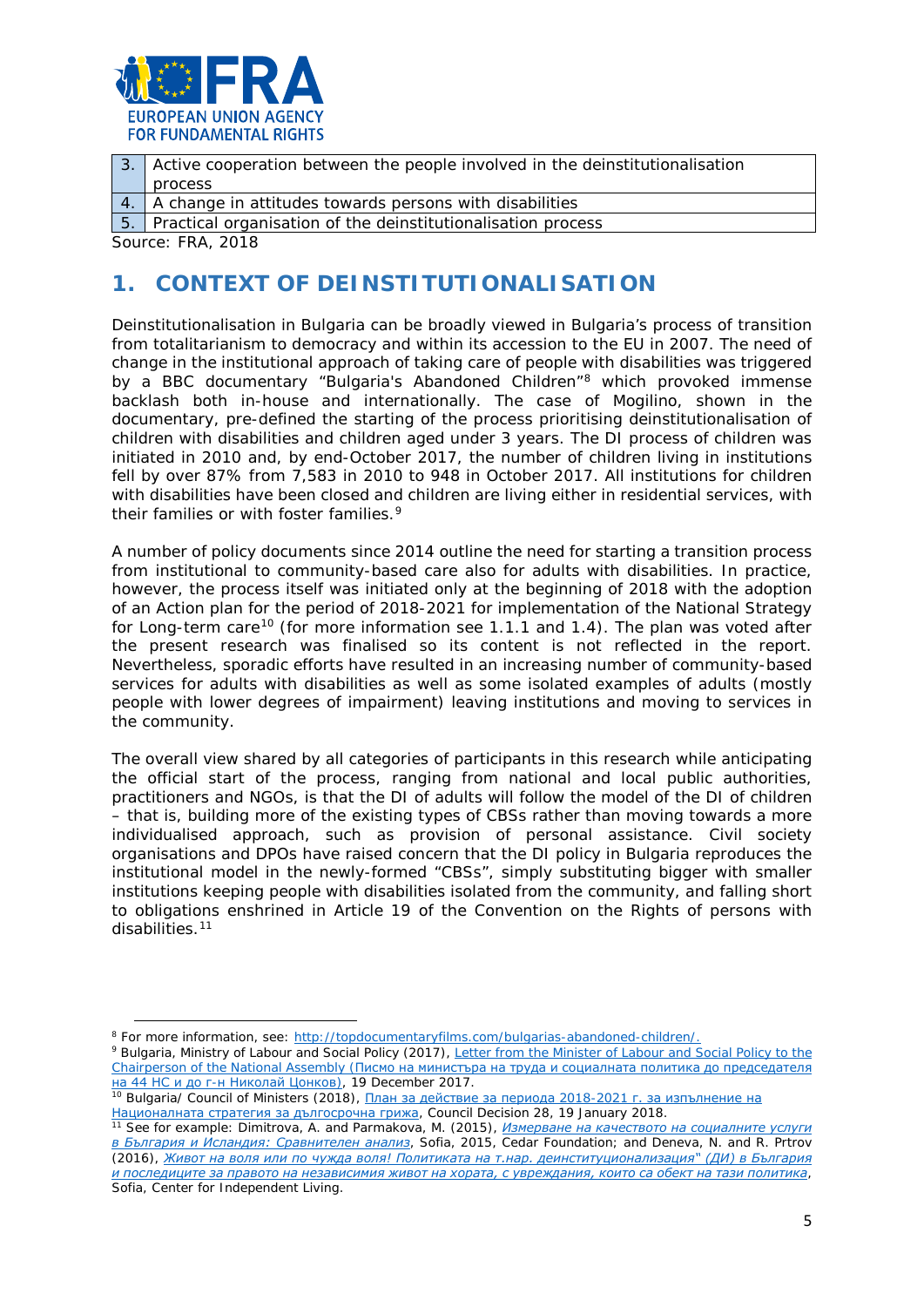

# <span id="page-5-0"></span>1.1 Legal and policy framework for deinstitutionalisation

#### 1.1.1 National legal and policy framework for deinstitutionalisation

The basis of the deinstitutionalisation process is provided by a number of strategic documents, together with the respective legislative framework as well as regulations with regard to the European Structural and Investment Fund (ESIF) programmes. There are several strategic documents in relation to the DI process. Each of them usually goes with an annual action plan that lists the activities to be accomplished each year, the responsible institutions and the sources of funding needed. In order of their importance to the DI process, the active national strategies are:

- National strategy for long-term care (*Национална стратегия за дългосрочна грижа*)[12](#page-5-1) is the strategic document that puts the foundation of the DI process of adults setting the philosophy of community-based services to host people who will leave institutions and at the same time defines measures to prevent institutionalisation. The action plan for its implementation, or the practical instrument that actually put the beginning of the DI process of people with disabilities, was voted on 19 January 2018.[13](#page-5-2)
- Action Plan of the Republic of Bulgaria on the Implementation of the UN Convention on the Rights of Persons with Disabilities (2015 – 2020) *(План за действие на Република България за прилагане на Конвенцията за правата на хората с увреждания (2015–2020)).[14](#page-5-3)* This is a second document (the first covered the period of 2013-2014) in place after Bulgaria's ratification of the Convention and it outlines all states efforts to implement the Convention in practice. Civil society actors and DPOs criticise the authorities for not implementing the activities and objectives of the first plan in practice but just extending the deadline for the same measures within the term of the second.<sup>[15](#page-5-4)</sup>
- National strategy for persons with disabilities 2016-2020 (*Национална стратегия за хората с увреждания 2016-2020 г.*)[16](#page-5-5) and an action plan for its implementation for the period of 2016-2018. This strategic document addresses people with disabilities living in the community trying to offer measures in the field of accessibility of the public environment, non-discrimination, social inclusion, etc. It is one of the measures under the Action plan for the implementation of the CRPD, mentioned above.
- Long-term strategy on the employment of the people with disabilities 2011 2020 (*Дългосрочна стратегия за заетост на хората с увреждания 2011 – 2020 г.*)[17](#page-5-6) is a specific strategy dealing with the necessary measures to assure long-term employment of people with disabilities. There have been two action plans, for the periods of 2012-2013 and 2014-2015. There is an implementation report for the action plan 2012-2013, which provides an overview of activities, however, no

<span id="page-5-2"></span><sup>13</sup> Bulgaria, Council of Ministers (2018), *Action plan for the period of 2018-2021 for implementation of the National strategy for long-term care ([План за действие за периода 2018](https://www.mlsp.government.bg/ckfinder/userfiles/files/politiki/socialni%20uslugi/deinstitucionalizaciq%20na%20grijata%20za%20vuzrastni%20hora%20i%20hora%20s%20uvrejdaniq/Plan_LTC.pdf)-2021 г. за изпълнение на [Национална стратегия за дългосрочна грижа](https://www.mlsp.government.bg/ckfinder/userfiles/files/politiki/socialni%20uslugi/deinstitucionalizaciq%20na%20grijata%20za%20vuzrastni%20hora%20i%20hora%20s%20uvrejdaniq/Plan_LTC.pdf)*), Council decision No. 28, 19 January 2018.

<span id="page-5-4"></span><sup>15</sup> Bulgarian Helsinki Committee (2017), *Alternative report about the rights of persons with disabilities in [Bulgaria under the UN Convention on the rights of persons with disabilities](http://tbinternet.ohchr.org/Treaties/CRPD/Shared%20Documents/BGR/INT_CRPD_ICO_BGR_27646_E.pdf)*, Sofia, May 2017.

<span id="page-5-5"></span><sup>16</sup> Bulgaria, Council of Ministers (2016), *National strategy for persons with disabilities 2016-2020* (*[Национална](http://www.strategy.bg/FileHandler.ashx?fileId=9439)* <u>стратегия за хората с увреждания 2016-2020</u> г.[\)](http://www.strategy.bg/FileHandler.ashx?fileId=9439), Council Decision No. 549, 7 July 2016.<br><sup>17</sup> Bulgaria, Council of Ministers (2011), Long-term strategy on the employment of the people with disabilities

<span id="page-5-1"></span><sup>12</sup> Bulgaria, Council of Ministers (2014), *National strategy for long-term care* (*[Национална стратегия за](http://www.strategy.bg/FileHandler.ashx?fileId=9432)  [дългосрочна грижа](http://www.strategy.bg/FileHandler.ashx?fileId=9432)*), Council decision No. 2, 7 January 2014.

<span id="page-5-3"></span><sup>14</sup> Bulgaria, Council of Ministers (2015), *Action Plan of the Republic of Bulgaria on the Implementation of the UN Convention on the Rights of Persons with Disabilities (2015 – 2020) ([План за действие на Република](http://www.strategy.bg/FileHandler.ashx?fileId=9440)  България за прилагане на Конвенцията [за правата на хората с увреждания \(2015](http://www.strategy.bg/FileHandler.ashx?fileId=9440)–2020)*), Council decision

<span id="page-5-6"></span>*<sup>2011 –</sup> 2020 ([Дългосрочна стратегия за заетост на хората с увреждания 2011](http://www.strategy.bg/StrategicDocuments/View.aspx?lang=bg-BG&Id=705) – 2020 г.)*, Council of Ministers Protocol No. 25.2, 29 June 2011.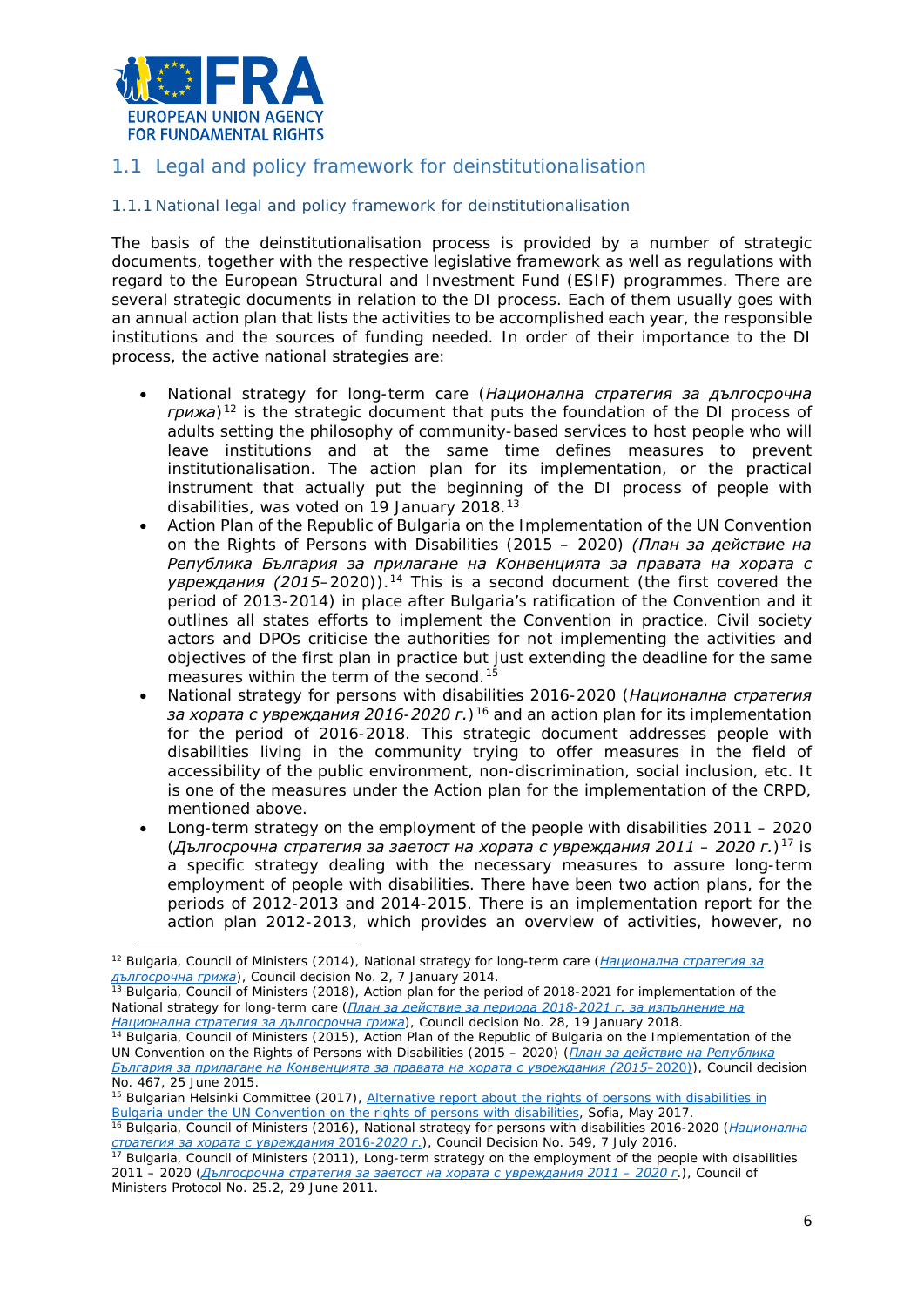

evaluation of their impact is done and such account of activities is not available for the 2014-2015 action plan.<sup>[18](#page-6-0)</sup> No action plan has been adopted for the following years which in practice means that no activities on this strategy have been running ever since.

- The National social economy concept (*Национална концепция за социална икономика*)[19](#page-6-1) and the action plan for its implementation for 2016-2017 are strategic documents that deal with the country's commitment to develop social economy by introducing the concept of social enterprises and organisations, by setting standards that will stimulate the spread of social solidarity and by mapping measures to improve the administrative and legal environment for such activities.
- The National Health Strategy 2020 (*Национална здравна стратегия 2020*)[20](#page-6-2) and the action plan for its implementation (until 2020) dedicate two sub-priorities to policies related to people with disabilities – one of them concerns mental health and the other targets generally improving the health of all people with disabilities. The two sections highlight the importance of cross-sector cooperation between the healthcare system and the social system by opening new forms of community services for the people with disabilities.

There are other strategic documents that touch upon issues related to the process of transition from institutional care to living in the community of the people with disabilities worth mentioning. These are the Strategy for Decentralisation 2016-2025 (*Стратегия за децентрализация 2016 – 2025*);[21](#page-6-3) the National strategy for reducing poverty and promoting social inclusion 2020 (*Национална стратегия за намаляване на бедността и насърчаване на социалното включване 2020 г.*);<sup>[22](#page-6-4)</sup> the National concept for promoting elderly people's active life (2012-2030) (*Национална концепция за насърчаване на активния живот на възрастните хора (2012-2030 г.)*);[23](#page-6-5) etc.

The government's priorities for its mandate of 2017-2021 include one item related to people with disabilities, namely a reform in the disability certification system by transferring it from the healthcare system to the National Social Security Institute (*Национален осигурителен институт*).[24](#page-6-6)

The political instability in Bulgaria<sup>[25](#page-6-7)</sup> delayed the DI process and the legislative and strategic documents that were expected to pave the road to transition of adults with disabilities from institutions to community-based living. No new policies have been adopted in 2017. The major document that outlines upcoming activities steps, including a list of institutions, which will be closed first, is the Action plan for the period of 2018-2021 for implementation of the National strategy for long-term care. It was adopted after this research was finalised in mid-2017.

 $\overline{a}$ 

<span id="page-6-0"></span><sup>&</sup>lt;sup>18</sup> Bulgaria, Council of Ministers (2014), *Report on the implementation of the Action plan implementing the Longterm strategy on the employment of the people with disabilities 2011 – 2020 ([Доклад за изпълнение на Плана](http://www.strategy.bg/FileHandler.ashx?fileId=4635)  [за действие по изпълнение на Дългосрочната стратегия за заетост на хората с увреждания 2011](http://www.strategy.bg/FileHandler.ashx?fileId=4635)-2020)*, Council of Ministers Protocol No. 12.3, 26 March 2014.

<sup>19</sup> Bulgaria, Council of Ministers (2011), National social economy concept (*[Национална концепция за](http://www.strategy.bg/StrategicDocuments/View.aspx?lang=bg-BG&Id=889)* 

<span id="page-6-2"></span><span id="page-6-1"></span>*социална икономика*[\)](http://www.strategy.bg/StrategicDocuments/View.aspx?lang=bg-BG&Id=889), Council Protocol 13.2, 4 April 2012. 20 Bulgaria, National Assembly (2015), *Национална здравна стратегия 2020 ([National Health Strategy 2020\)](http://www.strategy.bg/StrategicDocuments/View.aspx?lang=bg-BG&Id=989)*, National Assembly Decision, 17 December 2015.

<sup>21</sup> Bulgaria, Council of Ministers (2016), *Strategy for Decentralisation 2016-2025 ([Стратегия за](http://www.strategy.bg/StrategicDocuments/View.aspx?lang=bg-BG&Id=1155)* 

<span id="page-6-4"></span><span id="page-6-3"></span>*децентрализация 2016 – 2025)*, Council decision No. 735, 8 September 2016. 22 Bulgaria, Council of Ministers (2013), *National strategy for reducing poverty and promoting social inclusion 2020 ([Национална стратегия за намаляване на бедността и насърчаване на социалното включване 2020](http://www.strategy.bg/StrategicDocuments/View.aspx?lang=bg-BG&Id=790)* 

<span id="page-6-5"></span>*r.*), Council of Ministers Protocol No. 5.1, 6 February 2013.<br><sup>23</sup> Bulgaria, Council of Ministers (2012), *National concept for promoting elderly people's active life (2012-2030) ([Национална концепция за насърчаване на активния живот на възрастните хора \(2012](http://www.strategy.bg/StrategicDocuments/View.aspx?lang=bg-BG&Id=764)-2030 г.)),* Council of Ministers Protocol No. 24.2, 20 June 2012.

<span id="page-6-6"></span><sup>24</sup> GERB (2017), *Government priorities 2017-2021 ([Приоритети за управление \(2017](http://gerb.bg/bg/pages/prioriteti-125.html)- 2021))*, p. 5.

<span id="page-6-7"></span><sup>25</sup> Bulgaria had six governments between 2013 and 2017.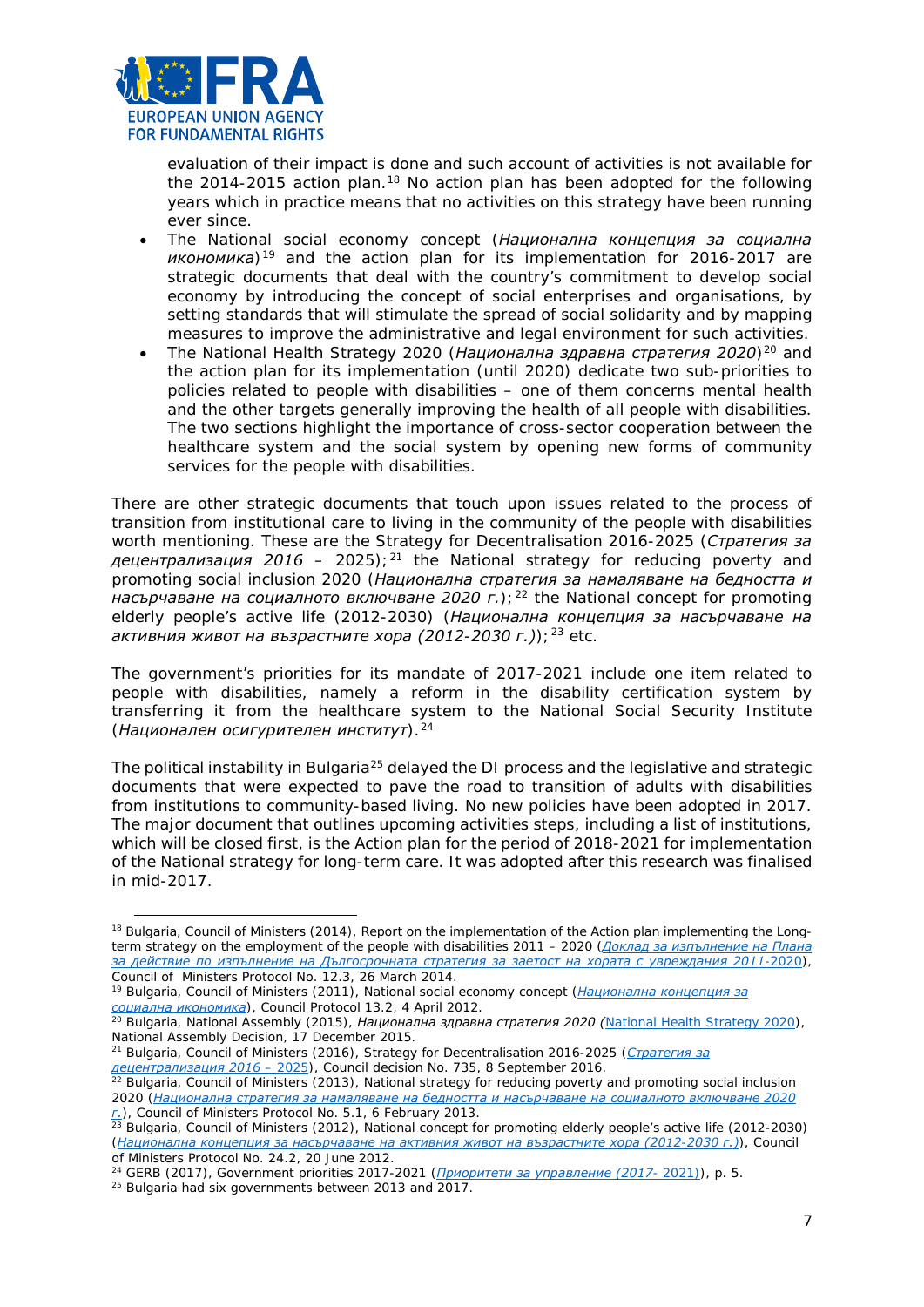

l

In May 2017, the new minister of labour and social policy first announced the intention to shift the approach towards more individualised support for people with disabilities by proposing a new Social services act (*Закон за социалните услуги*) to open opportunities for more innovative person-oriented services.<sup>[26](#page-7-0)</sup> By the beginning of 2018, different stakeholders say that there have been consultations in this regard, however no particular outcome has been observed.

By mid-2017, there was also a draft Law on people with disabilities' supported decisionmaking (*Закон за подкрепено вземане на решения от хора с увреждания*)[27](#page-7-1) reforming the guardianship system in Bulgaria in line with Article 12 of the CRPD, which has been under discussion since 2012. To the time of drafting this report the discussion in Parliament is still pending. Research participants' opinion about this law is split between the approval of DPOs and some of the people with disabilities and their family members, and the scepticism of some of the professionals and other family members about how the supported decision making scheme will work in practice.

Overall, national-level stakeholders stress upon the importance of these strategic planning documents for simultaneously declaring the political will for reform and drawing the practical steps for its implementation, including funding.

*"Like any strategic document, especially a national one, undoubtedly a strength is that it is a unifying, inter-institutional, and after all, adopted by the National Assembly, which brings together the efforts of all institutions involved and actually unites and [creates] a common vision of what should be done in future."* (official from a national public authority)

Another strength mentioned by national-level respondents is related to the process of drafting these strategic documents. In their view, all relevant stakeholders take part in the process of policy designing – an understanding that is generally challenged at local level. A significant number of respondents from the case study locality, including representatives of local public authorities, managers and staff at institutional and community-based services, had an opposing view and feel they are not asked about the policies and measures that should be adopted. In particular, social service managers and employees believe that their experience is particularly relevant to help drafting adequate policy measures.

*"I think they don't reach us at all, yet we are those who have the most… we see things more objectively as we are in between – we work with the sick people and simultaneously we receive orders from above […]. And we see absurd things. […] these people up there, I have the feeling that they don't have the idea what the real condition of these people is and they put frames that we […] it is so hard to move in these frames and on the top of that it is all so subjective with us."* (employee of a community-based service)

The reason for this discrepancy is the fact that working groups drafting the strategic and legislative documents are composed by a number of stakeholders that include government bodies, local authorities (not fully represented, but via the National Association of

<span id="page-7-0"></span><sup>26</sup> Bulgarian National Television (2017), *Social ministry to fulfil the requests of the parents of children with disabilities ([Социалното министерство ще изпълни исканията на родителите на деца с увреждания](http://news.bnt.bg/bg/a/sotsialnoto-ministerstvo-shche-izplni-iskaniyata-na-roditelite-na-detsa-s-uvrezhdaniya))*, BNT News, 17 May 2017.

<span id="page-7-1"></span><sup>27</sup> Bulgaria, *Draft law on people with disabilities' supported decision-making ([Закон за подкрепено вземане на](http://ahu.mlsp.government.bg/portal/document/7749)  [решения от хора с увреждания](http://ahu.mlsp.government.bg/portal/document/7749)*).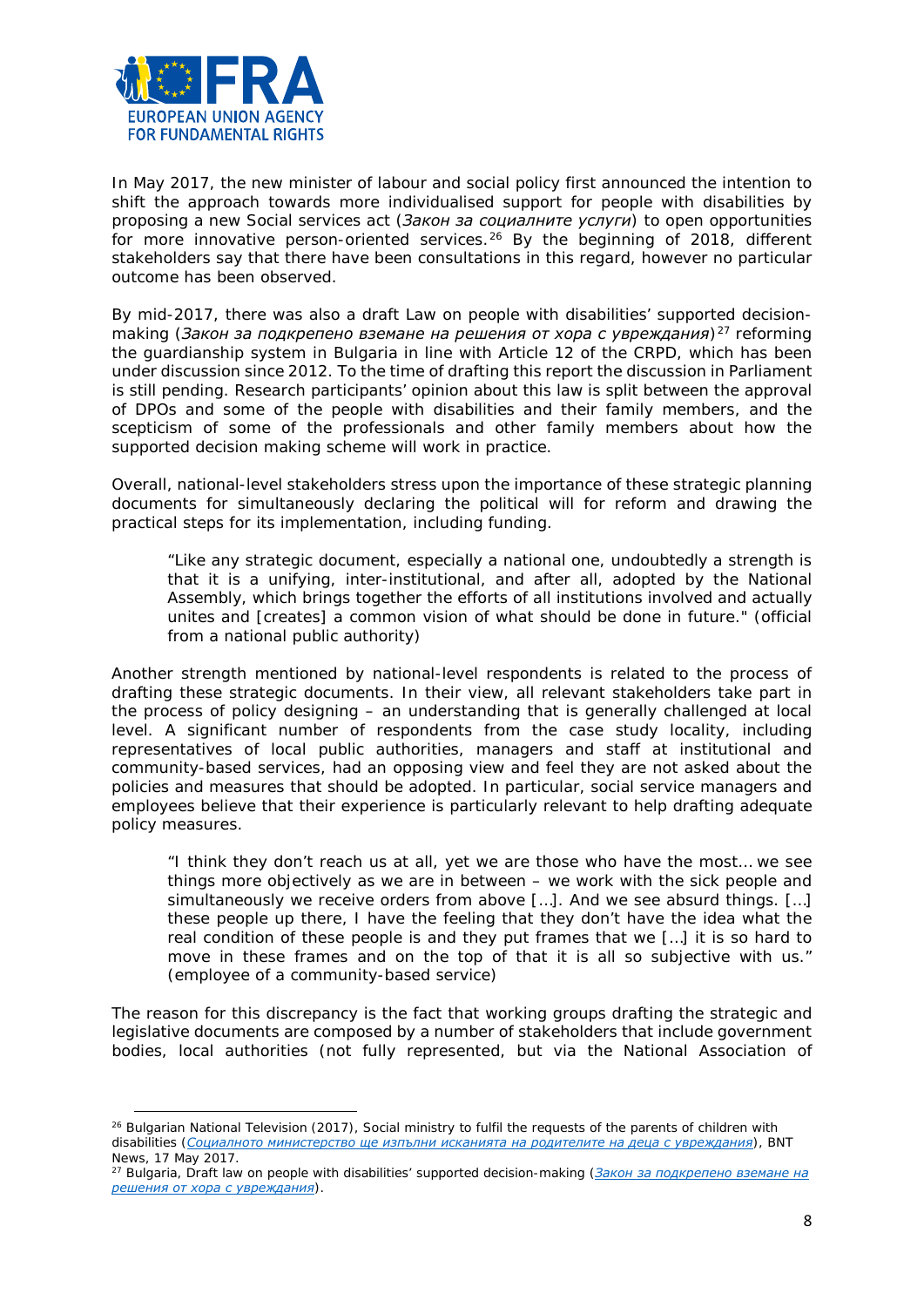

l

Municipalities in Bulgaria<sup>[28](#page-8-0)</sup>) and civil society. These stakeholders are selected by a widely criticised principle of having "nationally representative" organisations, most of which are viewed as dependent on national authorities funding and hence not independent in their function.[29](#page-8-1) The local-level stakeholders do not seem to recognise the need of being proactive within the public discussion phase of the legislative and policy-making process. This is probably a function of the often met perception that making decisions is a prerogative of the national authorities and local actors are just executors.

The national, and to a lesser extent local, authorities seem to value more the strategic planning process, which ensures sustainability to the planned activities, while professionals perceive it, together with the legislative process, more as a factor restricting their opportunities to be flexible.

Representatives of national authorities, as well as the members of the local community in the case study locality registered a gap in the strategic planning related to awareness campaigns about improving the public image of people with disabilities. This issue is only covered in Operational Programmes as a requirement for publicity of ESIF-funded projects.

*"And if the government has the solution, or willingness, or resources, it should make a very nice campaign, a serious one, with the good examples – as this place, right, the things that should be more and more visible to the people so that they can see the other side; the good people with disabilities; the good Roma people. This should be massively exposed. But this requires a political backup."* (member of the local community)

#### 1.1.2 Local legal and policy framework for deinstitutionalisation

Local-level authorities have a strictly defined by law role in the deinstitutionalisation process. This role follows the national legislation and comprises of, among others, two levels of strategic planning of social services. The first level, the district level, <sup>[30](#page-8-2)</sup> follows the country's administrative division where a district combines a number of municipalities and an administrative centre (*областен център*) – usually the district's largest city. At a district level, district strategies for social service development are developed aiming at coordinating the efforts in the social sphere in a way balancing between different national and local stakeholders unevenly distributed among smaller and bigger localities within the district. Some municipal level officials do not find this level productive as, similarly to the national DI roadmap, the intra-sectoral approach it envisages is not working in practice and therefore these strategies turn to mechanical aggregations of the municipal strategies. Moreover, the district administrations do not have the sufficient capacity and prerogatives to add value to the municipal strategies. The district strategy is prepared on the basis of a demographic and socioeconomic analysis that serves as a background for needs assessment. The analysis and the needs assessment are often integral parts of the strategy.

In addition, every municipality has to draft its own social services development strategy and an annual action plan for its implementation. These are prepared by the local administration's social department in cooperation with relevant stakeholders and have to be approved by the local parliament – the Municipal Council (*Общински съвет*). Research

<span id="page-8-0"></span><sup>28</sup> For more information about the National Association of Municipalities in Bulgaria (*Национално сдружение на общините в Република България*), see: [www.namrb.org.](http://www.namrb.org/)

<span id="page-8-1"></span><sup>29</sup> For more information, see: Alexieva, I., Cohen, E. and Stoychev, V. (2011), *Analysis of the activity of the National council for integration of people with disabilities* (*[Анализ на дейността на Националния съвет за](http://cil.bg/userfiles/nabliudatelnitsa/Report-NSIHU-2011_final.pdf)  [интеграция на хората с увреждания](http://cil.bg/userfiles/nabliudatelnitsa/Report-NSIHU-2011_final.pdf)*), Sofia, Center for independent living.

<span id="page-8-2"></span><sup>&</sup>lt;sup>30</sup> Under Art. 142 of the Constitution of Bulgaria the district is a unit to conduct regional policy and implement state's government on the ground assuring balance between the national and local interests.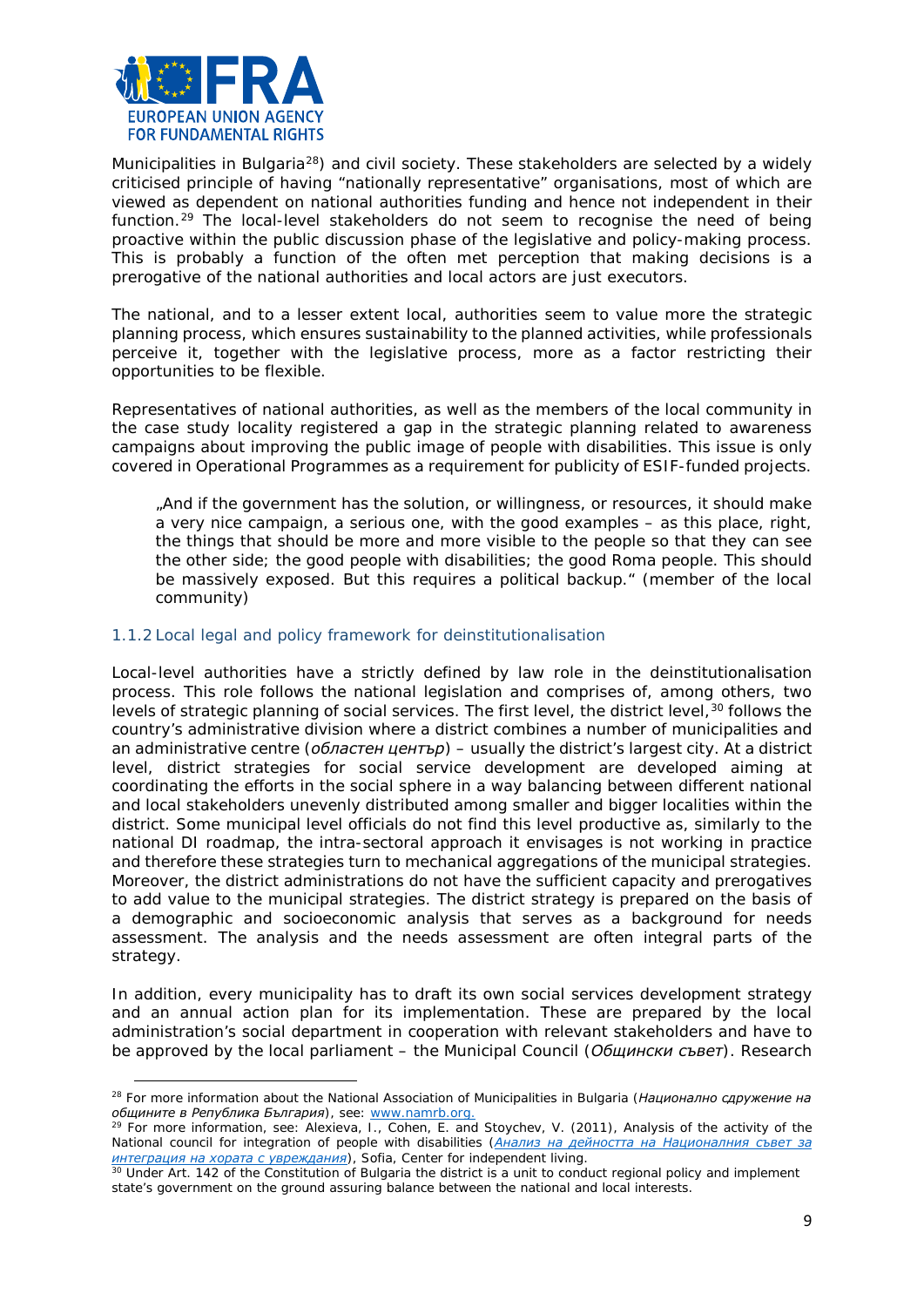

participants from the local-level administration commented that in practice municipalities with small administration, those that have less population, do not prepare such strategies relying on the district-level ones.

In these strategies, the municipalities plan the social services in accordance with the needs and forecasts of the analysis, including their capacities and the sources of funding. The participants, especially local-level officials, consider these documents particularly important as they act as the locality's evidence-based detailed roadmaps for expanding social services. Local public authorities share the criticism that within the present social system, municipalities do not enjoy security that the Social Assistance Agency (*Агенция за социално подпомагане*) will approve the quality and will set aside state funding for all activities planned at local level. On the role of the Social Assistance Agency see the section below.

# <span id="page-9-0"></span>1.2 Organisation of deinstitutionalisation

The DI process of adults with disabilities was officially initiated some six months after the finalisation of this research so during the conversations with the stakeholders there was a sense of uncertainty in this regard, particularly among professionals in non-managerial positions, who knew that something is being prepared to happen, but still had no concrete information. Others had information about what is being planned based on personal contacts with people at the national level.

The organisation of the process can be viewed in parallel with the organisation of the DI of children and within the framework of the existing legislation. The legislation that regulates the system of social services is the Social Assistance Act (*Закон за социално подпомагане*)[31](#page-9-1) and the rules for its implementation.[32](#page-9-2) These acts set the frame, in which the Ministry of Labour and Social Policy (MLSP) (*Министерство на труда и социалната политика, МТСП*) – thorugh its subordinated Social Assistance Agency (SAA) (*Агенция за социално подпомагане*) – makes decisions of opening and closing both institutional and community-based services funded by the state as state-delegated activities (*държавноделегирани дейности*). Furthermore, the Social Assistance Agency exercises control over the service quality in those services. Through its territorial units, the Agency directs people to services, when a need is identified. The Agency also takes active part in the process of drafting national policy and local strategic documents.

Municipalities receive national funding for the provision of the social services identified in their strategic planning instruments (those that are approved by the Social Assistance Agency as state-delegated activity). These can be either managed by the local authorities themselves or subcontracted to non-governmental organisations or private providers. This attaches the municipalities the dual role of being public authorities and at the same time service providers. $33$  The process of decentralisation is seen as a positive reform by national-level authorities as it led to a sharp increase in the number of CBSs. DPOs, civil society actors, as well as local authorities, still perceive the system of social services provision as strongly centralised as in practice local authorities have to conform with many financial and quality requirements that do not leave them much freedom to make flexible decisions. Moreover, municipalities do planning and request funding, yet the final decision lies with the national authorities.

l

<span id="page-9-2"></span><span id="page-9-1"></span><sup>31</sup> Bulgaria, Social Assistance Act *(Закон за социално подпомагане*), 19 May 1998. 32 Bulgaria, Rules for the implementation of the Social Assistance Act *([Правилник за прилагане на Закона за](http://www.lex.bg/laws/ldoc/-13038592)  социално подпомагане)*, 1 November 1998. 33 An example of irregularities related to the functions of local authorities and institutions' management is the

<span id="page-9-3"></span>subject of a workplace dispute between an institution director and a mayor. Within the case, the Regional Court of Haskovo has to clarify the hierarchy within the system of state-delegated activities at local level. For more information, see: [http://legalacts.justice.bg/Search/GetActContentByActId?actId=U7EBRP3iLDY%3D.](http://legalacts.justice.bg/Search/GetActContentByActId?actId=U7EBRP3iLDY%3D)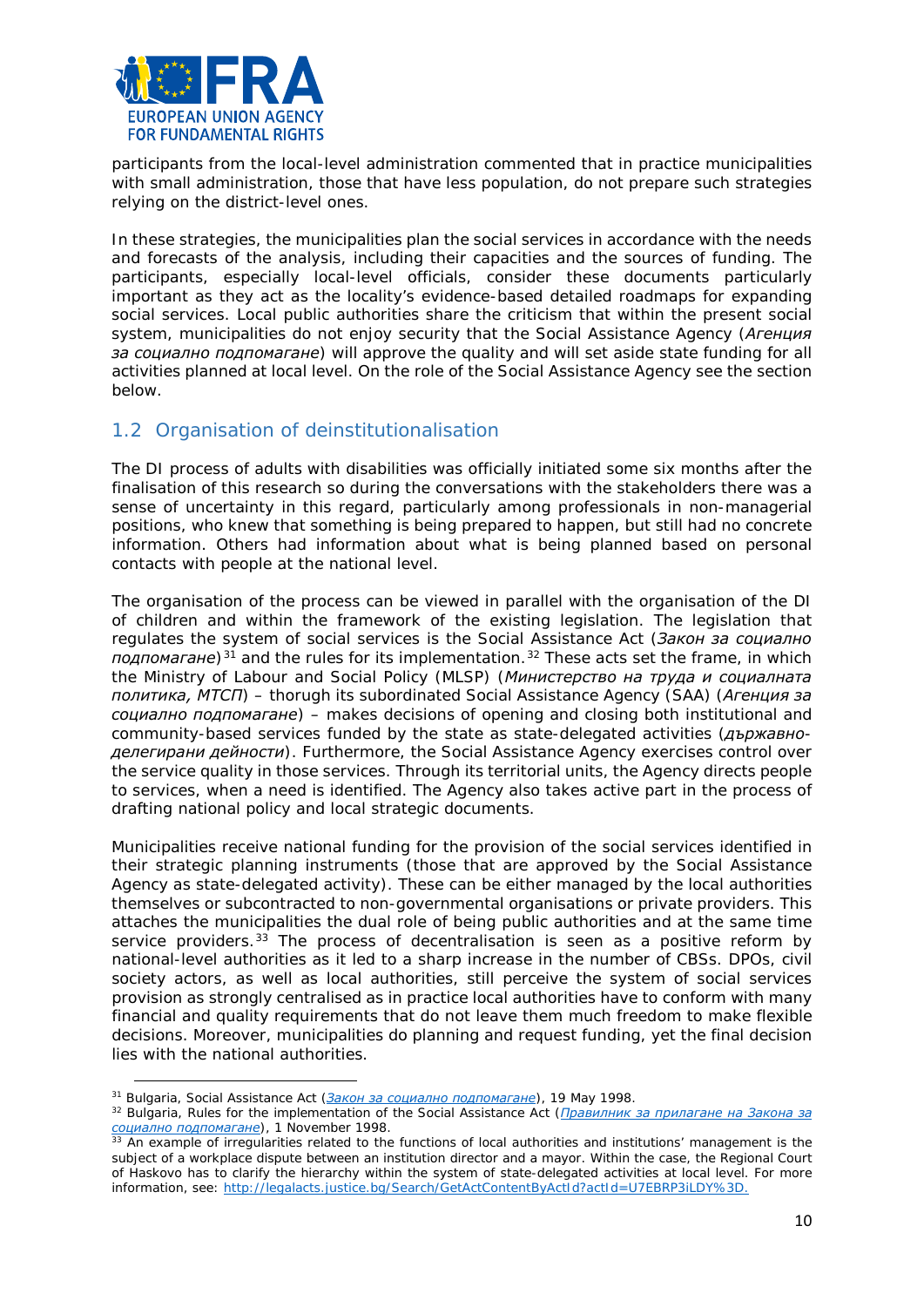

*"I completely understand the small municipalities, how can they plan anything without knowing if they are going to get state subsidies?"* (local official)

In addition, municipalities offer self-funded social services mostly related to social kitchens and social patronage,  $34$  preferential parking for people with disabilities, and others.

Research participants are unanimous about the importance of the Ministry of Labour and Social Policy and its Social Assistance Agency as key actors within the DI process. In addition, other national bodies such as the Ministry of Finance, Health Ministry and the Ministry of Labour and Social Policy's Employment Agency were often mentioned as the bodies who should, which they gradually begin to, share the responsibility of the process because of its complexity. Non-governmental organisation were mentioned by the national and local participants as flexible bearers of innovative ideas who, however, often lack administrative capacity to assume roles as service providers themselves.

"*One who works in an NGO gains some sort of an expertise. Beyond one's education. And, based on it, one builds the impression about oneself and about the organisation that they are very good. However, a fact is being missed that they are good in a specific thing on specific scales. Claiming of being really good they compete in a procedure, they win, we speak hypothetically. And at a certain stage it comes up that this is not as easy as it seems."* (local level official)

This general lack of administrative and operational capacity does not allow NGOs to tender for a more significant share of the social services, local officials think. NGOs are also not eligible for obtaining ESIF funding for social services. There are generally only a few private service providers, offering most often palliative care at high fees which makes them unaffordable for most people requiring such support and their families.

At local level, municipal officials responsible for the social sphere are the most important actors, who at the same time plan and deliver social services. The size of the municipality with its specialised human resource and at the same time the political will at local level are mentioned as very important factors within the DI process.

"*The situation is not that "beautiful" with us. The previous local government had no interest at all in the social sphere. Generally, [name] is a tourist site and all local authority efforts were directed there, unfortunately. I told you I have been working in the Municipality since [very recently]. Before that time, there was no person to deal with social activities. As a matter of fact, the only functioning thing several years ago was the institution.*" (local level official)

# <span id="page-10-0"></span>1.3 Funding for the deinstitutionalisation process

 $\overline{a}$ 

Social services in Bulgaria can be funded by several different sources – state budget, local budgets, project-based financing within different national or international funding programmes, or self-funded when delivered by private providers.

Social services, being institutional or community-based, are funded by the national budget as state-delegated activities (*държавно делегирани дейности*). The Social Assistance Agency verifies the eligibility for state funding by certifying (registering) those who meet the criteria set in the Social Services Act, the rules for its implementation and other secondary standards defined for each type of service. The later are called 'Method'

<span id="page-10-1"></span><sup>&</sup>lt;sup>34</sup> A social services where food from social kitchens is delivered to people with low mobility's homes.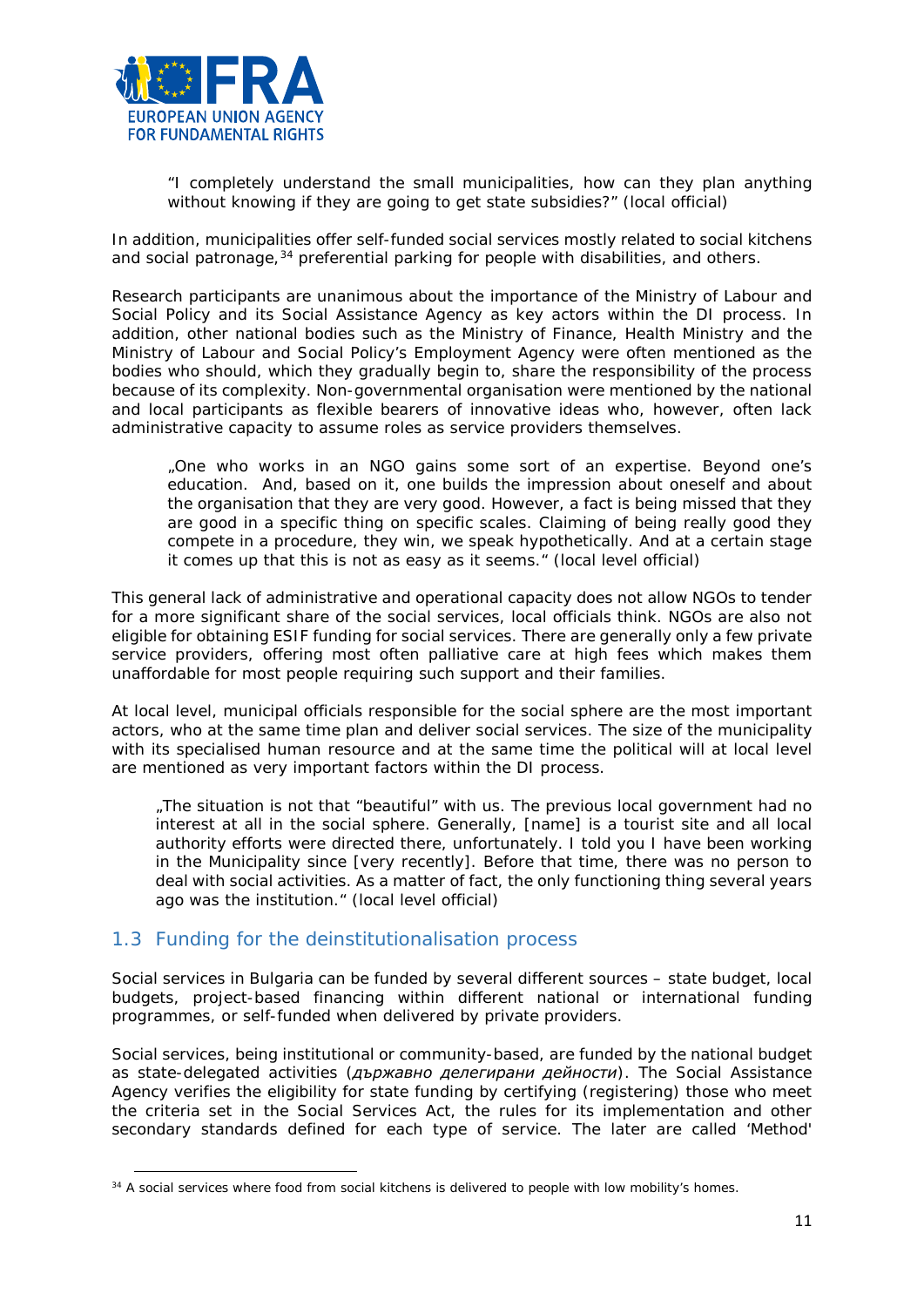

(*Методика*).[35](#page-11-1) The certified (in accordance with the local strategic documents) services receive a set amount of money per user per year. The amounts are fixed every year in a Council of Ministers' (*Министерски съвет*) decision upon proposal of the Ministry of Finance.

The local authorities can decide to fund social services by their own local budgets. Such financing depends on the yearly approval of the municipal councils thus defined by locallevel participants as limited in terms of amount and sustainability. The local authorities can decide to commission both state-delegated and locally-funded services to other providers, yet, the Social Assistance Agency still has to certify them, too.

Both state-delegated and locally-funded social services (institutional and communitybased) collect fees from their clients. The amount of the fee for state-funded services is defined in a Council of Ministers' Tariff<sup>[36](#page-11-2)</sup> and represents a share of the clients' personal income (this is usually the person's disability pension but it can include more things, depending on the person's labour experience or other means of income, for example rents). The share depends on the type of service used. The highest fee is charged in institutions for people with intellectual and psychosocial disabilities; and for people with dementia – 80% of the person's 'income'; 50% is the fee in protected houses, centres for accommodation of family type (CAFT) and day-care centres; and 5% - in centres for social rehabilitation and integration. The fees are collected by municipalities, but they cannot use them – the sums return to the state budget. This is another argument of local authorities, DPOs and NGOs who consider the decentralisation process incomplete.

The fees of the locally-funded services are set in the Local Taxes and Fees Act (*Закон за местните данъци и такси*).[37](#page-11-3) It is calculated by summing together the total cost of the service for food, food delivery, bedding, clothes and utility bills. It then divides the total amount to the number of clients, resulting in the fee each individual pays to the service provider.

The project-based funding plays a significant role in piloting innovative services, which can subsequently turn to state-delegated activities. Moreover, the ESIF financing was vital for the realisation of the DI process for children. As local authorities admit:

*"Here I should note that if it was not for the support of these Operational Programmes "Regions in Growth" through the European Regional Development Fund and of the "Human Resources Development" through the European Social Fund, even a large municipality as [name] would not be able to be successful in social service development or in DI. […] So I would deeply emphasise the enormous help of the two funds in terms of the DI which, I would not say passed, but was initiated and continues. But if it was not for this financial support I am almost sure that it would not happen."* (local level official)

The self-funding is not widely practiced except for a number of private hospices, where the fees are much higher than in other social services.

# <span id="page-11-0"></span>1.4 The status of deinstitutionalisation

 $\overline{a}$ 

The need for change of the institutional approach towards people with disabilities brought the need of general reforms – deinstitutionalisation and reform of the country's system of

<span id="page-11-1"></span><sup>35</sup> For more information, see[: www.asp.government.bg/web/guest/metodiki-i-metodiceski-ukazania.](http://www.asp.government.bg/web/guest/metodiki-i-metodiceski-ukazania) 36 Bulgaria, Council of Ministers, Tariff on the state-funded social service fees *([Tарифа за таксите за социалните](http://www.lex.bg/bg/laws/ldoc/2135466581)* 

<span id="page-11-2"></span>*[услуги, финансирани от държавния бюджет](http://www.lex.bg/bg/laws/ldoc/2135466581))*, 1 January 2003.

<span id="page-11-3"></span><sup>37</sup> Bulgaria, Law on local taxes and fees *([Закон за местните данъци и такси](http://lex.bg/laws/ldoc/2134174720))*, 1 January 1998.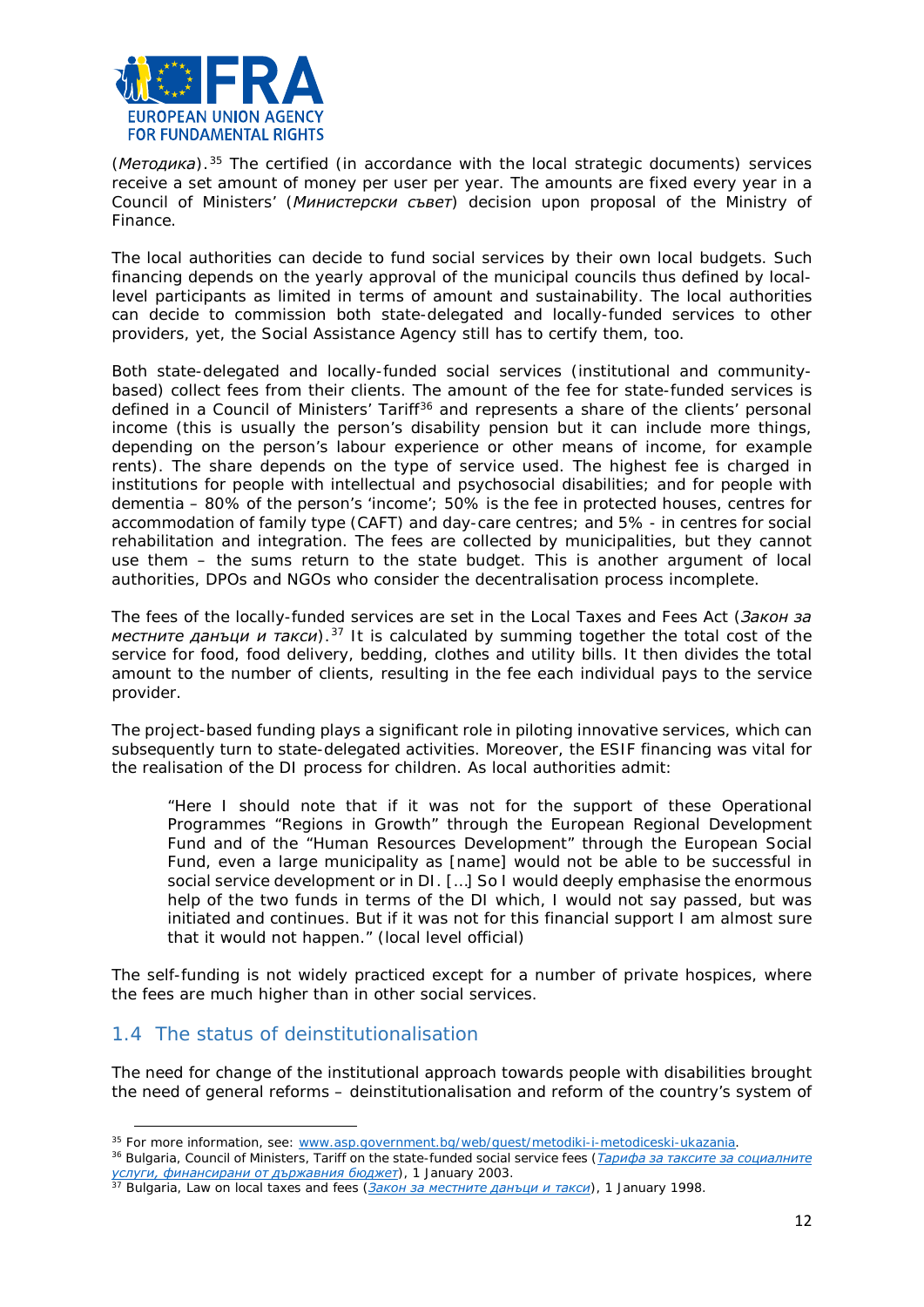

social support. Naturally, it was decided to start the DI process with children. The DI process of children started in 2010 and, by 2015, 24 institutions for children with disabilities were closed and some 1,800 children live either in residential community-based services, in their families or in foster families.<sup>[38](#page-12-0)</sup> As of October 2016, some 450 children with disabilities still live in institutions.<sup>[39](#page-12-1)</sup> Nevertheless, the number of children in specialised institutions fell by 82 % between 2010 and mid-2016. By 2020 the DI of children is planned to be completed with an expected proportion of 80 % of the children living in family environment towards 20  $%$  - in residential settlements.<sup>[40](#page-12-2)</sup>

The deinstitutionalisation of children with disabilities intensified similar processes targeting adults with disabilities. As children grow up, the community-based services gradually change to also respond to needs of adults with disabilities and this put them in the position of becoming an alternative to institutional settings.

Currently, long waiting lists for placement in institutions and limited capacity of existing CBSs, has called for increase of community-based services providing residential care for adults with disabilities. The development of new CBSs for adults with disabilities follows the existing model applied within the DI of children, namely only services with set features decided by the Social Assistance Agency are eligible for sustainable state funding. Moreover, a nationally organised DI process for adults was delayed due to the political instability and the lack of determination about the philosophy of the process. Still, the "National strategy for long-term care"[41](#page-12-3) sets the foundation of the system of communitybased services for adults and the plan for its implementation has put the focus of closing the ten institutions for people with intellectual and psychosocial disabilities that offer worst living conditions by 2021.

This decision is a result of the analysis and expertise of working groups with various stakeholders and a centrally steered mapping of institution for older people and adults with disabilities (*Анализ на състоянието на специализираните институции за възрастни хора и за възрастни хора с увреждания*).[42](#page-12-4) By mid-2017 there were signs of will for shifting the policy towards offering more individualised support to adults with disabilities than it was offered within the DI of children. Another step in this direction was the Council of Ministers' decision to set aside additional financing for extending the ESIF-funded programme for provision of assistance to people with disabilities in their homes. The programme which was highly rated by most of the research participants expired in fall-2017.[43](#page-12-5) The action plan implementing the Strategy for long-term care seemed to have adopted a balanced approach by both offering the social services similar to those during the DI of children and at the same time by expanding the personal support options.

<span id="page-12-1"></span><span id="page-12-0"></span><sup>38</sup> Bulgaria, State Agency for Child Protection (2017), *[Деинституционализацията на грижата за деца с](https://sacp.government.bg/bg/%D0%B4%D0%B5%D0%B8%D0%BD%D1%81%D1%82%D0%B8%D1%82%D1%83%D1%86%D0%B8%D0%BE%D0%BD%D0%B0%D0%BB%D0%B8%D0%B7%D0%B0%D1%86%D0%B8%D1%8F%D1%82%D0%B0-%D0%BD%D0%B0-%D0%B3%D1%80%D0%B8%D0%B6%D0%B0%D1%82%D0%B0/)  увреждания – [тема на конференцията "Малките стъпки към голямата промяна"](https://sacp.government.bg/bg/%D0%B4%D0%B5%D0%B8%D0%BD%D1%81%D1%82%D0%B8%D1%82%D1%83%D1%86%D0%B8%D0%BE%D0%BD%D0%B0%D0%BB%D0%B8%D0%B7%D0%B0%D1%86%D0%B8%D1%8F%D1%82%D0%B0-%D0%BD%D0%B0-%D0%B3%D1%80%D0%B8%D0%B6%D0%B0%D1%82%D0%B0/)*, Press Release, 26 May 2017. <sup>39</sup> Bulgaria, Council of Ministers (2016), *Updated plan of action for the implementation of the 'Visiton for the deinstitutionalisation of children in Bulgaria ([Актуализиран план за действие за изпълнение на националната](http://www.strategy.bg/FileHandler.ashx?fileId=9276)  [стратегия "Визия за деинституционализацията на децата в Република България"](http://www.strategy.bg/FileHandler.ashx?fileId=9276))*, Council of Ministers

<span id="page-12-2"></span>decision No. 859, 13 October 2016.<br><sup>40</sup> Bulgaria, Council of Ministers (2016), Updated plan of action for the implementation of the 'Visiton for the *deinstitutionalisation of children in Bulgaria ([Актуализиран план за действие за изпълнение на националната](http://www.strategy.bg/FileHandler.ashx?fileId=9276)  [стратегия "Визия за деинституционализацията на децата в Република България"](http://www.strategy.bg/FileHandler.ashx?fileId=9276))*, Council of Ministers decision No. 859, 13 October 2016.

<span id="page-12-3"></span><sup>&</sup>lt;sup>41</sup> Bulgaria, Council of Ministers (2014)[, National strategy on long-term care,](http://www.strategy.bg/FileHandler.ashx?fileId=9432) in force as of Council decision 2 of 7 January 2014.

<span id="page-12-4"></span><sup>42</sup> Bulgaria, Social Assistance Agency (SAA) (2015), '*Анализ на състоянието на специализираните институции за възрастни хора и за възрастни хора с увреждания*', August 2015. The analysis has been substituted with [Аналитичен доклад на социалните услуги държавно делегирана дейност за пълнолетни лица към 31 май](http://www.asp.government.bg/documents/20181/106772/%D0%B0%D0%BD%D0%B0%D0%BB%D0%B8%D0%B7_%D0%B4%D0%BE%D0%BA%D0%BB%D0%B0%D0%B4.rar/03bc1146-55db-4a60-a879-f650523d0109)  <u>[2017 г.](http://www.asp.government.bg/documents/20181/106772/%D0%B0%D0%BD%D0%B0%D0%BB%D0%B8%D0%B7_%D0%B4%D0%BE%D0%BA%D0%BB%D0%B0%D0%B4.rar/03bc1146-55db-4a60-a879-f650523d0109)</u>

<span id="page-12-5"></span><sup>43</sup> Bulgaria, Council of Ministers (2017), '*[Осигуряват се 15,7 млн. лв. за асистенти на хора с увреждания](http://www.government.bg/cgi-bin/e-cms/vis/vis.pl?s=001&p=0228&n=9360&g=)*' Press release, 4 July, 2017.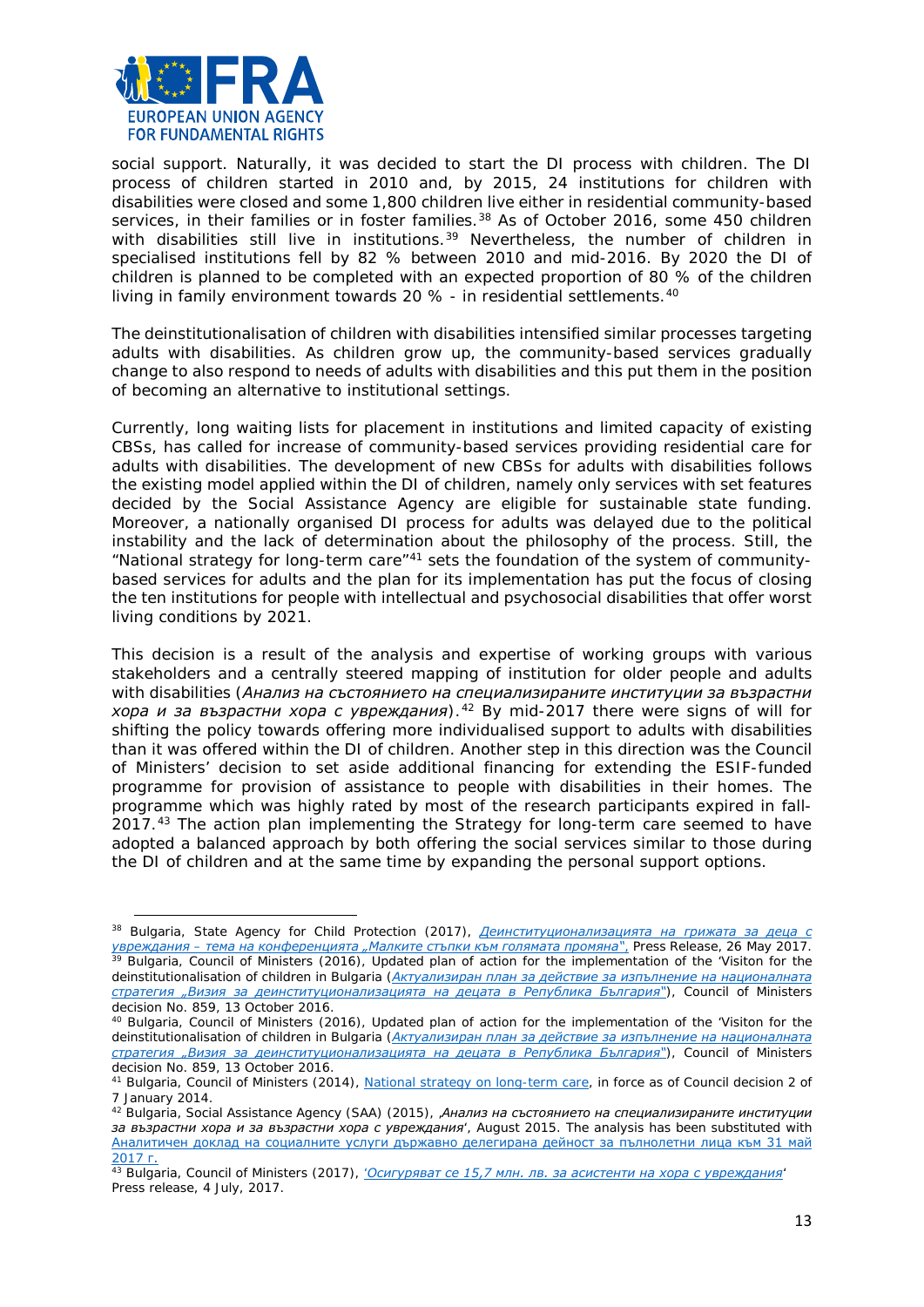

Certain efforts within the deinstitutionalisation process of adults can be retrospectively outlined. In 2010, the government adopted a concept for DI (unpublished) and a Plan for reforming specialised institutions for adults with disabilities *(План за реформиране на специализираните институции за възрастни хора с увреждания (2010-2011 г.)*)[44,](#page-13-0) within which institutions in poor material condition offering low quality of service have been closed. Then in 2012, the MLSP published a draft roadmap for deinstitutionalisation of adults "Vision for Deintitutionalisation of Adults with Mental Disorders, Mental Retardation and Dementia" (*Национална стратегия "Визия за деинституционализацията на възрастните хора с психични разстройства, умствена изостаналост и деменция*"), a document which did not come into force but was replaced by the "National strategy for long-term care". Another effort towards DI is the joint Social Assistance Agency and local authorities' action for closing down professional boarding schools for people with disabilities (*социалните учебно-професионални центрове (СУПЦ)*) – а hybrid form of institution and school.

The natural transition from DI of children with disabilities to the DI of adults between 2014 and 2017 without, however, having a national political framework on how it will be done led to the shared belief that the DI of adults will follow the model of the DI of children. That is building more of the existing types of CBSs rather than turning towards individualised and personalised support. The two approaches popped up within the research as counterpoints. The present model is perceived as reproduction of the institutional model of care in newly created services, while the personalised approach, characterised by the "money follows the person" principle, leads to more support in the community and better independent living outcomes. The second approach is strongly supported by DPOs, as well as other participants from different groups who are familiar with the principles of the CRPD, while the present system of social service provision is supported by local-level social assistance officials and other respondents for various groups who are supporters of the "medical" model of care provision for people with disabilities.

The process of making a political decision on the philosophy of DI of adults has been supported by a number of research works, some of them drawing significant analytical information from the DI of children.

Researchers argue that the DI policy in Bulgaria reproduces the institutional model in the newly-formed "CBSs" failing to assure the main features of living independently by keeping them in isolation and limiting their choice to make decisions.[45](#page-13-1) Others outline the challenges in overcoming the consequences of the centralised system of social services' management – unclear responsibilities of the social work entities, lack of mechanisms for encouragement of public-private partnerships, lack of flexibility of the social services and limited access of NGOs to the sources of funding. They recommend additional efforts to be invested in the quality and effectiveness of the services, as well as in the transparency of the financial reporting of how public funds are being utilised.<sup>[46](#page-13-2)</sup>

Policymakers and all relevant stakeholders can benefit from the analysis of the process of funding the DI of children aiming at bringing evidence of whether the invested funds are

<span id="page-13-0"></span><sup>44</sup> Unpublished. For more information, see: Bulgaria, General Assembly (2011), '[Сесия на Народното](http://www.parliament.bg/bg/plenaryst/ns/7/ID/2611)  [Събрание 3 June 2011](http://www.parliament.bg/bg/plenaryst/ns/7/ID/2611)', Transcript, 3 June 2011.

<span id="page-13-1"></span><sup>45</sup> Deneva, N. and R. Petrov (2016), *[Живот на воля или по чужда воля! Политиката на т.нар.](http://www.cil.bg/userfiles/nabliudatelnitsa/Report-DI-Final.pdf)  [деинституционализация" \(ДИ\) в България и последиците за правото на независимия живот на хората, с](http://www.cil.bg/userfiles/nabliudatelnitsa/Report-DI-Final.pdf)  [увреждания, които са обект на тази политика](http://www.cil.bg/userfiles/nabliudatelnitsa/Report-DI-Final.pdf)*, Sofia, Center for Independent Living.

<span id="page-13-2"></span><sup>46</sup> Harizanova, N. (2015), *Actual situation of resources in community based social services for people with disabilities in Bulgaria ([Актуално състояние на ресурсната осигуреност на](http://oaji.net/articles/2016/2961-1475310536.pdf) социалните услуги, базирани в [общността за хора с увреждания в България](http://oaji.net/articles/2016/2961-1475310536.pdf))*, Е-списание СОЦИАЛНА РАБОТА, 2015, issue 1, year III, pp. 48-64.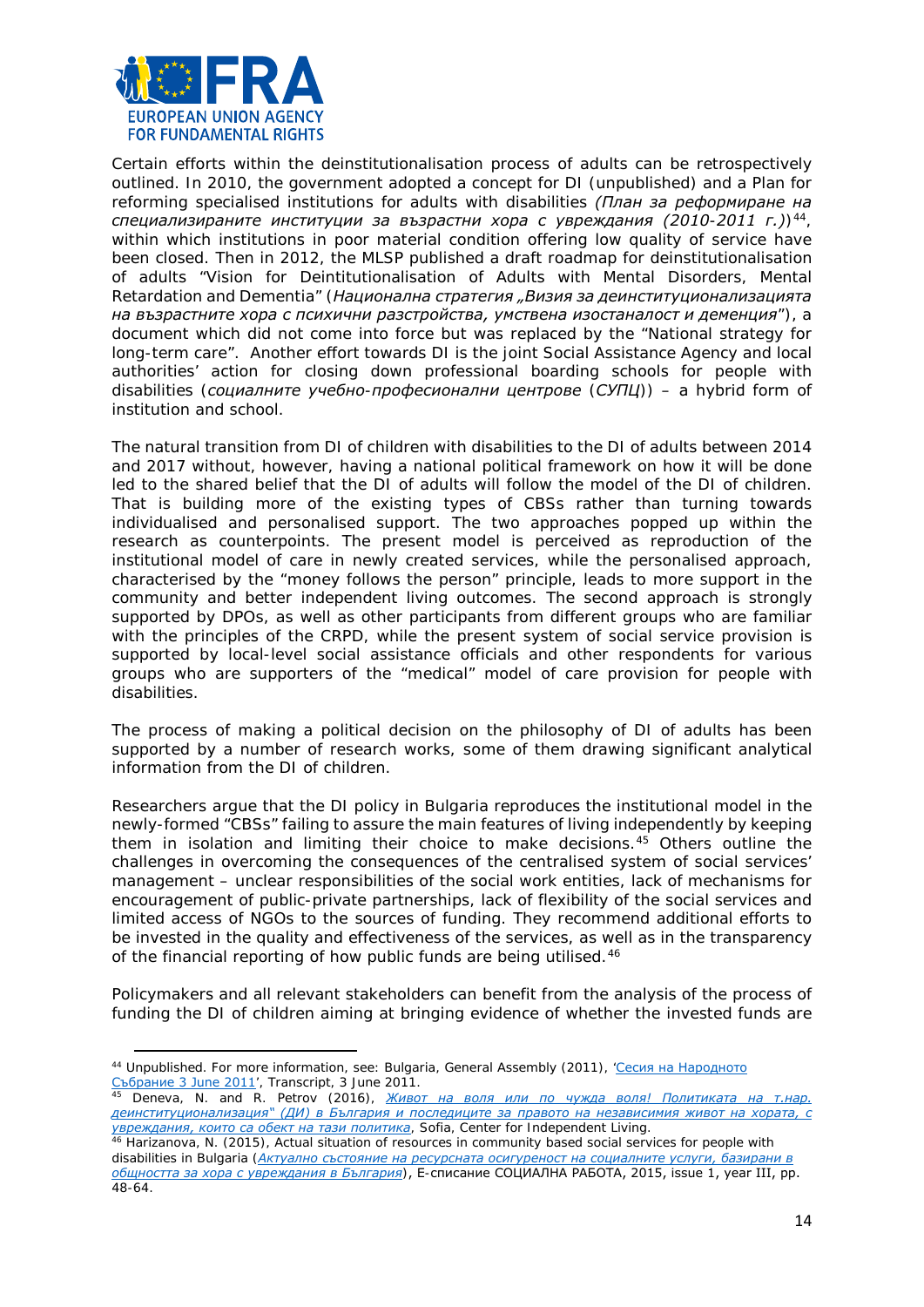

effectively utilised to assure sustainability of the process.<sup>[47](#page-14-0)</sup> Some of the conclusions are also relevant for the DI of adults, such as that the urge to quickly complete the process can lead to imbalance of CBSs towards more residential services at the expense of less community support; the practice of transformation of institutions' building to other types of services compromises their quality and at the same time is cost ineffective.

Another research outlines the social service system delegation's disadvantages – the announcement public procurement procedure for subcontracting social services are a subjective decision of the mayor who often has to choose between cutting workplaces and offering higher quality of service when outsourcing. Another deficit is related to the system of control – the municipalities often control only the spending of funds and leave behind the control over the quality of service. The private providers or NGOs delivering social services cannot initiate a procedure for obtaining state funding of a service they offer. Thus, municipality-initiated procedures are tailored to fit a specific applicant who has the necessary facilities and makes the participation of other entities pointless.<sup>[48](#page-14-1)</sup>

A recent report looking specifically at the rights of people with psychosocial and intellectual disabilities living in the institutions and in residential CBSs in Bulgaria[49](#page-14-2) concludes that DI, as currently implemented, leads to reproduction of the institutional model in the new type of CBSs, rather than supporting the independency and autonomy of people with disabilities. The CBSs are seen as "last resort" rather than a step towards realising the right to independent living for people with disabilities.

The process of DI of children has been examined by a number of actors looking at achievements and remaining challenges, seeking to inform the new roadmap for deinstitutionalisation of children, adopted in 2015. A report by UNICEF, for example, outlines a number of positive factors throughout the process, such as: clear political determination towards completing the process, successful control over the institutions' entries, and good mechanism of data collection necessary for performing individual assessment of children's needs. The challenges identified by the report, include the insufficient measures towards prevention of the separation of children from their biologic families, the social services for children with disabilities isolate them rather than integrating them in the general systems of education, healthcare and other general services; there is a serious need of training and support of personnel of the new CBSs; and there is no systematic methodology of monitoring the entire social system.<sup>[50](#page-14-3)</sup>

Internationally, Bulgaria was part of a research<sup>[51](#page-14-4)</sup> on the social welfare services for children in 14 countries. The country-specific recommendations stress upon the underdevelopment of mental health care to adequately address the need of children with disabilities; on the need of affordable social housing and the need of improving the quality of healthcare and introduction of interdisciplinary teams to prevent early-age institutionalisation.

Despite those efforts to back the analysis of the DI process of children, the research participants are unanimous that there is a huge need of such an examination of what was done well and what can be improved within the DI of adults with disabilities. They are

<span id="page-14-0"></span><sup>47</sup> Mulheir, G. et al. (2015), *[Прекратяване на институционализацията. Анализ на финансирането на](http://bulgaria.wearelumos.org/sites/default/files/Finance_BG_Final.pdf)  процеса на деинституционализация в България*[,](http://bulgaria.wearelumos.org/sites/default/files/Finance_BG_Final.pdf) Sofia, LUMOS. 48 BCNL (2014), *[Mеханизмът на социалното договаряне в България и европейският опит при предоставянето](http://www.bcnl.org/uploadfiles/documents/social_contracting.pdf)* 

<span id="page-14-1"></span>*на социални услуги от външни доставчици*[,](http://www.bcnl.org/uploadfiles/documents/social_contracting.pdf) Sofia, BCNL. 49 Petrov, S. et al. (2016), *The not-happening deinstitutionalisation of persons with intellectual impairments in* 

<span id="page-14-2"></span>*Bulgaria ([Неслучващата се деинституционализация на лицата с умствени](http://www.bghelsinki.org/media/uploads/documents/reports/special/2016_nesluchvashtata_se_deinstitucionalizacia_na_licata_s_umstveni_zatrudnenia_v_bulgaria_%5b978-954-9738-37-7%5d.pdf) затруднения в България)*, Sofia, Bulgarian Helsinki Committee.

<span id="page-14-3"></span><sup>50</sup> Rogers, J. (2014), *[Деинституционализацията на децата в България](http://www.unicef.bg/assets/PDFs/De_I_Review_Report_BG__small.pdf) – докъде и накъде? Независим преглед на напредъка и предизвикателствата*[,](http://www.unicef.bg/assets/PDFs/De_I_Review_Report_BG__small.pdf) Sofia, UNICEF. 51 Lara Montero, A. (2016), Investing in Children's [Services: Improving Outcomes,](http://www.esn-eu.org/raw.php?page=files&id=2062) European Social Network,

<span id="page-14-4"></span>Brighton.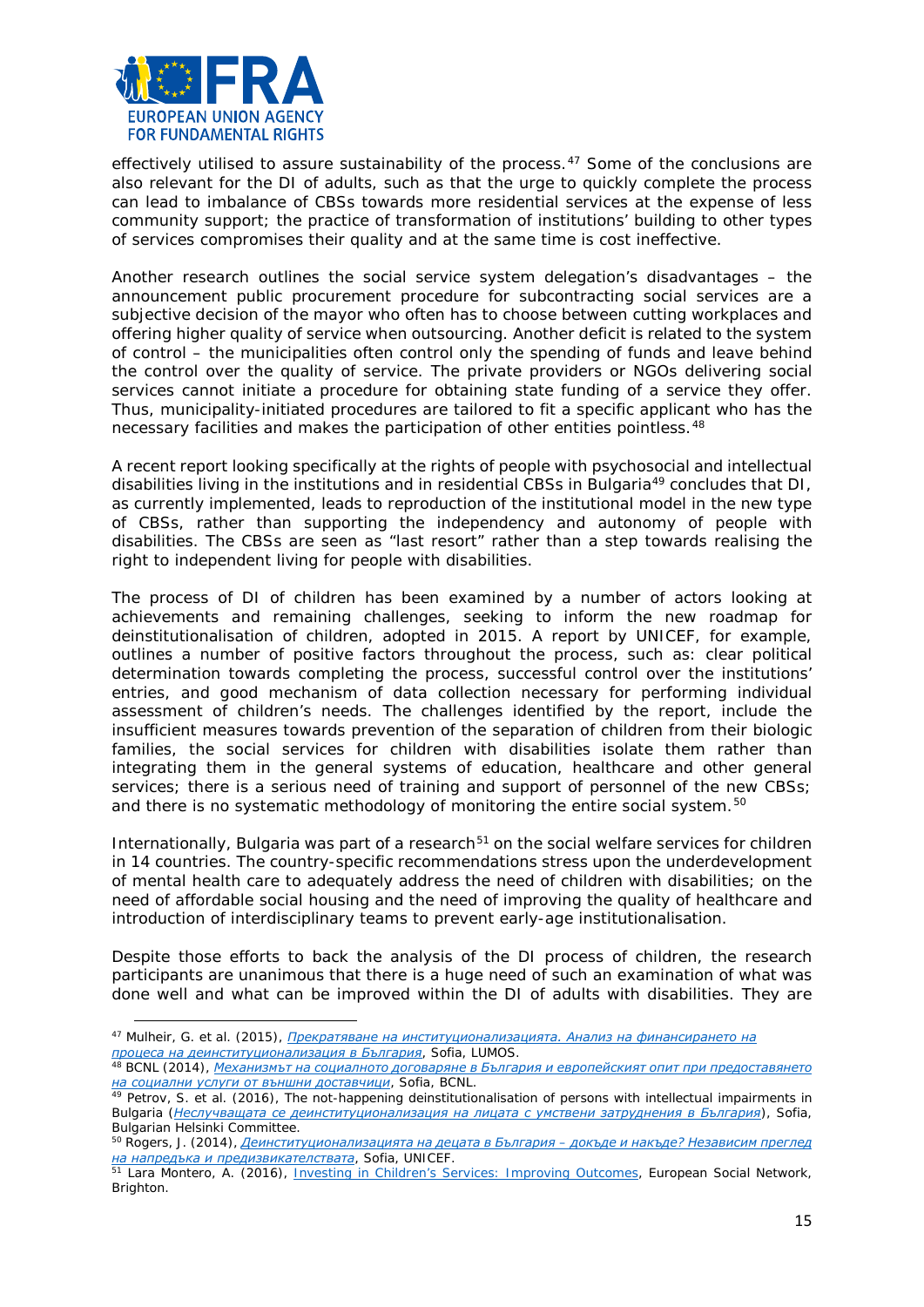

convinced that the new action-plan that has initiated the process for adults was not prepared on the basis of such an analysis and there is high probability that mistakes will be repeated.

The detailed local-level research took place in one of Bulgaria's largest cities. The case study municipality has dense population and above country's average economic performance. In terms of stage of DI process imn the locality, it represents a mixed picture, typical for other localities in Bulgaria. It took an active part in the DI of children building a relatively good infrastructure of community-based services. Their capacity is occupied with both children and young adults.

There are ongoing efforts to increase the number and type of CBSs in the locality targeting adults with disabilities, especially for people with mental health problems. There are two institutions still operating in full capacity with long waiting lists. There is little choice also in terms of diversity of CBSs, which puts pressure on people's relatives (usually mothers) to quit jobs and take care of their family members with disabilities. The available assistants' service within the national programme "Independent living" ("*Независим живот"*) is highly appreciated but criticised for not being sustainable. The locality also offers a low number of small scale self-funded services such as social kitchen, free transportation and parking for people with disabilities.

# <span id="page-15-0"></span>**2. UNDERSTANDING OF DEINSTITUTIONALISATION AND INDEPENDENT LIVING**

# <span id="page-15-1"></span>2.1 Key terms and concepts

Within the course of the research different levels of understanding of the DI process emerged. Overall, respondents are familiar with the notion of 'deinstitutionalisation' in the context of the already running process of DI of children. In contrast, there were notable differences between groups with regard to understanding of 'independent living', which is not perceived as particularly relevant within the DI of children. Awareness was observed among representatives of DPOs and some NGOs who act as social service providers and among national-level officials who are more familiar with the international instruments dealing with the rights of the people with disabilities.

*"How will people accept and agree to go and live elsewhere, i.e. how they will take their own decision. So far, someone replaced them in making decisions. Sometimes someone else decides for them. Here the focus should be - I alone take my decision. This is a huge challenge, i.e. professionals should support these people to take their decision themselves, not to take the decision for them."* (national level official)

Representatives of the independent living movement believe that DI should enable people to receive the necessary amount of support in the general environment of the community. All other arrangements segregating people from the community, being residential or daycare centers, reproduce the institutional culture and serve to "feed social service providers' financial interests". Representatives of NGOs who are social service providers generally agree but believe that community-based services are a necessary step between the life in the institution and in the community. 'Independent living' then means the opportunity to live among the rest of the people in the community and to have a chance to make decisions, including about where to live. At local level, in contrast, 'independent living' is perceived rather as having own house and a job thus not depending on other people for one's living. DPOs call this "autonomous living".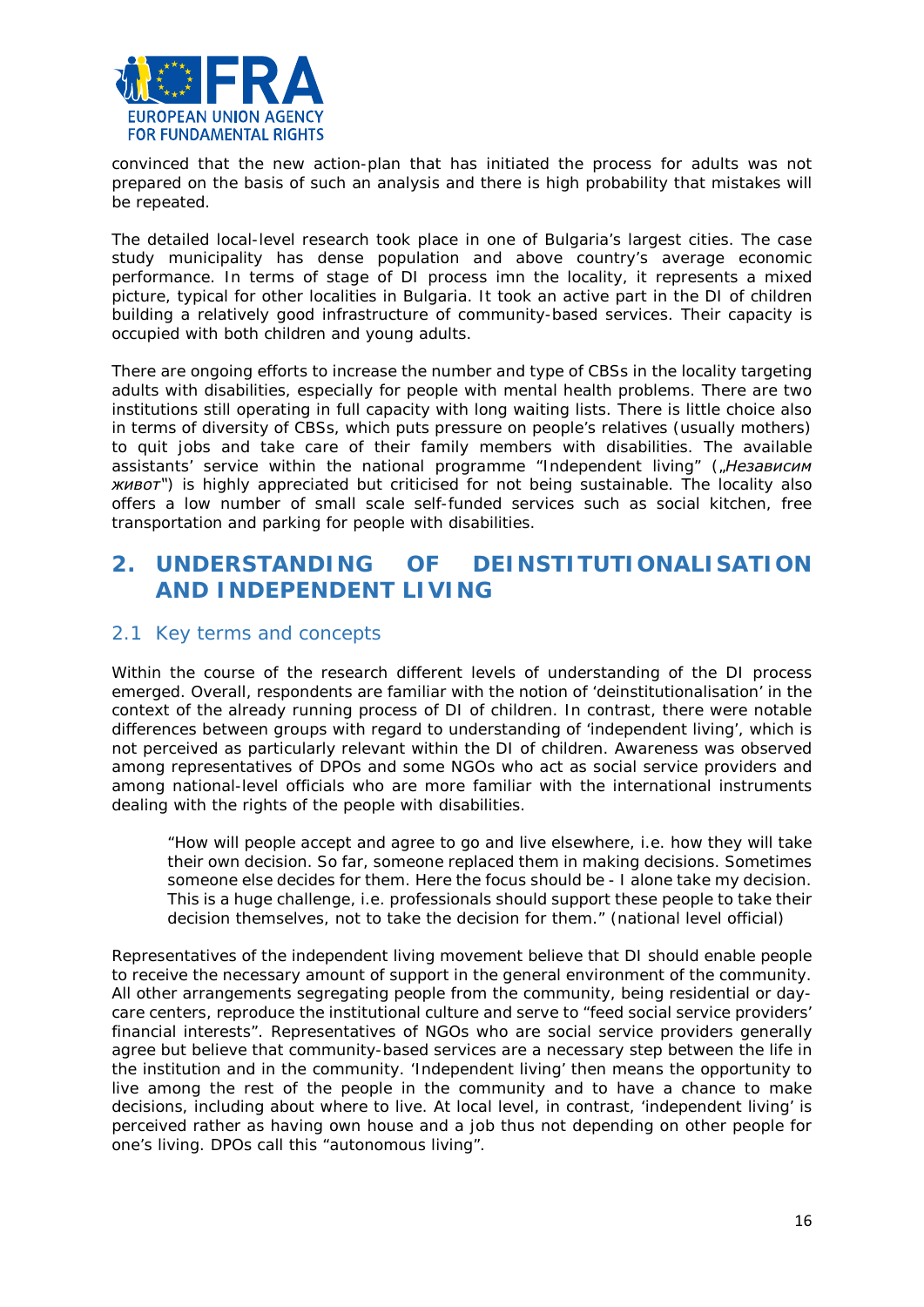

In addition, national-level authorities feel that service providers lack sufficient understanding of the meaning of independent living, because they lack sufficient training on the spirit of CRPD and DI in particular. This makes them doubtful about the success of the DI process. This point was partially confirmed by the often met opinion among professionals at local level that DI is not possible for all people with disabilities, regardless of age and degree of impairment. There is a general understanding that for older people and people with higher degrees of impairments it is impossible to leave the institution. The grounds for this understanding, however, are the general unavailability and lack of diversity of community-based services. Currently, different needs are met by unified solutions.

Local-level authorities see the DI process within their role to build a new network of services, as decided at national level. There is, it seems, little awareness about the reasons for this shift in service provision.

*"We have given our opinion that if it is decided to take the approach of the Centres for accommodation of family type (CAFTs) (*Центрове за настаняване от семеен тип, ЦНСТ*), which under the law and the regulations issued by the Ministry of Labour and Social Policy have a maximum capacity of 15 persons we will definitely experience difficulties as the institution for people with intellectual deficiency is with the capacity of 47 persons, right? 48 at the moment. And the other institution has higher capacity of 80 persons. These total approximately to 9 to 10 CAFTS which, as weird as it sounds, is a problem to the municipality [...]."*(local-level official)

Social workers working at local Social Assistance Agency units, who are responsible for evaluating people with disabilities' needs and for directing those to the most suitable means of social assistance, have a specific understanding on the DI process. They see it primarily as a return from institutions to the biological families. This origin of this understanding was impossible to trace. It presumably comes from an internal instruction, probably within the DI of children, saying that people from institutions should first try to "reintegrate" to their biological families and after this proves to be impossible, other options should be sought. Another suggestion tracks this understanding back to the obsolete understandings of the medical approach taught to social workers in universities. A third possible source of this understanding, which is the often found also among firstline workers, originates from the view towards adult people with disabilities as to children. Within the course of the research, a number of social workers and carers kept referring to people at 20-30 years of age as to children.

*"The colleagues do not work for "the big money", nevertheless, they give their best and they treat the clients as their own children. "* (local social assistance official)

Many respondents, primarily those who communicate with people with disabilities on a daily basis, believe that this approach is wrong and impossible to apply in practice as the links between these people and their families is completely destroyed and forcing such reunion would only cause problems to both sides. People with disabilities who have been sent to institution at early age say they do not need parents now when they are adults, and have managed without them so far.

*"Do you know what my clients say, those who have mothers: "Why do I need this person who was not there during my most important years – the first seven years or until I became an adult? Why? Now I work, I have my money, why do I need this person now?"*" (employee of a community-based service)

The community members at local level view positively the process of deinstitutionalisation as a liberation of people who have been kept in prison-like facilities.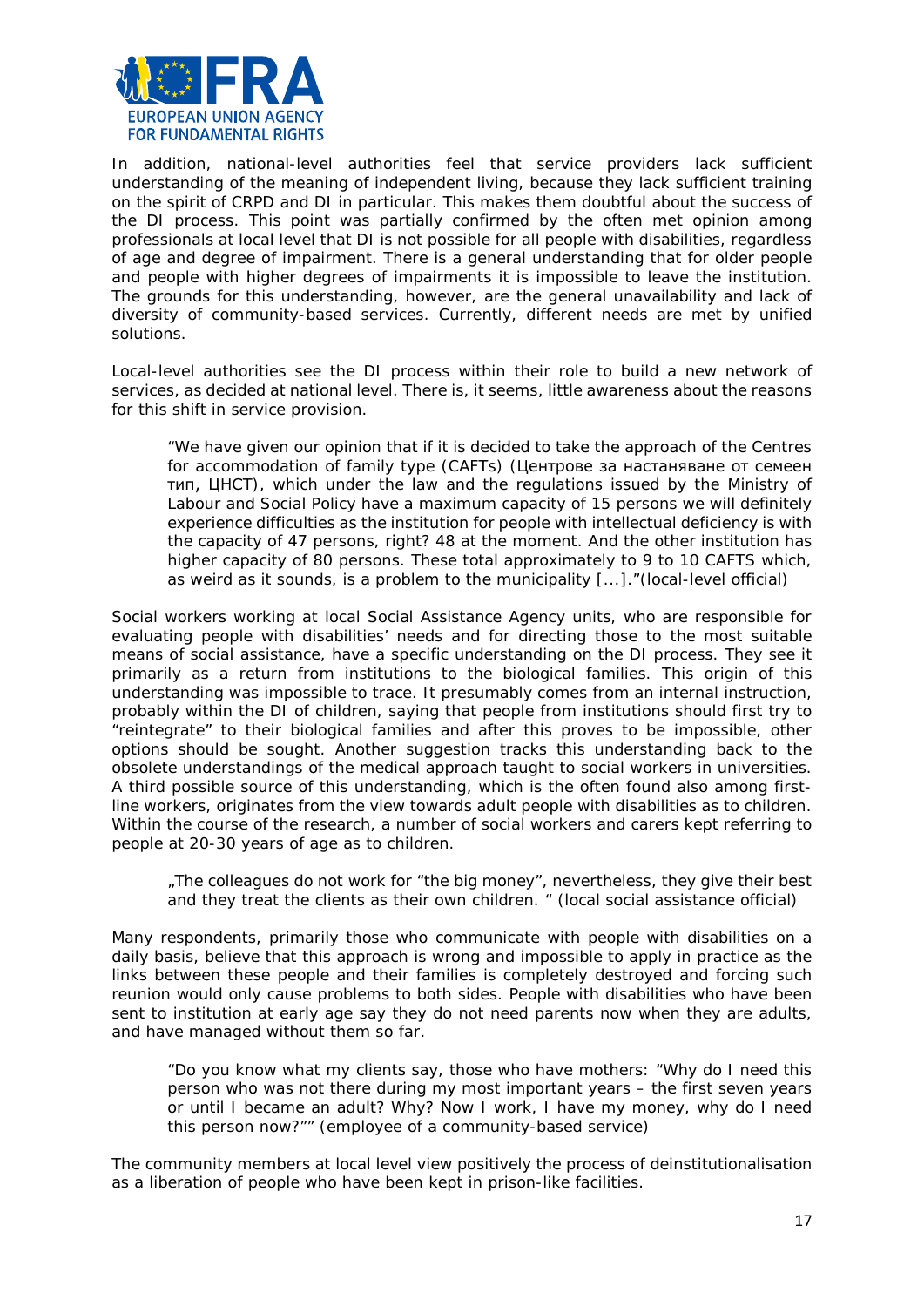

All respondents are unanimous about the negative consequences of institutional settings on people's lives – they deprive people from their rights to make decisions, even concerning small daily activities; there is no individualised approach towards each person; people are treated there as patients in a hospital in line with the 'medical model' of care.

*"I have been here for five years already. At the beginning, when I came, a big part of the clients were vital and capable to work but they grew old. The newlyaccommodated people are absolutely dependent and they require serving dressing up, bathing, feeding."* (director of an institution)

Some of the participants at local level, however, find them necessary as they fill-in the gap or any medical services for people with disabilities in the community.

Looking specifically about differences in understanding of what are institutions and community-based services, most of the participants shared a common you. While agreeing that residential community-based services<sup>[52](#page-17-1)</sup> in their current form in Bulgaria – that is Centres for accommodation of family type (CAFTs) and protected houses – provide better living conditions and more personalised care, they are not much different than institutions and are not practically community-based because they offer no support outside their premises. Generally, majority of the respondents classify only non-residential services as community-based. Representatives of DPOs and some social workers, as well as NGO service providers see community-based services as an intermediary period preparing people for independent living in the community by teaching them living and social skills.

Independent living movement supporters go further in saying that all CBSs reproduce the medical model under a new name. People with physical disabilities, who participated in this research, spoke about residential services as places with outnumbered personnel interfering in people's private life; they segregate people with disabilities; and deprive them from the right to choose who to assist them. People with intellectual disabilities, on another hand, perceive residential CBSs as freedom compared to institutions.

*"We had no [financial] resources, no freedom to buy something, to go out, to […] we stay locked […] And now we feel free!"* (person with disability)

At local level, there is higher concern about the DI of people with psychosocial disabilities. Participants from all groups expressed fear that the social and healthcare system will not be able to prevent people with mental health problems posing danger to themselves and to the community.

# <span id="page-17-0"></span>2.2 Impact of deinstitutionalisation

At the present stage of DI of adults, it is difficult to speak about its impact on different stakeholders. Nevertheless, the single cases of people leaving institutions to live in group homes or in the community can give and idea about what impact can be expected.

The institutions' staff shares a significant level of insecurity related to the future of their job positions. This is reinforced by the lack of concrete information about the beginning of the process and the institutions that will be closed first (at the time of writing of this report, the Action plan was not published). This insecurity is less relevant for institutions' staff in the case study locality as it is composed of predominantly retired nurses and sanitarians who will not remain out of income. None of them mentioned any possibility of DI training or change of qualification with regard to the forthcoming process.

 $\overline{a}$ 

<span id="page-17-1"></span><sup>&</sup>lt;sup>52</sup> As described in the social service legislation.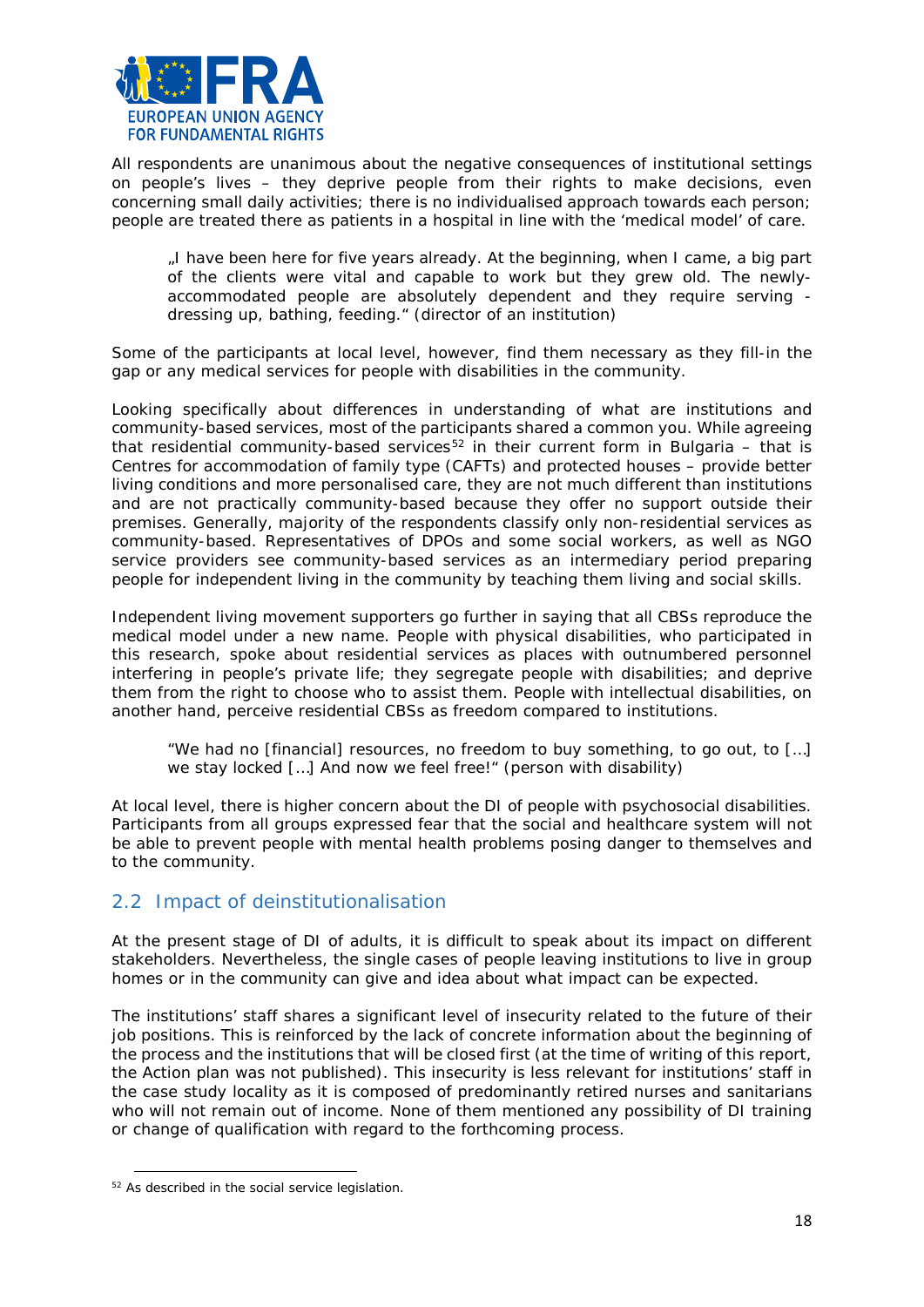

The local communities are aside of the process of DI, they are not informed of any changes happening at the area they live. Given the continuous practice of keeping people with disabilities invisible in closed settlements during the totalitarian period, this fact unlocks a negative feeling of distrust and fear of the unknown among the local communities. The opening of the residential houses within the DI of children in the locality provoked protests which gradually calmed down when the local officials provided more information about what is being done. In time, participants observe better relations between the neighbours and people with disabilities. Some local community members ask people with disabilities for help when work needs to be done for which they pay them a certain amount of money. In turn, people with disabilities feel useful and use such informal earnings to add to their disability pension. Elderly neighbours happen to come to the group houses to chat and to bring treats to people living there.

Family members of the people with disabilities who have gone through DI do not share that it had any significant impact over their lives. Social assistance officials shared that families were hostile to the information about their relative's possible transition from an institutional to CBS fearing that they would have to take care of him/her. Several people with disabilities, who have left institutions, shared that they attempted to contact their birth families and those, who succeeded, managed to sustain some, although not very close, contacts with them. Parents of people, who moved to live in the community, share a sense of relief that with the introduction of the group houses, their impossibility to take care of their family member does not have to result in his/her living in a closed institution anymore.

The DI process naturally has highest impact on the lives of the people with disabilities themselves. A significant number of them have moved to live in CAFTs or protected houses. Few live in their own homes in the community. There are also some, who have tried to rent their own homes, but were unable to sustain live in the community due to the lack of sufficient support. Still, all participants share their contentment with the change. Despite the certain limitation they still face, ranging from violation of privacy to lack of support to choose what to eat, they emphasised a number of positive changes in their lives. They commented on the significant amount of skills they have learned at their new living arrangements; on the gained self-confidence of those who work, which results in feeling of being useful to society and having additional income; on their emotional wellbeing for both having certain privacy and for being able to communicate with people from the community and not just with people with disabilities, often with higher degrees of impairment, as it was when they lived in institutions.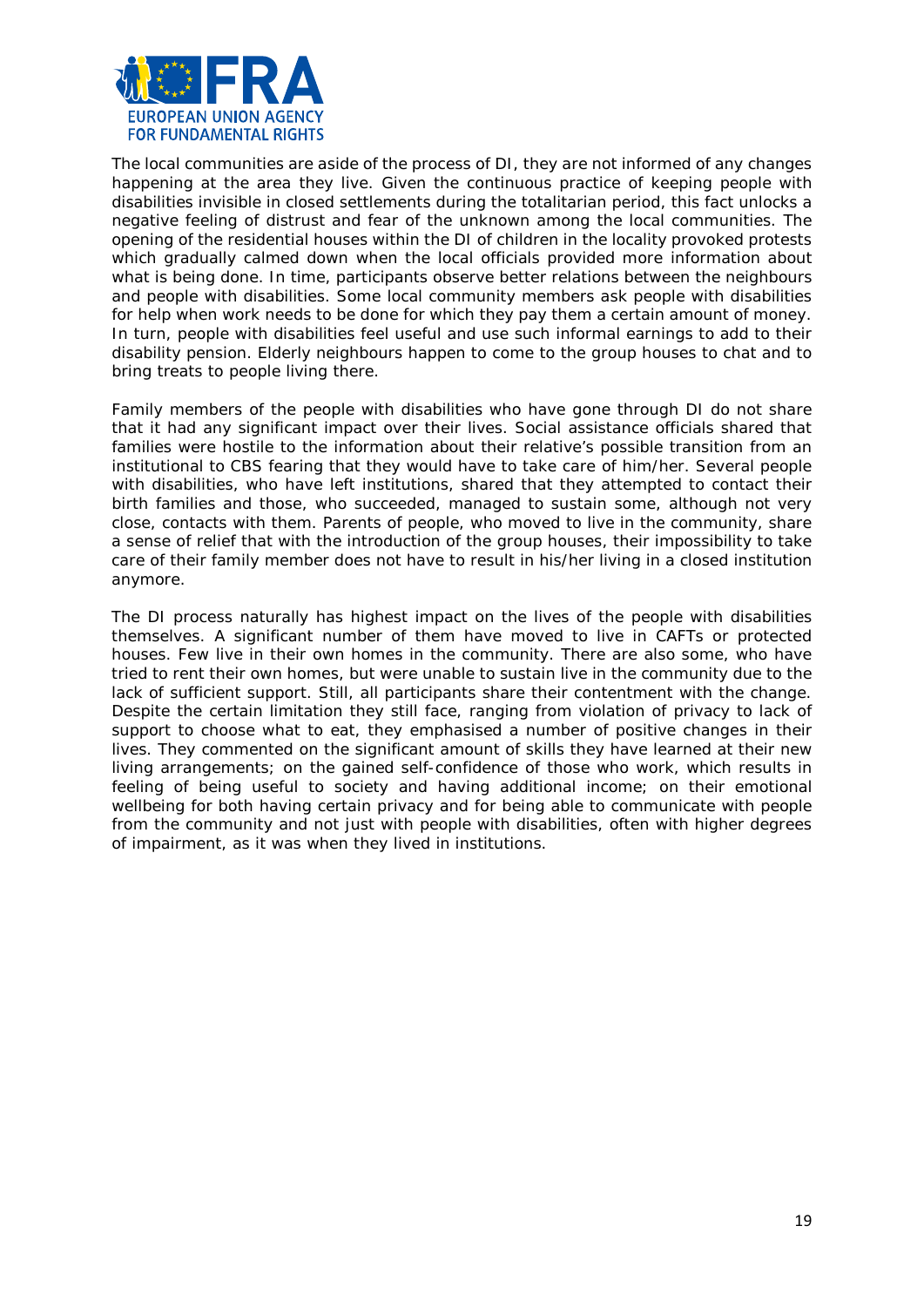

# **3 ESSENTIAL FEATURES OF THE DEINSTITUTIONALISATION PROCESS**

<span id="page-19-0"></span>

| <b>Essential features</b>    | <b>Key drivers</b>                        | <b>Key barriers</b>                                                                   |
|------------------------------|-------------------------------------------|---------------------------------------------------------------------------------------|
|                              |                                           |                                                                                       |
| 3.1 Commitment to            | 3.1.1<br><b>External pressure</b>         | 3.1.5 Gaps in funding                                                                 |
| deinstitutionalisation       | Political will<br>3.1.2                   | 3.1.6 Lack of sufficient commitment among local-level                                 |
|                              | Availability of ESIF funding<br>3.1.3     | authorities                                                                           |
|                              | 3.1.4<br>Inner conviction in the harm of  | Interests to preserve the institutional culture<br>3.1.7                              |
|                              | institutions                              |                                                                                       |
| 3.2 Availability of guidance | NGOs as bearers of innovative<br>3.2.1    | 3.2.2 Lack of information and experience sharing                                      |
| to support the               | practices                                 | 3.2.3 Lack of sufficient training and preparation                                     |
| deinstitutionalisation       |                                           |                                                                                       |
| process                      |                                           |                                                                                       |
| 3.3 Active cooperation       | 3.3.1<br>Engagement of different          | 3.3.3<br>Poor coordination with healthcare authorities                                |
| between the people           | ministries                                | 3.3.4 Practitioners feel excluded from decision-making                                |
| involved in the              | Good cooperation at local level<br>3.3.2  | Lack of communication with the local communities<br>3.3.5                             |
| deinstitutionalisation       |                                           | The perception of 'being abandoned'<br>3.3.6                                          |
| process                      |                                           |                                                                                       |
| 3.4 A change in attitudes    | Families prefer CBSs to<br>3.4.1          | 3.4.4 Learned helplessness and overprotection                                         |
| towards persons with         | institutions                              | 3.4.5<br>Resistance towards DI                                                        |
| disabilities                 | 3.4.2<br>Positive examples                | 3.4.6 Negative attitude of the community                                              |
|                              | 3.4.3<br>Dedication of the social workers |                                                                                       |
| 3.5 Practical organisation   |                                           | 3.5.1<br>Urgent need of reform in social sphere bodies,                               |
| of the                       |                                           | including education                                                                   |
| deinstitutionalisation       |                                           | 3.5.2 No one leaves residential services                                              |
| process                      |                                           | 3.5.3 Lack of understanding of the spirit of DI                                       |
|                              |                                           | 3.5.4 Lack of diversity of CBSs                                                       |
|                              |                                           | 3.5.5<br>Disadvantages of state financing                                             |
|                              |                                           | Lack of sufficient employment and sheltered<br>3.5.6                                  |
|                              |                                           | employment<br>3.5.7                                                                   |
|                              |                                           | Deprivation of legal capacity<br>3.5.8 Significantly lower support once a child turns |
|                              |                                           | 3.5.9 Lack of accessible social housing                                               |
|                              |                                           |                                                                                       |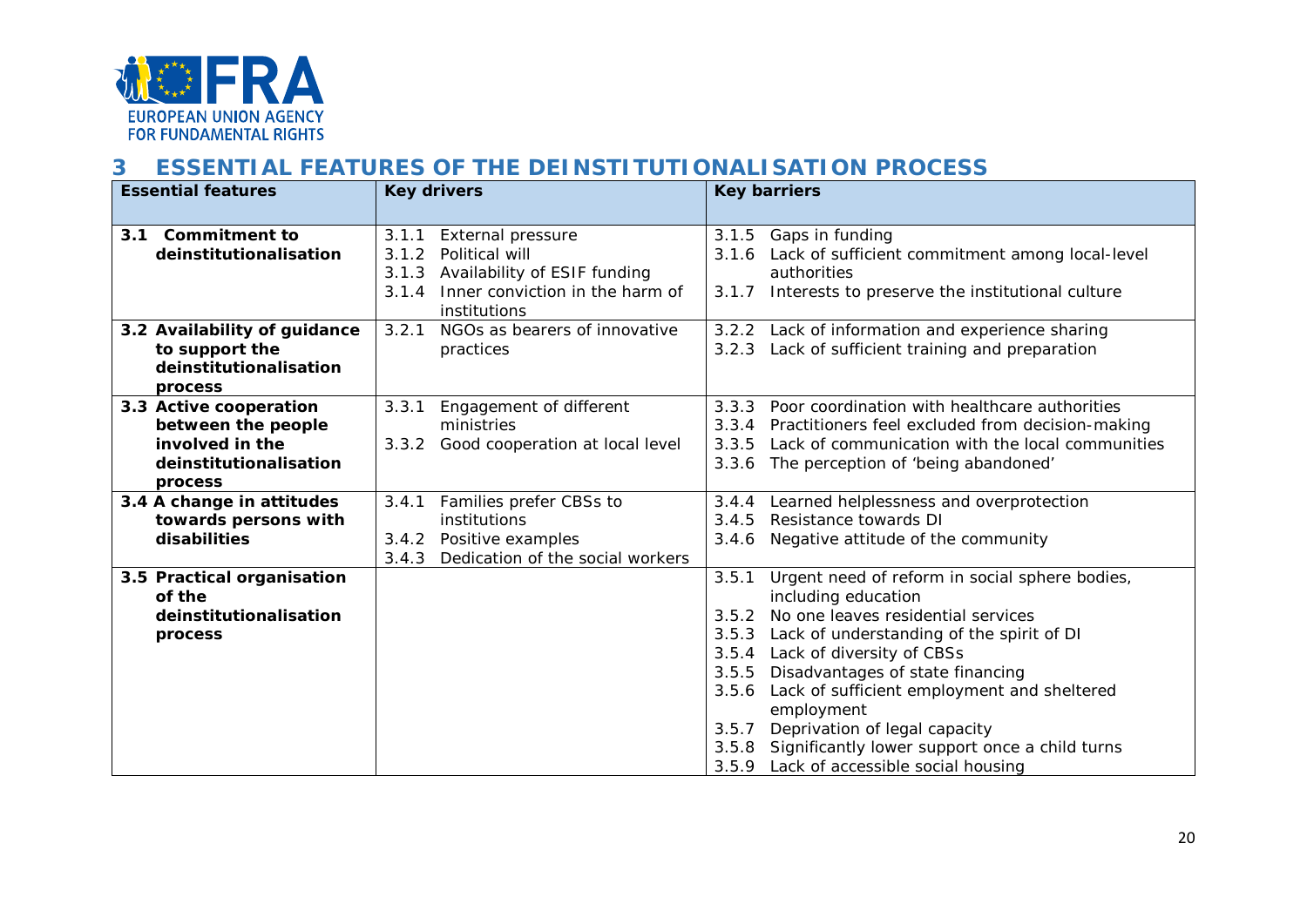

# <span id="page-20-0"></span>3.1 Commitment to deinstitutionalisation

Commitment to deinstitutionalisation is perceived differently by different groups of participants. While national and local authorities believe that they are doing their best with the support of the European institutions to improve the quality of life of the people with disabilities, others opposed this view. Some of the non-governmental service providers and all representatives of DPOs believe that due to insufficient understanding of the spirit of the CRPD, there is rather a commitment for reproducing the institutional environment in smaller settlements named community-based services. These divergences lead to the phenomenon of perceiving same issues as both drivers and barriers to the DI process. The political instability in Bulgaria during the research period also raised concerns about the sustainability of the commitment towards DI. NGOs add that there is certain scepticism and lack of confidence among decision-makers of different respondent groups about the positive outcome of their efforts. In their view, CRPD is an external, imported factor and there is no inner conviction in it. That is why the DI process in Bulgaria has no genuine leader.

#### 3.1.1 Driver 1 – external pressure

The external pressure has been recognised by most of the participants as an important driver of the DI process in Bulgaria. Firstly, the pressure coming from the EU on the Bulgarian state to implement DI as part of the country's membership obligations, and requirements linked to the granting of EU funding. The other drivers mentioned are the signing and ratification of the CRPD and the European Court of Human Rights cases *Stanev v Bulgaria* and *Stankov v Bulgaria.* These are identified as important incentives for securing political support for the DI process. Last but not least, the huge effect of the BBC documentary "Bulgaria's Abandoned Children"[53](#page-20-1) catalysed the process and boosted the commitment of actors at all country's levels.

*"I know what was achieved in Mogilino. Children, which some said would never walk again, they walk. It is my deep conviction that this process should continue."* (National-level policy maker)

#### 3.1.2 Driver 2 – political will

 $\overline{a}$ 

National and local authorities commented that political commitment to DI has led to ensuring financing from the European Structural and Investment Funds and as such provides for some security in terms of funds for implementing the process.

National-level stakeholders agree that DI is a political priority in Bulgaria. The political will for its implementation is defined as fundamental and in the words of a national level policymaker *"means in practice that we have been given carte blanche to work."*

This commitment has been challenged by the independent living movement members who believe that a genuine DI process is not a political priority in Bulgaria but rather what is being done simply aims at obtaining ESIF funds for reproduction of the institutional model, or the existing status quo. (See barrier 1 below) As an example, the CAFTs or the nonresidential day-care centres do not prevent isolation from the community, on the contrary, they offer a specialised service only for people with disabilities. Hence, the participants characterise the ongoing process as a re-institutionalisation of people with disabilities in a way that violates their rights and does not correspond to the principles DI and independent living.

<span id="page-20-1"></span><sup>53</sup> For more information, please see: [http://topdocumentaryfilms.com/bulgarias-abandoned-children/.](http://topdocumentaryfilms.com/bulgarias-abandoned-children/)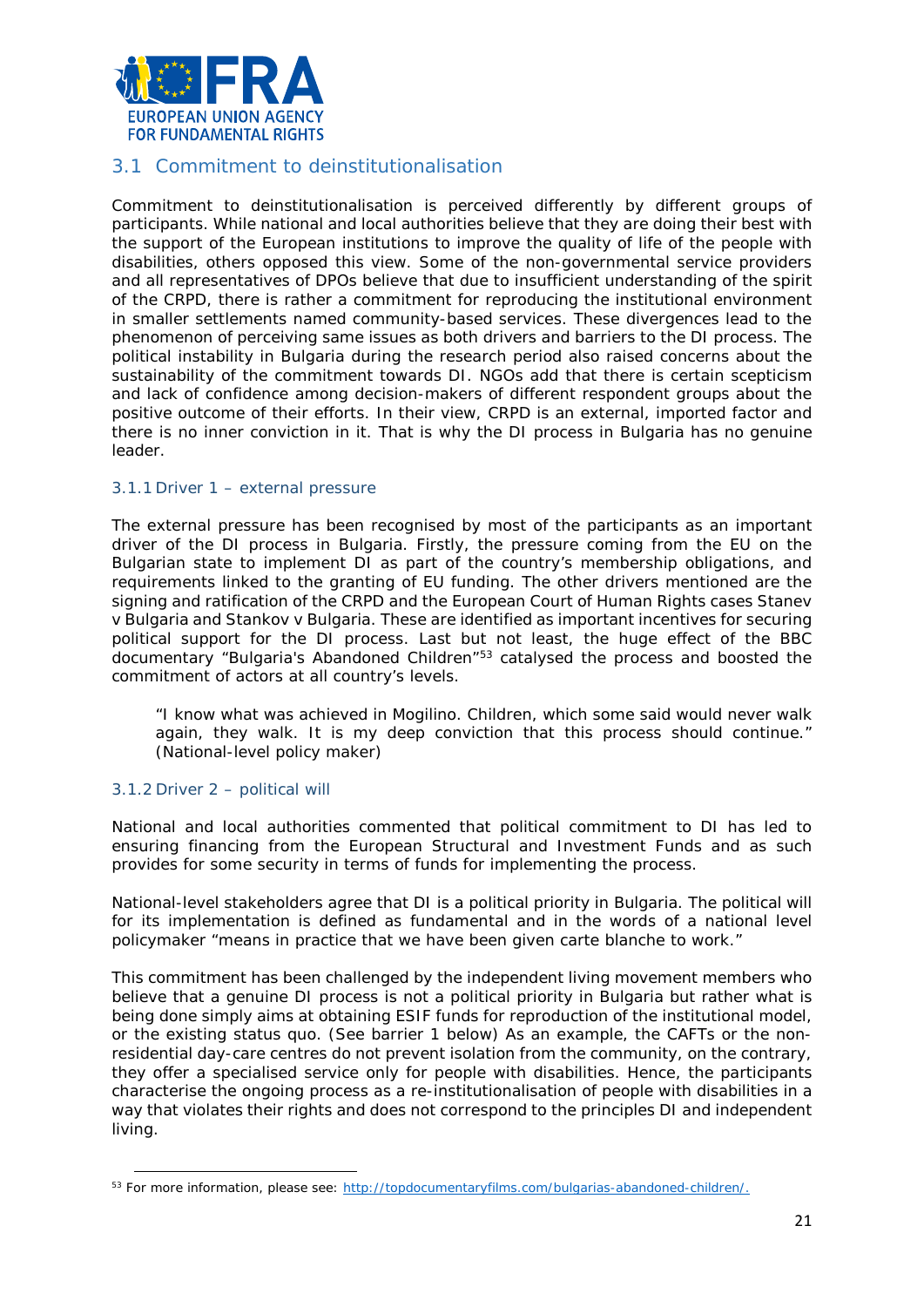

"*What we do now is trying to close down our institutions. I hope it will not come time when we will cease our CBSs; I have not heard a nation that has done that. Sincerely, I wish this substitute [of something with something else] would stop, because we do not need simply new houses and buildings, we need a paradigm shift – the way we regard these people to be changed. This is very important.*" (director of a community-based service)

The political commitment to DI has also resulted into a legislative reform introducing a diversity of social services and allowing for decentralisation of the provision of services. The latter was challenged by independent living movement members who believe that the social system continues to be strictly centralised.

*"This policy is much centralised in practice. Formally, if you look at the law, it is not centralised because of the municipal councils and so on. However, most of the social services are made possible via the so called activities delegated by the state, or if they open a service locally the local authority tries to open it in such a way that it can be funded by the state. And what else can they do, there is no funding, they cannot fund this. That is why I say that it is mega-centralised and this is also demagogy."* (representative of a national disabled persons' organisation)

This can be partially confirmed by the fact that at local level the political commitment to DI is not identified as a driver by local-level authorities and practitioners. Participants from the local level – both officials and front line practitioners – rather outline difficulties in their everyday work resulting from the policy reform.

#### 3.1.3 Driver 3 – availability of ESIF financing

The project-based funding of pilot projects within the ESIF Operational programmes is admitted to be of great support not only for setting the standards of social services but also for tailoring the types of services to become state-funded activities. Local authorities, however, argue that while becoming state-delegated activities and thus ensuring sustainability of the projects this shift leads to reduced quality. Participants spoke of less funds which impact on the capacity of the service to maintain good remunerations and being able to afford different specialists (such as psychologists and rehabilitators) but also difficulties in maintaining the buildings and equipment already bought. (See: Barrier 1, section 3.1.5)

#### 3.1.4 Driver 4 – inner conviction in the harm of institutions

National-level participants note as a driver to the DI the inner convictions of people working in the social service sector that institutions are harmful to the people living there. Notably, this was not identified as a particular driver for change by other participant groups in this research.

Without having specific knowledge, practitioners, family members and people with disabilities themselves sense the spirit of the CRPD and the paradigm shift it promotes and intuitively apply it. For example, institutions become more open allowing people living there to integrate in the community as much as possible.

Despite that fact, many respondents believe that the institutional principles still exist in the DI policy and practice giving the example of the DI strategy's name – Strategy for long-term care. In their view the notion of care should be totally abandoned.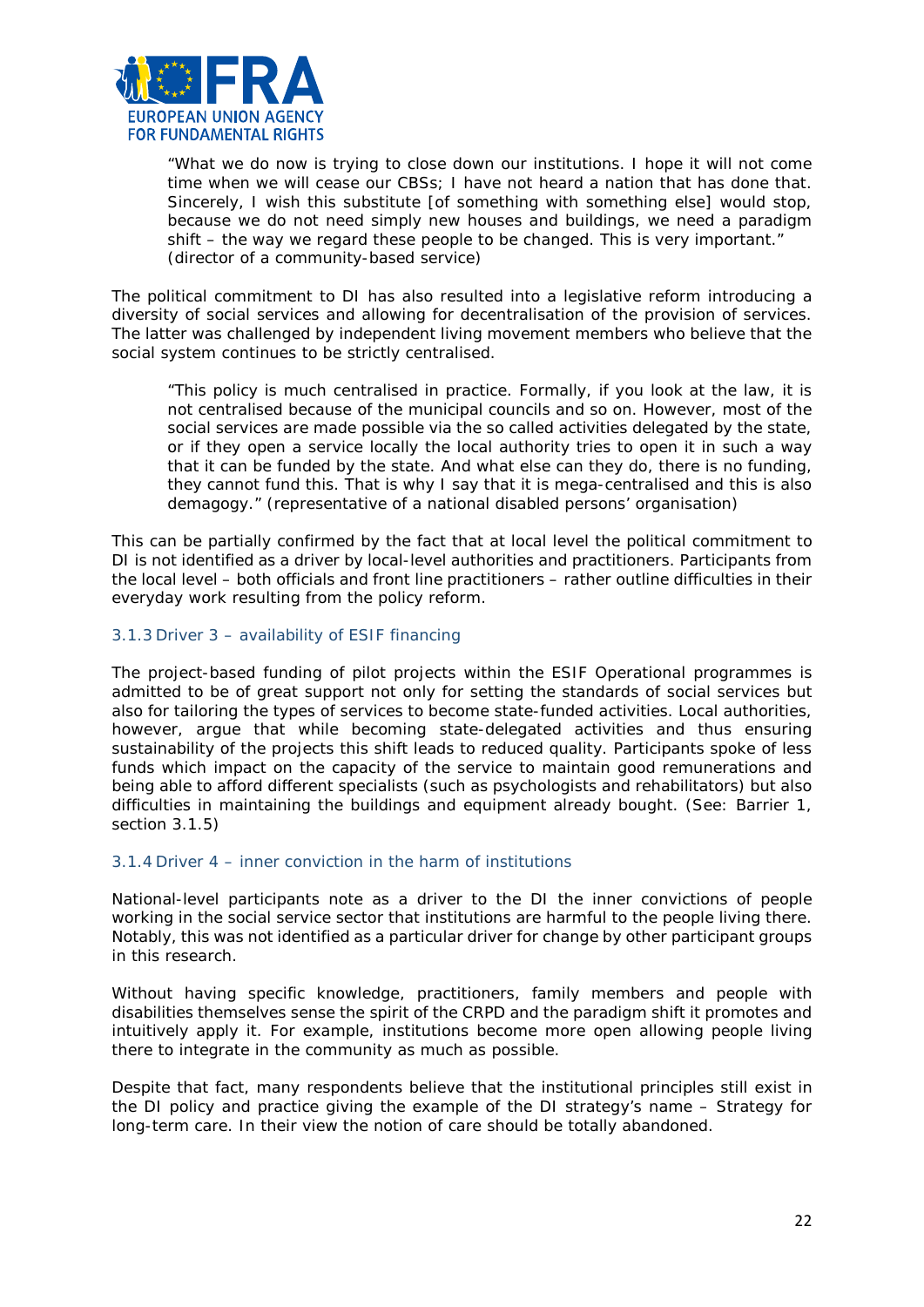

#### 3.1.5 Barrier 1 – gaps in funding

The availability of ESIF financing through the operational programmes (Section 3.1.3) allows for the introduction of innovative practices within the Bulgarian social system. These are often very well accepted by users. There is, however, a gap between the end of the project and the continuation of the service as a state-delegated activity or within another project and during this gap people with disabilities remain with no or limited support when it comes to non-residential services, or the local authorities pay for the residential ones from their own budget, local-level officials say. Moreover, when the project-funded activities become state-delegated, the state financing is usually not sufficient to keep up with the already set standards and their quality drops – their personnel quits due to lower remuneration, the project-built material conditions cannot be sustained.

NGOs add that the access to ESIF funding is not equal for all entities – NGOs cannot apply on an equal basis with municipalities despite being recognised as bearers of innovative practices. Thus, in order to ensure sustainable funding, these NGOs are forced to 'fit' their innovative ideas and the support they provide in the limited parameters of state-funded services.

#### 3.1.6 Barrier 2 – lack of sufficient commitment among local-level authorities

Local-level authorities lack political commitment to implement the DI process at local level as they see themselves as administrators of national-level decisions. The perception of feeling limited was often met among local-level officials who need to seek national level approval for opening new services and when there is a change in the state funding.

"*Many of the services we opened during the previous programme period became a state-delegated activities as the state [national budget] redistributes the enormous resources, this is how the legislation-set functioning of the state and the municipalities. If they decide, they can continue it [as a state-delegated activity].*  The other option we proposed is at least the fees we collect by providing social *services, to return [in the local budget] with the obligation, of course, to be used for social services only or in the social sphere."* (local-level official)

Many participants from different respondent groups raised their voice on the need of a reform introducing a 'genuine' decentralisation that allows more flexibility at local level.

#### 3.1.7 Barrier 3 – interests to preserve the institutional culture

Independent movement members stressed that the DI process is strongly influenced by vested interests in maintaining the status quo.

*"All we are talking about is policies. And all we are talking about are values, principles and interests. And because the interests are very powerful in the status quo, they are very difficult to break. That's why I say that only external pressure can help. The interests are outrageously powerful. They are related both to the control and money. Control usually goes with money and vice versa. So the state […] must necessarily say, "Our policy, the state policy goes into this direction." Thus, I hope, [name of civil servant] and [name of civil servant] will go themselves. They are unfit to job, because they are unfit to job and fit only for what it is now. We just need a revolution, do you understand? […] There has not been a situation in world history where such a massive shift of control and restructuring of the power happened without a revolution. This means, what we're talking about is to take the power from the state and from experts and to give people with disabilities. That's what it means."* (representative of а national disabled persons' organisation)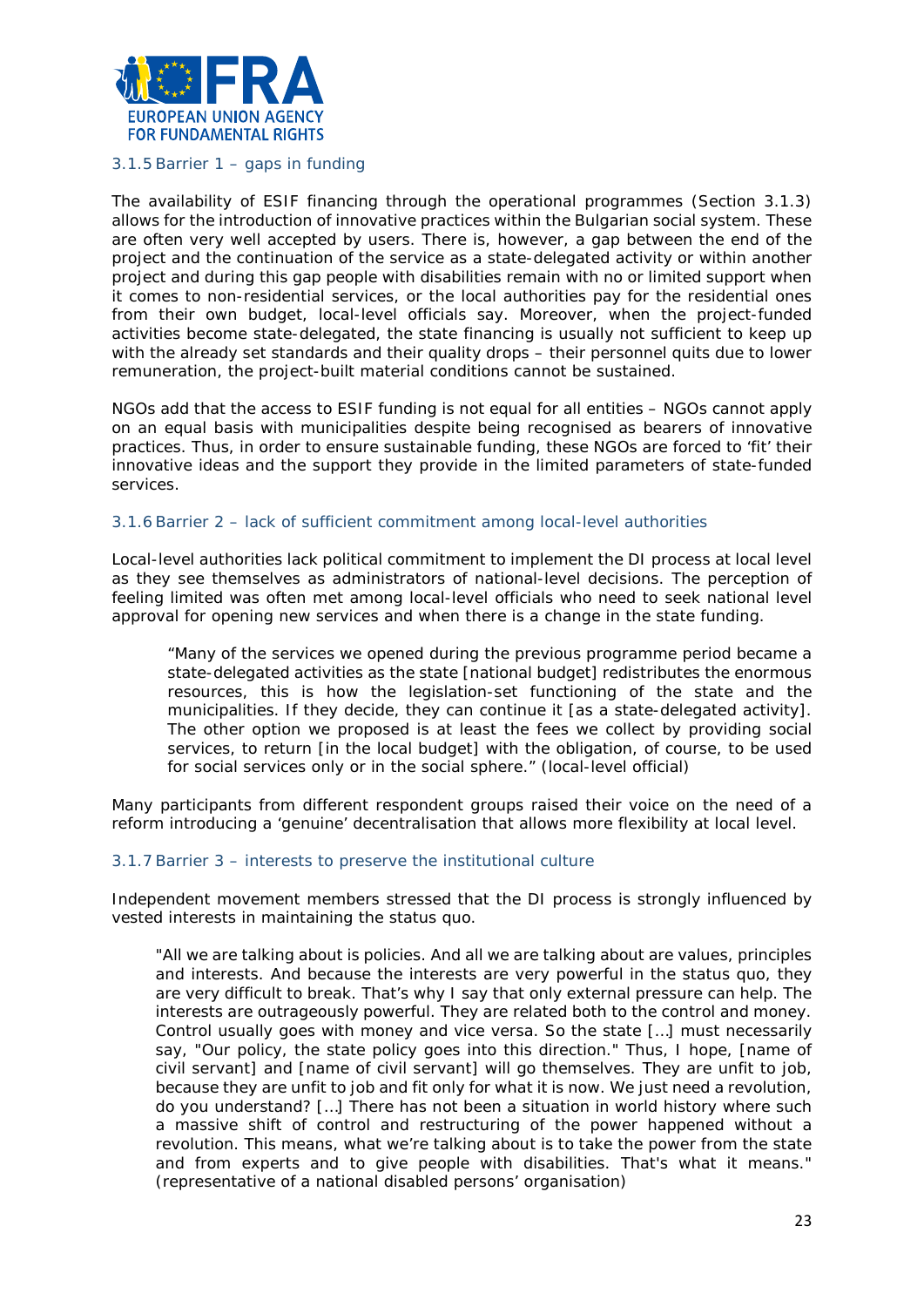

# <span id="page-23-0"></span>3.2 Availability of guidance to support the deinstitutionalisation process

Guidance and support throughout the entire deinstitutionalisation process were particularly mentioned as important drivers of the process by front-line staff – both directors and employees. As the DI process has not started yet in practice and none of the professionals have received any guidance, naturally they commented on the lack of it.

#### 3.2.1 Driver 1 – NGOs as bearers of innovative practices

Both national-level and local-level authorities pointed out that NGOs are a powerful driver for both pushing legislative reforms and for developing and piloting innovative communitybased services. Local-level participants added that being bearers of the innovative and the new, combined with their organisational flexibility add much value to the DI process.

The NGOs are not, however, eligible to apply for pilot project funding under ESIF programmes and this, in the view of some local authorities, additionally burdens the local administration to carry the main load of the DI process. Social assistance officials and institutions' managers criticise NGOs managing residential services for 'selecting' their clients thus turning down many people who end in institutions.

#### 3.2.2 Barrier 1 – lack of information and experience sharing

Many local-level participants – both local authorities and practitioners commented on the lack of opportunities to share experiences and meet colleagues, identifying this lack of exchange as one of the main barriers to DI. Some of them, try to fill this gap by maintaining personal contacts with colleagues in other localities. Notably, many participants perceived the focus groups organised within this research as trainings and evaluated them as very useful for their every-day work.

Moreover, social services managers do not obtain adequate guidance from national-level officials on how to apply legislation.

"*That is why with the current regulatory framework all my colleagues are unaware what to do. Here is the case of a person coming who is not for us. Nobody explains what you should do. You ask them a concrete question and they answer article X, but I ask specifically for that person, for that individual case, how should I proceed and again I receive an answer – Article X – directly rewritten from the framework which I can read myself.*" (director of an institution)

#### 3.2.3 Barrier 2 - lack of sufficient training and preparation

Insufficiency of training and preparation of the transition process, was identified as a barrier by most participant, both those who have direct or indirect role in the process.

Institutions and CBSs employees and management shared there is no preparation period, process, or even methodology for the isolated cases of people leaving institutions. This fact was attributed to the very initial stage of the DI of adults with disabilities, still professionals and people with disabilities feel underprepared to handle DI issues. The same applies to social assistance officials and other state institutions' employees who have any relations to people with disabilities, for example Labour offices.

In addition, there is not sufficient training of staff in community-based services. The initially-trained within the DI of children social workers and CBSs support staff have left due to low remuneration, local-level authorities and practitioners say. A representative of a DPO further commented that the mentioned training was not performed effectively so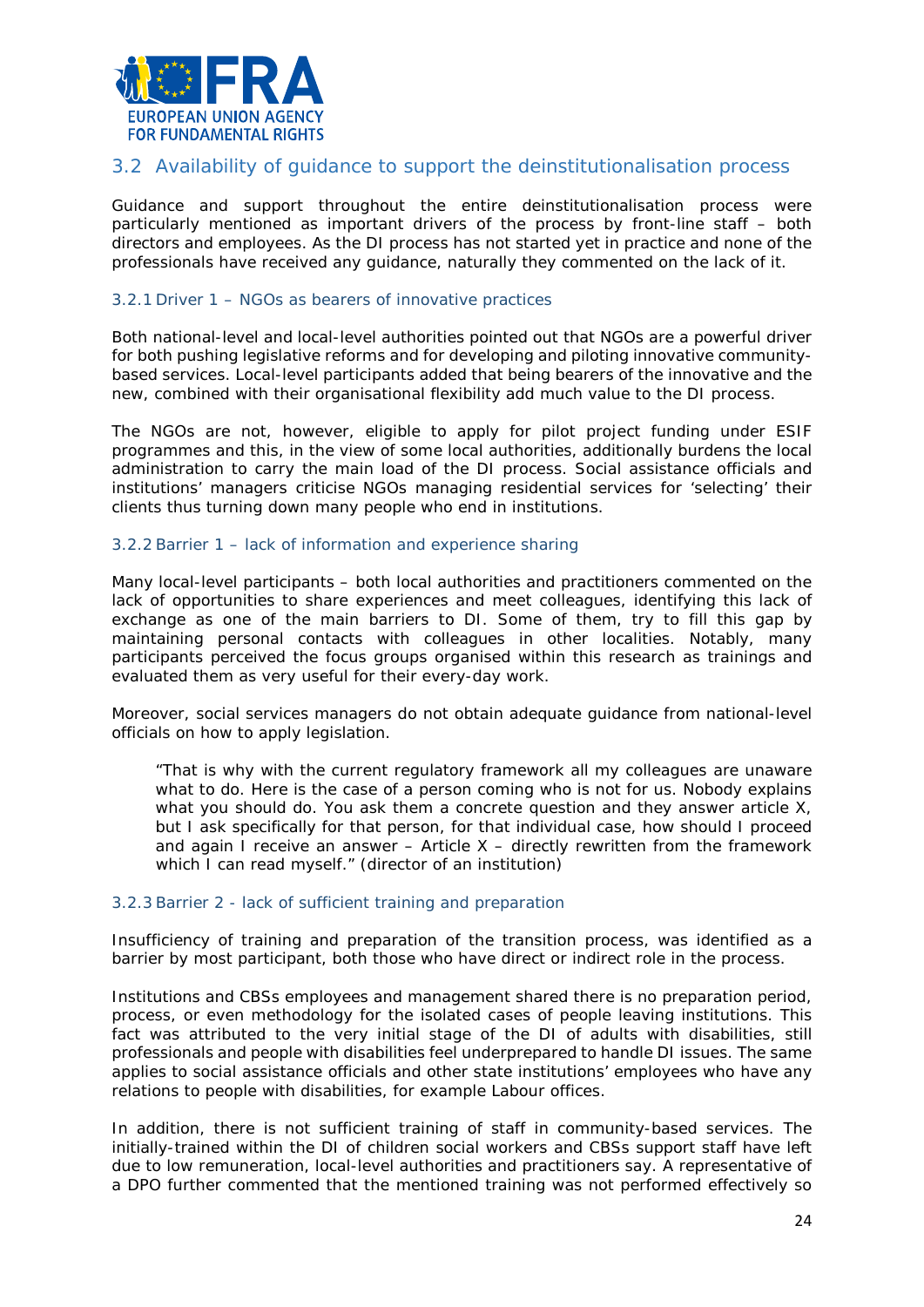

the social workers had no sufficient and suitable skills when they first met the young people.

*"We have that joke – you teach a woman how to be a mother without having a baby and when the baby comes and she holds it, she forgets everything because you cannot really train with a doll. You cannot train somebody how a person with autism will react, right… beware of this, beware of that. Especially when it comes to Down syndrome.* 

*I: You are speaking about the initial training?*

*R: Absolutely! The initial trainings in the empty CAFTs. And at a point they say: 'Alright, now we know.' And when they came… system block, because everyone has his/her own individuality."* (representative of a disabled persons organisation)

Additionally, the insufficient training leads to diverse practices some of which remain in the culture of institutional model of care. Less people agree to work in social services which often forces managers to hire former staff members of the institutions who pass no retraining thus again affirming the presence of the institutional model in the CBSs.

"*Currently, there is a massive problem in recruiting people to work in the small group homes, because nobody wants to work there. It will be the same for the small group homes for adults. You can see this division; I believe my colleague agrees with me, that the qualified people from the institutions were taken to work in those small group homes. With us were left those who cannot cope with the workload. We cannot lie about this*." (director of an institution)

The participants in the peer review meeting of the research findings noted that such trainings should be in line with the principles of DI and the CRPD – a view that was not particularly articulated within the case study research.

Furthermore, there is no supervision and methodological support for social workers. It is present only for the assistants working under the ESIF-funded community support project ending at the fall of 2017. Such supervision could be an active prevention against staff's burn-out and can improve the quality of work and decrease leave rates.

# <span id="page-24-0"></span>3.3 Active cooperation between the people involved in the deinstitutionalisation process

#### 3.3.1 Driver 1 – engagement of different ministries

Different Ministries have recognised their role in implementing the CRPD, abandoning the view that the problems of people with disabilities are the sole responsibility of the Ministry of Labour and Social Policy (*Министерство на труда и социалната политика*), nationallevel authorities believe. For example, the Ministry of Finance has recognised the importance of the DI process realising that institutions are expensive to sustain.

#### 3.3.2 Driver 2 – good cooperation at local level

The good cooperation at local level where the stakeholders know each other and communicate on a daily basis without having to use the formal means for that makes things happen easily. One local-level participant, however, raised concern that such close relations lead to conformity and make divergence of opinions leading to, possibly, better results less likely. Moreover, the local authorities being at the same time social service managers and decision-makers at local level may dominate in processes such as within formal consultation meetings with stakeholders or during supervisory councils.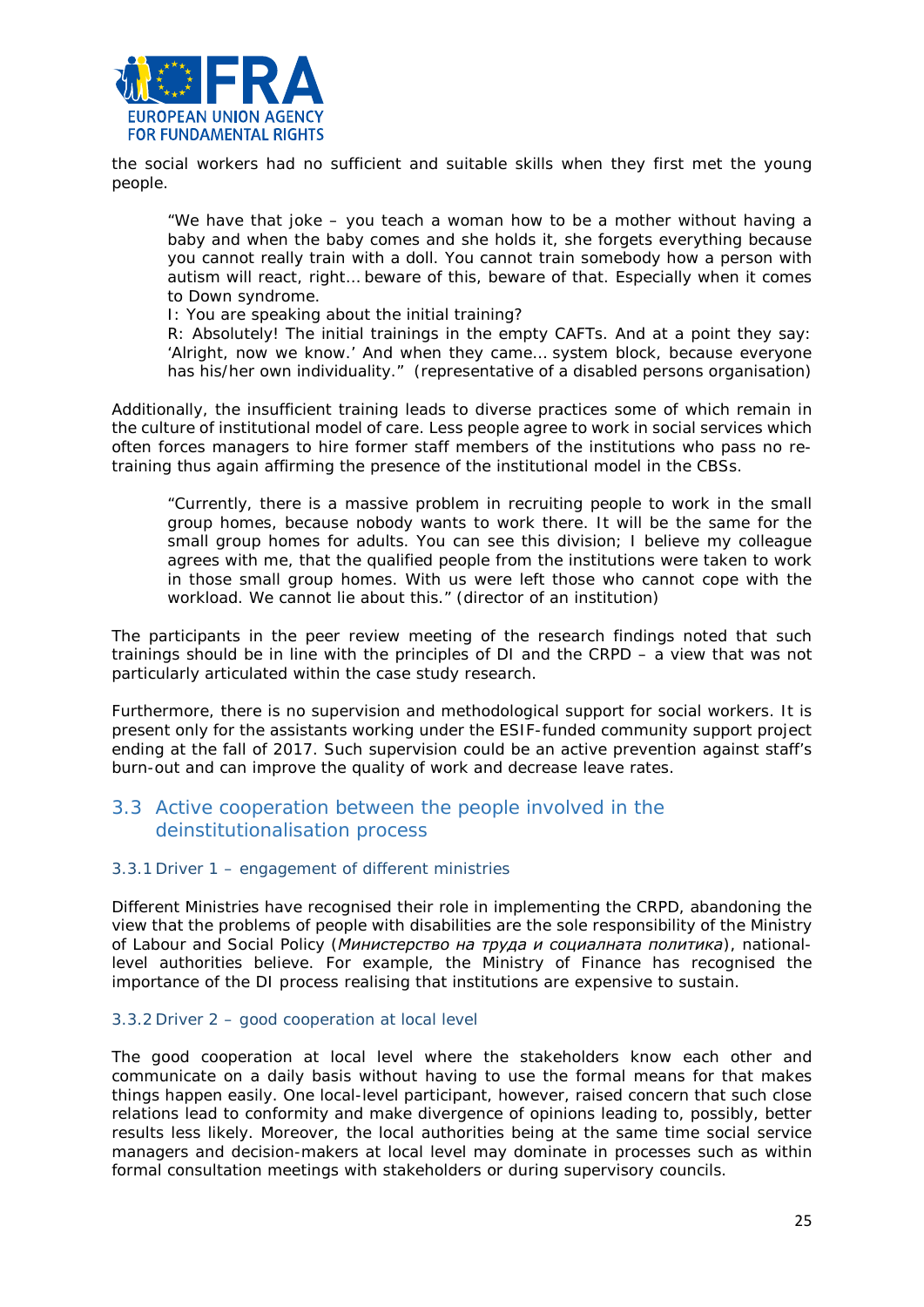

#### 3.3.3 Barrier 1 – poor coordination with healthcare authorities

Local-level authorities, social assistance officials and practitioners stressed as a major barrier – the lack of engagement and coordination with the Ministry of Healthcare (*Министерство на здравеопазването*) in providing health services to people with disabilities in CBSs and in the community. The lack of security about obtaining such services forces many people to prefer institutions – as they will receive the medical care they require without paying additional fees. The same applies, while to a smaller extent, also for CAFTs which also hire medical staff members to assure rehabilitation or psychiatrists. Such health services are often not covered (or not as much as needed) by the health insurance fund.[54](#page-25-0) Moreover, social assistance officials criticise health care providers and their emergency units for often refusing to treat people with disabilities.

#### 3.3.4 Barrier 2 – practitioners feel excluded from decision-making

Majority of practitioners and some local-level authorities commented that they are not engaged in or consulted in the decision-making process in relation to the DI process. This, in their view, is a barrier that obstructs the process as their practical perspective would add to making strategic decisions that would be realisable in practice. In addition, there is a perception among them that the decision-making officials at ministerial level are detached of the practical work and sometimes their decisions cannot work in practice, or would not provoke the desired effect. National-level officials, however, argue that the policy-making process involves all relevant stakeholders, including NGOs, people with disabilities' organisations and municipalities. The difference in opinions, emerges, most likely, due to the fact that selected representatives only take part in the working groups that prepare different pieces of legal or strategic documents. There is a list of so called "nationally-representative organisations" (*национално-представителни организации*) criticised by DPOs for being bureaucratic. They have exclusive rights to represent the people with disabilities.

"*But I assume that we are not included for the same reason. Formally, we do not have the status of a nationally-representative organisation. There is no other organisation in Bulgaria which works for the independent living the way we do. And most of all, the state does not recognise us."* (representative of a disabled persons' organisaton)

The local authorities take part in this process via their association – National Association of the Municipalities of the Republic of Bulgaria (*Национално сдружение на общините в Република България*) which also have representative functions. The social service practitioners are not represented within this process, except for several service providing NGOs. The lack of active vertical communication results in the perception at local level that there are some detached people at central level who develop certain rules and at the other end there are social service management and staff who have to apply these rules without understanding them completely and without having opportunity to receive clarifications.

#### 3.3.5 Barrier 3 – lack of communication with the local communities

l

National authorities, local community members and people with disabilities' family members note the lack of consistent communication with the local communities when it

<span id="page-25-0"></span><sup>&</sup>lt;sup>54</sup> Paying health insurance contributions allows for free of charge usage of a set list of health services and procedures. All services, procedures and medical appliances needed should be additionally paid by the patient. The volume of the insurance-covered health services is being negotiated each year and set within a National framework contract for medical activities (*Национален рамков договор за медицински дейности*). For more information, see: [www.nhif.bg/web/guest/1421.](http://www.nhif.bg/web/guest/1421)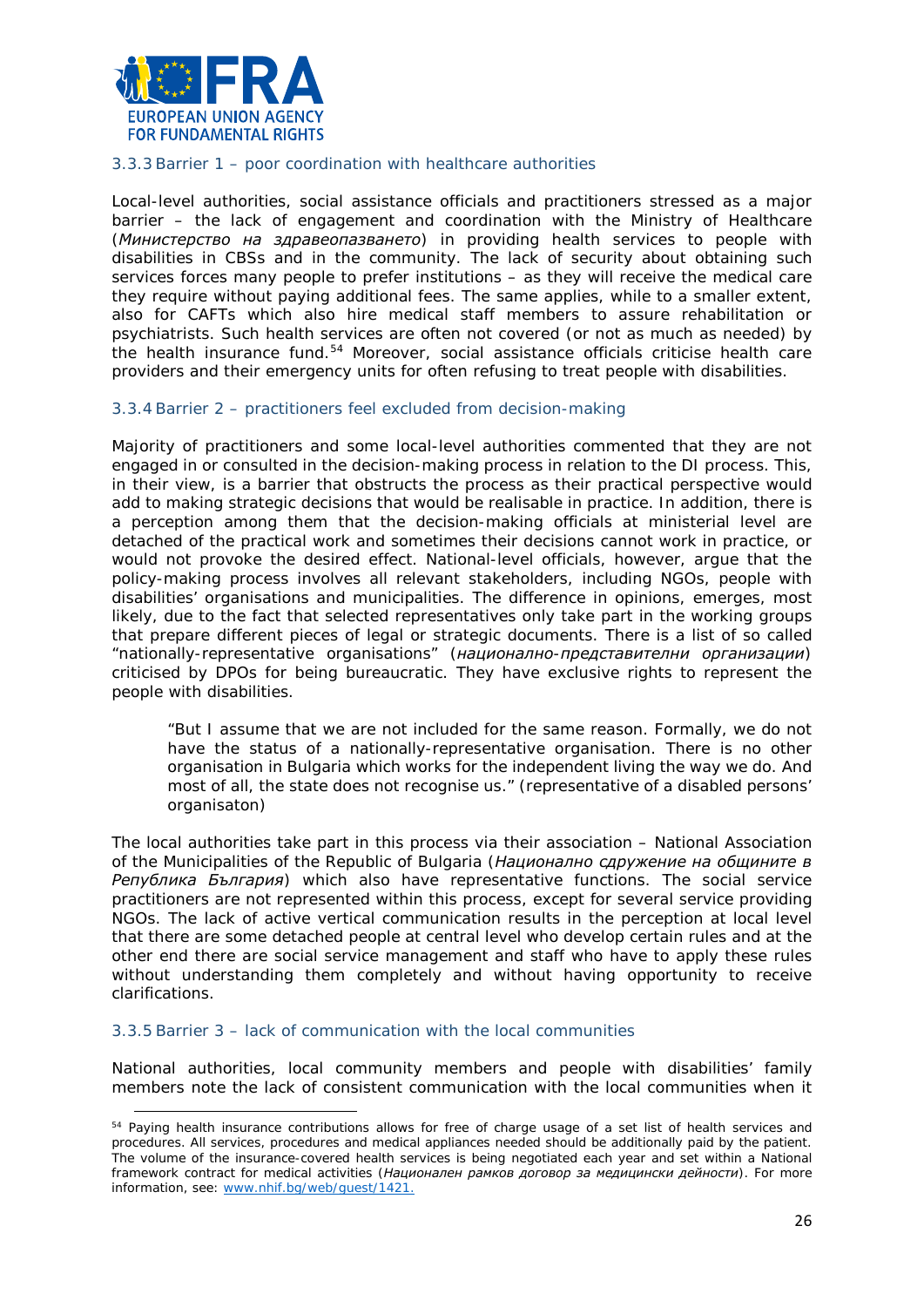

comes not only to the DI process but to the people with disabilities generally. All groups of participants share their observation of the negative public attitude and stigmatisation of people with disabilities, especially towards people with psychosocial disabilities. However, none of the stakeholders recognise their own responsibility for communicating and raising awareness within the general public.

#### 3.3.6 Barrier 4 – the perception of 'being abandoned'

Family members of people with disabilities shared that they felt abandoned by the government and society as a whole. The insufficiency of social services or assistants' support leaves the responsibility of providing care to one's family or close relatives. They are often forced to quit their job and abandon their personal lives. Moreover, the lack of accessibility of the public environment and the lack of understanding they meet when using public services, as well as the discrimination in the community makes them feel alone and abandoned. For example, a mother of a person with epilepsy shared that balneotherapy centres refused to accept her son after he had a fracture because of his diagnosis despite the fact that she would be there as his assistant.

This perception is very strong when having to use general services, in particular healthcare, as doctors often make relatives transport their family member with low mobility to a healthcare centre for examination and relatives have absolutely no means to do this so this person is simply deprived of health services. The situations concerning other services such as employment, education, leisure etc. are similar which further deepens people with disabilities' isolation and their families' sense of helplessness.

Another aspect of this perception is that policy making does not involve family members of people with disabilities and those who live in residential social services, DPOs say.

# <span id="page-26-0"></span>3.4 A change in attitudes towards persons with disabilities

#### 3.4.1 Driver 1 – families prefer CBSs to institutions

A growing number of people with disabilities and their families recognise the advantages of community-based services and prefer them to institutions. Such a person is Ivan (all names are pseudonyms) who lived in an institution but the institution director convinced his mother and custodian that he would feel much better in the new type of services.

#### **WHAT DI MEANS TO ME: THE STORY OF IVAN**

Ivan left an institution for people with intellectual disabilities. He has not been there all his life – as a child he lived with his family and went to a mainstream school. In time, he could not catch up with the others in learning Bulgarian and English so he moved to a special school where he graduated eighth grade. After graduation, Ivan has to get a profession so his parents push him to go to a specialised professional boarding school where he studies shoemaking. Ivan, however, considers the selection of this profession a mistake because this is not what he wants to do and he has no chance for finding a job. At that time, however, he is not confident enough to choose by himself what to study. His parents are far from supportive but rather overprotective and keep telling him that he is not capable of doing many things.

After graduating, he returns to his family trying to find a job. He tries to work with his father who teaches him to repair audio and video equipment, but this proves to be too difficult for Ivan. As he is not successful in finding a job and after his parents' divorce, his mother decides to accommodate him at a specialised institution for people with intellectual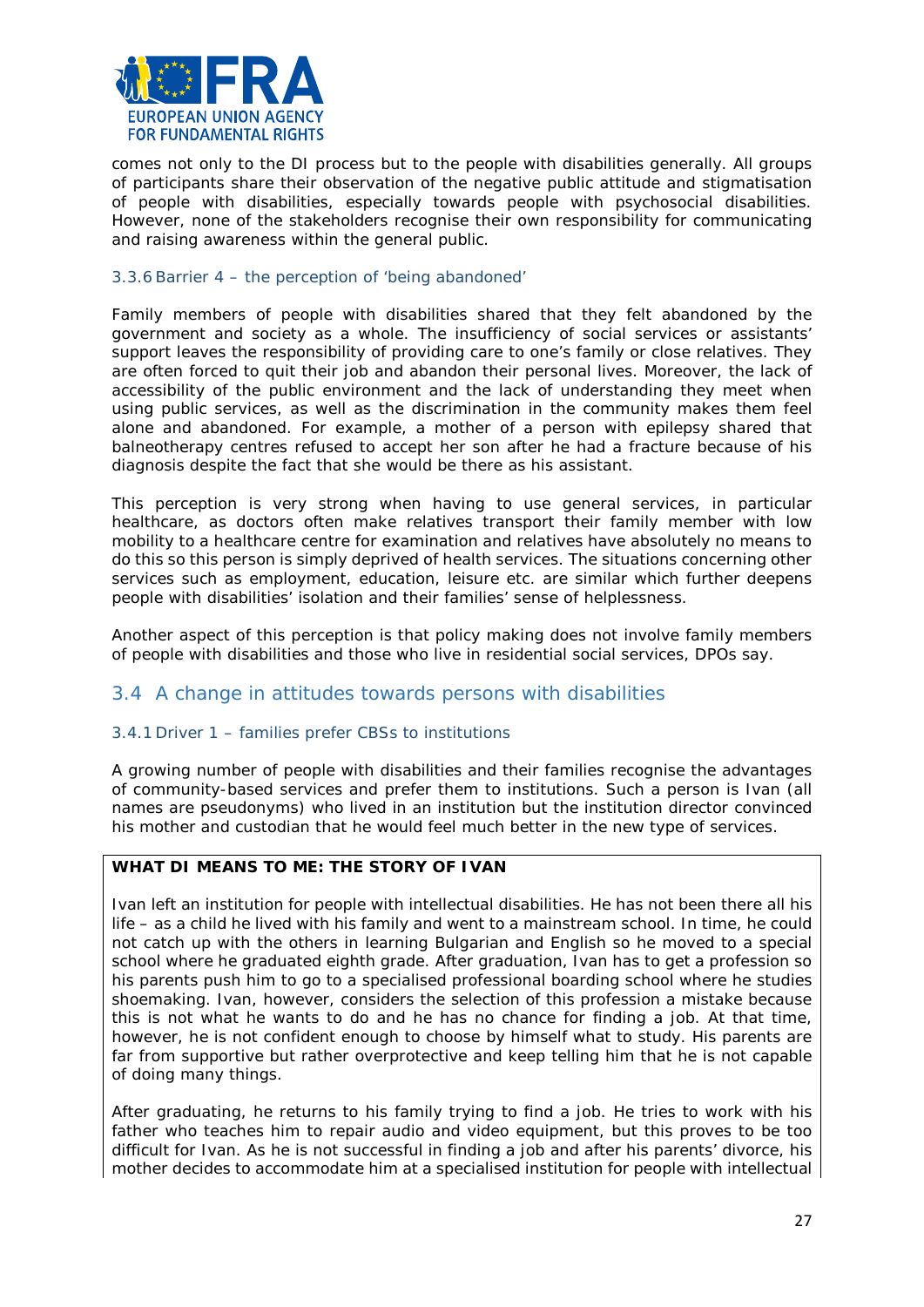

disabilities. In order to do so, Ivan is fully deprived of legal capacity and his mother, a person with psychosocial disability herself, becomes his custodian.

He remembers his first days in the institution with having to do physical work that he has never done before. His duties there are to take care of the garden and to sweep up the yard.

Ivan spends 10 years there. He is among the several young men with much lower degree of disability, who are allowed to live more independently and have more responsibilities to take care of the place they live as means to prevent worsening of their condition.

Ivan can leave the institution to go to visit his mother, to attend drawing courses at an artist's atelier in the centre of the city, and to go to a nearby store to buy things if his mother has given him any money. Sometimes he is taken to a vacation at the seaside.

Then he hears about DI and about the possibility for people with milder disabilities to live outside in a new type of social settlements – protected houses. His mother, being his custodian, does not allow him to move out that easy. She is worried about if he is will manage with the life outside but after counselling with the institution director she agrees to let him try.

Ivan moves to the protected house in 2015. There, he feels better, he starts to get to know the city. He learns to cook and he occasionally goes out to work whenever there is work to do – construction brigades call him when there is basic construction work to do, and he clean basements for the neighbours and moves things. Ivan receives a daily wage upon agreement with the employer. He feels well working by having the self-confidence of doing something by himself and not waiting for food and roof to be given to him as charity. He shares he has temporarily left behind painting for discovering other new and interesting things - he has bought himself a DJ set and a computer. Yet, Ivan is still deprived of legal capacity with his mother holding his identity papers – a fact that makes him seek her approval for many things he wants to do.

#### 3.4.2 Driver 2 – positive examples

The positive example of people who have left institutions and live independently in the society, show off their achievements through social or mainstream media thus gradually change the perceptions of people with disabilities about their own life and make them look at their future from the perspective of independent living – a fact that was not existing ten years ago.

#### 3.4.3 Driver 3 – dedication of the social workers

Most people with disabilities shared that the dedication and the unconditional support of some of their social workers, being in institutions or in community-based services, assured them the security to undergo changes in their lives. These social workers, on the other hand, served as positive example and inspiration for their colleagues.

#### 3.4.4 Barrier 1 – learned helplessness and overprotection

Most participants agree that the people with disabilities have learned helplessness and dependency traditionally resulting from the institutional model of care. Moreover, the relatives of those who live with their families take so much care of them and fail to teach them basic skills that practically reproduce the same model at home. The interviewed family members believe that the lack of support for independent living in the community practically segregates and isolates people with disabilities in their homes as institutions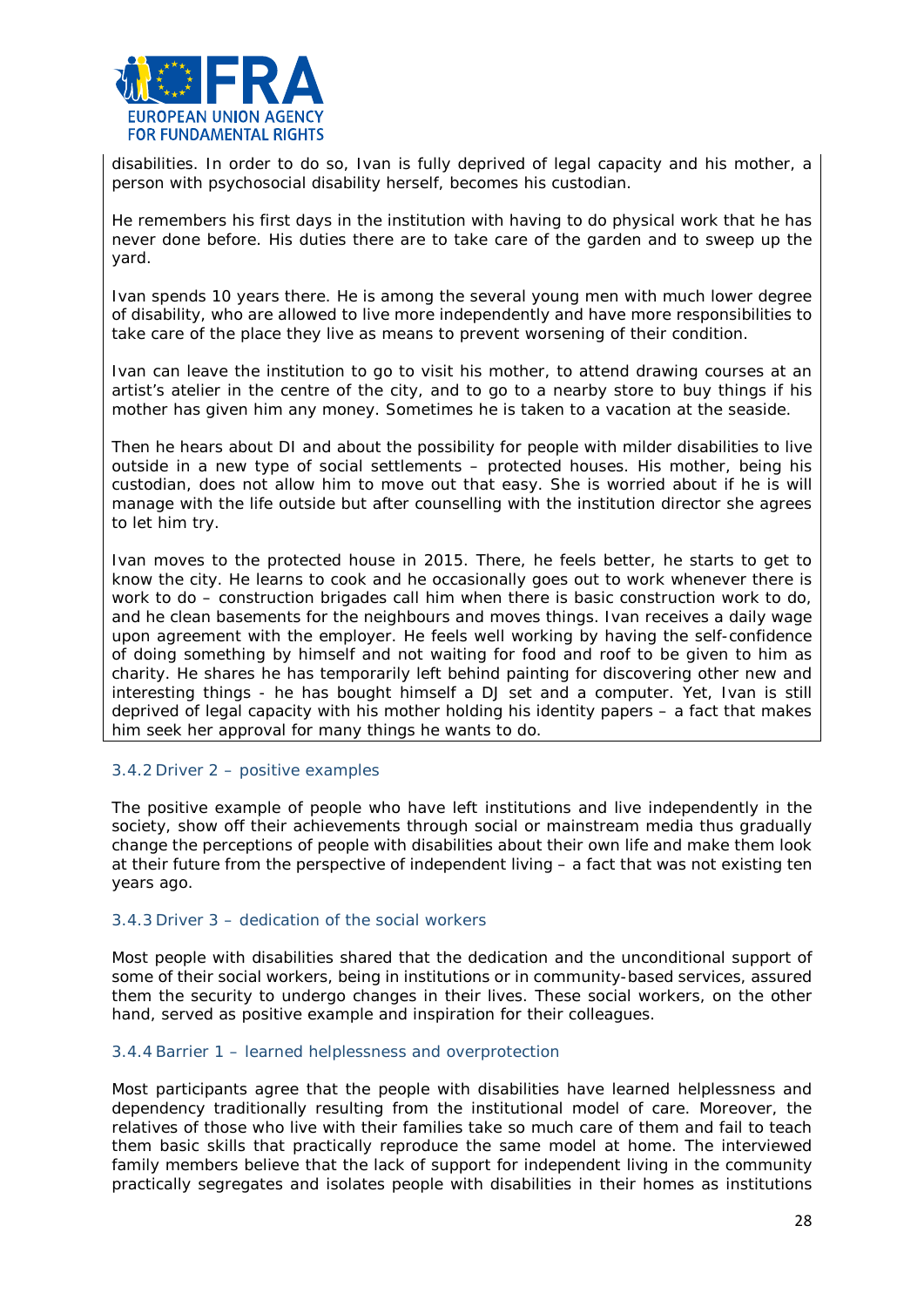

do, therefore, people often prefer institutions and CAFTs for at least being able to provide them with some security and medical care. People with physical disabilities admit that a small number of them have a critical view of the process with the majority focusing on their own personal issues.

*"Many people, I have also been one of them, do not think that people need to earn their living, they have to eat 93 times a month and so on, that this food needs to be cooked, that there is healthy and harmful food. There – the food waits for me three times a day, I don't think that it should be – everything is ready, they take 70% of my pension and I utilise the remaining 30% about my miserable life and the bearing of responsibility is gone."* (person with disability)

#### 3.4.5 Barrier 2 – resistance towards DI

National-level authorities fear that the resistance towards DI for closing down institutions means job losses will be another barrier to the process.

*"Locally we might meet some resistance in the construction of such services, especially for people with mental illness [and among the very staff of the institutions]. We close their specialised institution, leaving them without work. Surely there will be resistance, as the new services which we intend to build, they*  will be in the bigger towns, we will be looking for qualified personnel for them. Until *now specialised institutions have been located in more isolated locations distant from municipal centers, the local population is part of the personnel in these services, so there is no way that there will be no resistance there."* (national policy maker)

The in-depth research on the local level, however, showed that the resistance was not related to job losses that much. Firstly, because there was no closure of institutions envisaged in the near future; secondly, institutions' employees are mainly retired people who, losing their job, will still have the income of their pension; and thirdly, institution employee hope to change their qualification and be able to work in the CBSs to come.

A local-level disabled persons' organisation argues that the understaffed residential services, together with the social workers' attitude of care rather than support for people with disabilities results in reproducing life situations within the premises of the services rather than investing efforts to assist and encourage them out in the community.

# 3.4.6 Barrier 3 – negative attitude of the community

National-level stakeholders define as a barrier to the DI process the negative public attitude amplified by media especially when it comes to people with psychosocial disabilities. Yet, at local level, first-line practitioners note the changing attitude once people with disabilities move to the community. They are gradually accepted and form friendships and good neighbourly relations. The fast changing attitudes are even cited as a driver by participants in several localities.

# **PROMISING PRACTICE: WHEN THE COMMUNITY SUPPORTS PEOPLE WITH DISABILITIES**

The lack of community support and understanding of the problems of people with disabilities was repeatedly cited as a considerable barrier to their full-scale inclusion into community life. This was particularly visible in big cities where people seem less engaged with the well-being of others.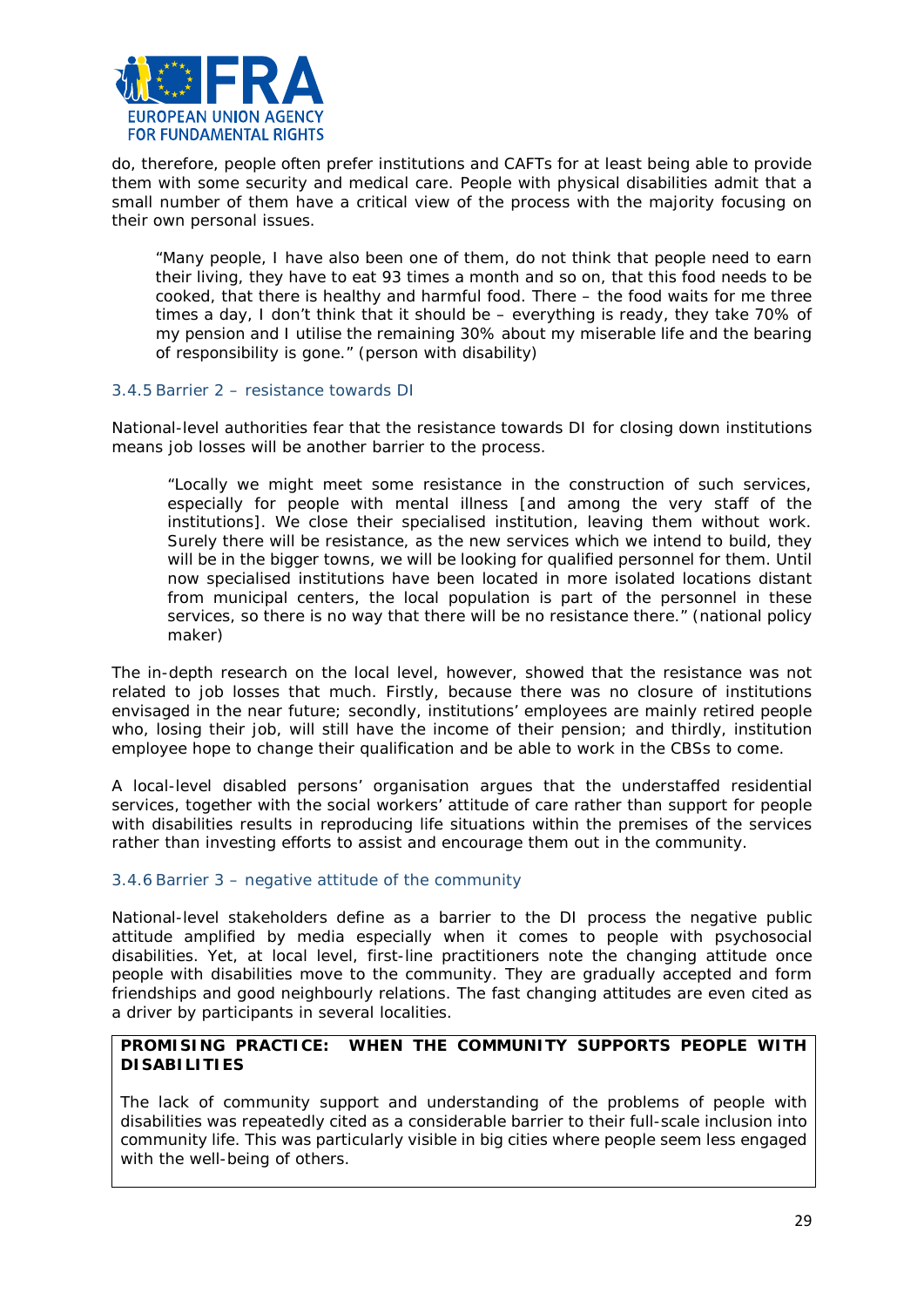

People with disabilities from a Dobrich-based protected house, however, take an active part in the community life, especially when it comes to reading. They started visiting the library years ago accompanied by a social worker. This has open doors for a range of activities in and with the local community. Now many of them go there alone to borrow books. In the house, those who can read, read the books out loud for those who cannot. The library staff is very nice and responsive often organising public reading and educational talks on various topics in cold winter days for them. The staff also invites them to different events as theater performances and exhibitions. The people with intellectual disabilities were invited to take part in a series of speed reading contests organised in the library for the children and young people from the town. The local gallery organises ateliers where the people can get acquainted to different art techniques. The people living in the protected house take part in joint concerts with the local children's choir.

# <span id="page-29-0"></span>3.5 Practical organisation of the deinstitutionalisation process

The stage of the DI of adults with disabilities (See section 1.4) and the political uncertainty pose many questions concerning the approaching process and result in participants' worries about how is it going to run. Moreover, a significant part of them have already took part in the DI of children/children with disabilities and have concerns when speaking about adults. These factors resulted in participants discussing only barriers when speaking about the practical organisation of the process.

# 3.5.1 Barrier 1 – urgent need of reform in social sphere bodies, including education

Participants across all groups are unanimous about the urgent need of radical reform in the social sphere. First of all reform of the organisation of the Social Assistance Agency and the Employment Agency, and particularly the Agency dedicated to people with disabilities – the Agency for people with disabilities. In their view, both management and employees in these agencies are working based on the medical model of disability and informed by outdated principles. This barrier was not that articulated that clearly during the fieldwork research but was stressed as particularly significant during the peer review meeting.

# 3.5.2 Barrier 2 – no one leaves residential services

Majority of participants commented that the current availability of CBSs, particularly the residential type, do not fulfil their purpose as an intermediary step in the transition process. They manage to teach a number of independent living and social skills, still people accommodated there do not move ahead to the next stage living on their own with the respective support. The people with disabilities themselves explain this with the lack of security in finding a job, lack of support in the community and lack of sufficient income to be able to afford a number of additional expenses related to their disability – secondary health services such as rehabilitation; accessibility alternations of the home and other necessary possessions such as adapted cars, etc.

Moreover, public environment and general services such as healthcare and employment remain practically inaccessible to people with disabilities – a fact that from one side deprives them from using such services and puts them in a position of dependency and from another side deepens their isolation.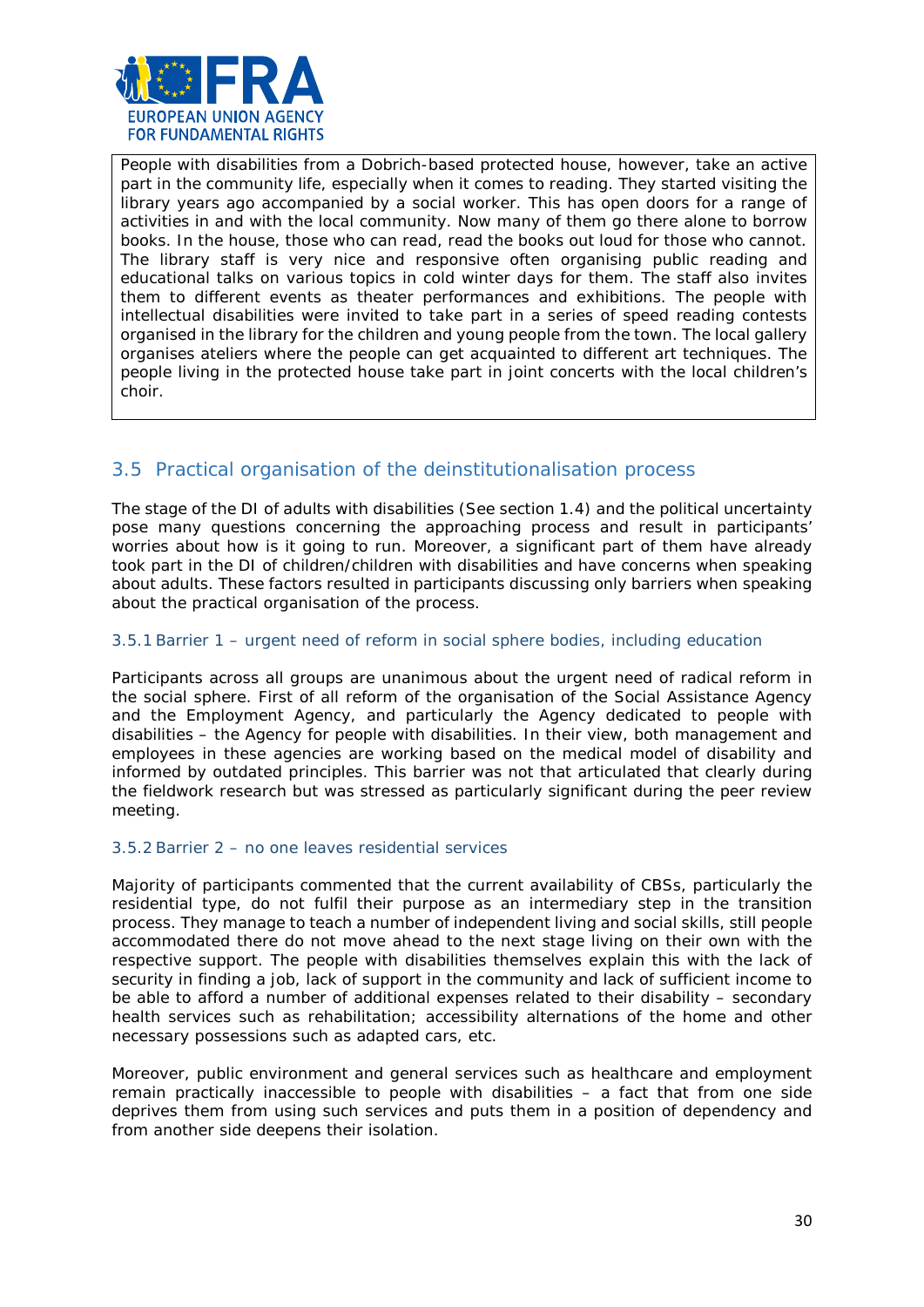

The lack of diversity of social services basically halts the DI process. The lack of support in the community for people who want to live outside the system of residential social services, being institutions or CAFTs, basically forces them to remain in the system of institutional services.

The story of Tanya and Stella show the attempt of two girls who have grown in an institution to live independently in the community and how the lack of support forces them to return to a group house.

#### **WHAT DI MEANS TO ME: THE STORY OF TANYA AND STELLA**

Tanya is 24 years old. She has lived in an institution for children with intellectual disabilities since she was three years old until she was "selected" and moved to the institution for children with physical disabilities where she met her best friend, Stella. Stella has lived in the same institution since she was 3. In time, the girls become best friends and share a room. They find out that they can support each other.

When in 2014 the DI process begins each of them is called to show up before a commission of mostly unknown people. It is composed of some 10 members. Every child goes there to answer questions. The commission has a coordinator who raises her voice loudest of all. After the interviews, the children gather together asking each other where would they go and would they see each other again. The commission asks each of them where they want to go. Tanya choses to go to her hometown. She also says she wants to be together with Stella. Stella has no preference where to go but she wants to be together with Tanya. The coordinator insists the two girls to be separated. Tanya and an NGO activist speak to her insisting on the two friends remaining together and she finally agrees.

At the second meeting, the girls meet people from their new locality. There is an introductory visit for some of the children but Tanya and Stella are not of them. They only meet their new social workers who tell them about the place they are going to move to but what they hear has nothing to do with what they see afterwards.

By choosing to go to the new town, the girls have no idea where are they going to live – in which neighbourhood; what would the house be; they have no idea when are they leaving.

They move to a protected house where initially they are alone and they feel good. With the new neighbours moving in, Stella is disappointed because she has expected to live with people who can communicate but none of them are able to speak. Stella doesn't feel good as she is given blended food only because her supporting documents say she cannot eat solid food. Tanya raises her voice for her friend, talks to the management and Stella can again eat normally.

The two girls, being among the people with milder disabilities in the house, assist the protected house staff in taking care of other clients, in writing documentation and sometimes in answering the phone. At that time, they have full access to their documentation. That is how they find out that there is another mistake in Stella's documentation – it says that she is deprived of legal capacity.

At that time, the two girls meet their families – Tanya's mother, father and brother live in the town. She goes to visit them, they exchange their phones but they cannot become close. Stella meets her grandmothers and cousins while going to a single visit to her hometown.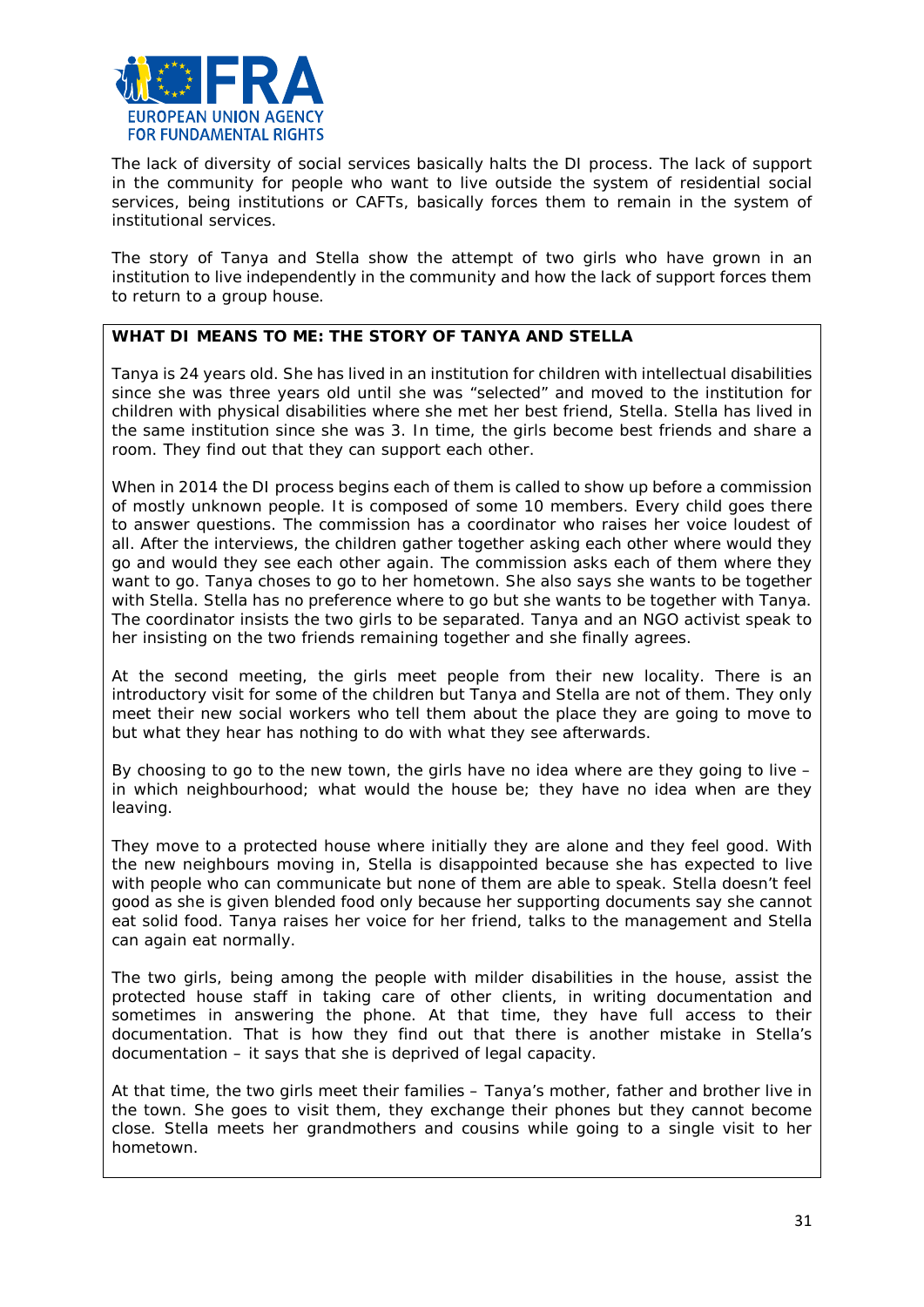

The girls' lives change when a person with psychosocial disability comes to live in their protected house. He is aggressive – he throws food at the girls; he tries to push Stella down the stairs several times; and locks her in her room. The girls are constantly harassed and have no privacy, even in their room. These problems make them plan to leave the house and rent a flat. The personnel and Tanya's parents try to convince them not to go there – the personnel say that the girls have everything they need in the protected house, still, do not promise to end their problems with the aggressive person; Tanya's parents are negative fearing that she might come to stay with them.

They move to a flat and live alone for almost two months. There, they have arguments with their landlord as they have to provide access to a common yard via their flat. Stella is weaker and she is the first to want to go back to a residential social service. Tanya does not want to come back and they have an argument. A month after their moving in, they file an application to go back to the protected house, however, despite their places are not taken yet, the director denies to accept them back. They are told that they could be accommodated in a centre for accommodation of family type, a residential service with less free regime than the protected house. They are given a particular date to move and a list of required documents to bring. Among this list, there are a number of medical examination results which the two girls have to get along without any support in terms of assistance, information or transportation. Stella pushes Tanya's wheelchair throughout the town several times in the hot summer days to be able to issue all the documents.

They finally succeed in time and move to the CAFT where they again share a common room. Presently, they are still there. The girls hope they can find jobs. Stella has a distant relationship and she will eventually move to live with her boyfriend someday. Once they complete five years of residing in the town, they will be eligible for applying for municipal housing. Tanya does not exclude this option but Stella is reserved about it scared of what happened when they were alone in their flat. The two girls are aware that they will separate at a certain point of their lives, still they will keep thinking of each other as of sisters.

#### 3.5.3 Barrier 3 – lack of understanding of the spirit of DI

National-level participants think that social workers who work directly with people with disabilities lack sufficient knowledge about the CPRD and the philosophy of DI so that they can implement it successfully. DPOs fear that there is lack of awareness of the process that will hinder people's will and preferences will be respected.

Furthermore, the loss of capacity for independent living due to long institutionalisation might prevent the people from standing for their rights.

#### 3.5.4 Barrier 4 – lack of diversity of CBSs

There is no sufficient diversity of social services to meet the personal needs of people with disabilities, many participants from different groups at local level say. The system of state funding provides for a centralised decision about what a social service should be so a limited types of services exist. They are not, however, tailored in accordance with people's personal needs. The social assistance legislation was gradually amended to allow more individual approach in evaluating people's needs, still there is no variety of services to meet these needs.

At the same time, local authorities admit that they lack the sufficient human resources of managing even the existing variety of social services. The people with disabilities and their family members insist on the higher importance of personal assistance compared to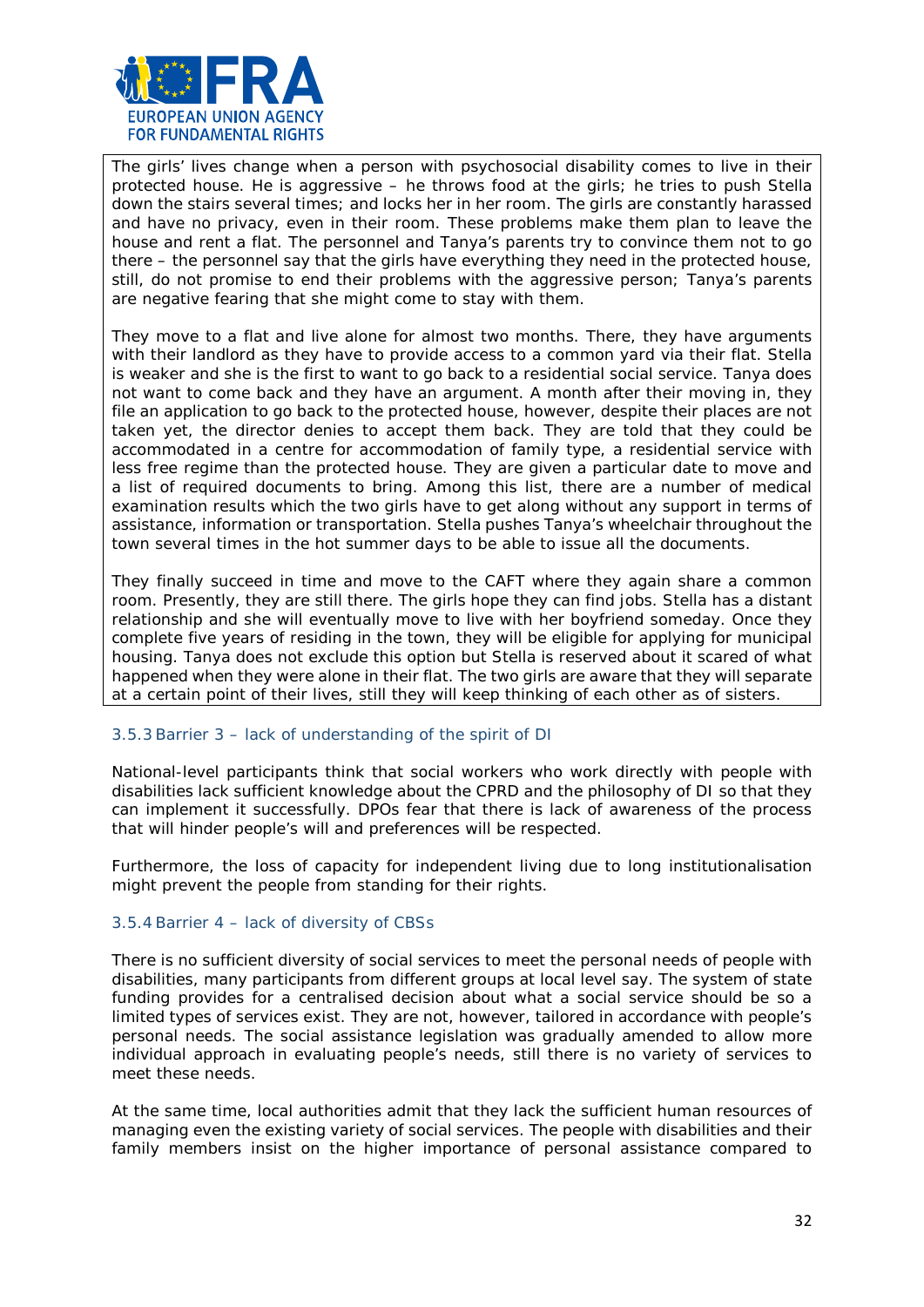

existence of a range of social services for both prevention of institutionalisation and in the process of DI.

Personal and home assistants were pointed by most groups of participants by being particularly insufficient and needed. Still, there is a common practice people with disabilities' relatives to be appointed as their assistants receiving salary and social benefits for what they do anyway when the assistants' programmes are not available. Representatives of the independent living movement and some social workers criticise this practice for deepening the isolation of people and reproducing their institutionalisation at home.[55](#page-32-0) Most first-line participants agree on the importance of communicating with external to the family persons for the emotional comfort of persons with disability.

Other types of specialised social services needed mentioned by the participants were complex socio-medical services for people with high degree and multiple impairments, hospices and places for people with dementia. The case study locality research revealed shortage of services for people with psychosocial disabilities, as well as flexible types of day-care centres.

#### 3.5.5 Barrier 5 – disadvantages of state financing

(manager of a community-based service)

 $\overline{a}$ 

The system of state-delegated funding which is built to allocate a set amount of money per person does not consider both these persons' specific needs and the needs coming up from the location they live.

*"the whole process deals with a lot of money. What I see as financing now is our ministry of social affairs, altogether with the finance ministry fabricating some sort of standards for the different services. However, within the service itself there are various case-scenarios which are not of anyone's interest. Shouldn't this be thought of? For instance, I am from [town]. We do not need lots of money for heating during the winter, but during the summer, we need money for cooling. Every service comes with a specific, in order to motivate us, they should ask us what we need rather than uniformly distribute the same standards. You have children with disabilities so you get this amount, you have mental patients – this [amount]. 2: In addition, age [is of prime importance] – a man in his 30s needs certain finances, while a man in his 60s, let's say who has broken a bone – other."*

The state funding, considered the only sustainable way of financing social services, has also the disadvantage of paying for a limited types of services thus forcing people to 'adapt and fit' in existing services, rather than having a system of services responding to diverse needs.

There is no effective quality control of social services provision – this function is not recognised either by municipalities or by the Social Assistance Agency, most participants agree.

In addition, the system of state financing often produces shortages which the municipalities fill with own money. This deprives them from the opportunity to set aside

<span id="page-32-0"></span><sup>55</sup> Dimitrova, M., Panayotova, K. and Petrov, R. (2016), *Analysis of the assistants' services for people with disabilities through the prism of Art. 19 of UN's CRPD ([Анализ на асистентските услуги за хора с увреждания](http://cil.bg/userfiles/nabliudatelnitsa/Report-PA-Final.pdf)  [през призмата на чл.19 от Конвенцията на ООН за правата на хората с увреждания](http://cil.bg/userfiles/nabliudatelnitsa/Report-PA-Final.pdf)*), Sofia, Centre for independent living.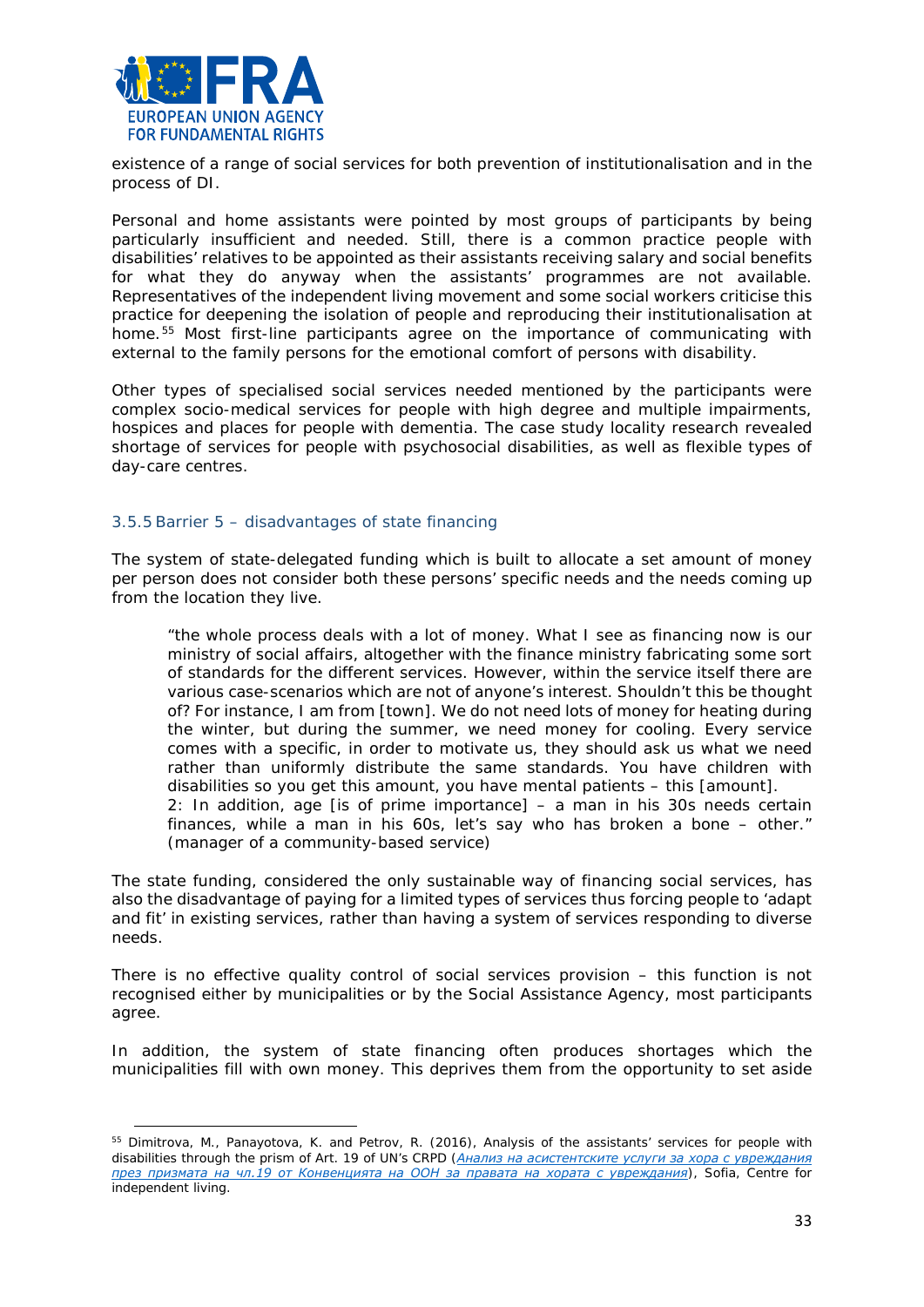

higher amount from the local budget for own services that can be tailored in accordance with the local specific needs.

*"And what the municipality intended to spend on extending the social patronage service (*социален патронаж*) by adding paramedics, branches and vehicles, should be spent for additional funding of the CAFTs. There is no way, we are not a big municipality, it's not just us, to be able to additionally fund seven residential services."* (local-level official)

#### 3.5.6 Barrier 6 – lack of sufficient employment and sheltered employment

The issue of employment of people with disabilities was often mentioned as crucial for the DI and integration back to the society at all levels. There is lack of understanding between national-level decision-makers and all the rest of the groups about the workplace protection of people with disabilities in the labour legislation, including even the beneficiaries. In practice, when an employer hires a person with disabilities, the law provides for safeguards that practically mean that he/she cannot hire the person with disability. This makes employers restrain for hiring such people fearing that if they are not doing their job well, they will still have to keep them at work. Moreover, people with physical disabilities say that the national authorities have not consulted them while developing the programmes for subsidised employment so they are made in a discriminatory way both in terms of job options and, in certain cases, of remuneration. In addition, such jobs are not always permanent thus unreliable for those who have longterm expenses. Still, being the only option for many people to have any type of employment, these enjoy certain enrolment rates.

*"I am angry because we have an Agency for the people with disabilities (Агенция за хората с увреждания), we have an Employment Agency (Агенция по заетостта) and we have no adequate programme. This is terrifying. Our legislations are not so bad, you know, big companies, staff over a certain number, but still nothing happens."* (director of a community-based service)

Local administration, local employment authorities and social service managers see the slow development of sheltered employment as a barrier to the DI process. DPOs representatives challenge this view by considering such enterprises as part of the institutional model keeping people with disabilities isolated in their everyday life. In their opinion people with disabilities should obtain support to compete at the open labour market.

#### 3.5.7 Barrier 7 – deprivation of legal capacity

The system of deprivation of legal capacity practically deprives people with disabilities of most of their fundamental rights. Often their guardians (in most cases relatives) act in their own interest usually in relation to obtaining people with disabilities' property. Many, especially the independent living movement supporters, see the proposed new legislation that abandons the system of deprivation of legal capacity replacing it with a system of supported decision-making as a chance people with intellectual and psychosocial disabilities to be heard, but others are sceptical about how would it serve its purpose:

*"Let me tell you now, if the deprivation of legal capacity of such sick people with intellectual deficiency is abandoned, people who don't know what they are doing, do you know what happens? One signs [a document]… there are many sneaky people and youngsters: "Come, boy, sign this!" He cannot read and write but the bank comes to ask for its money! "* (family member of a person with disability)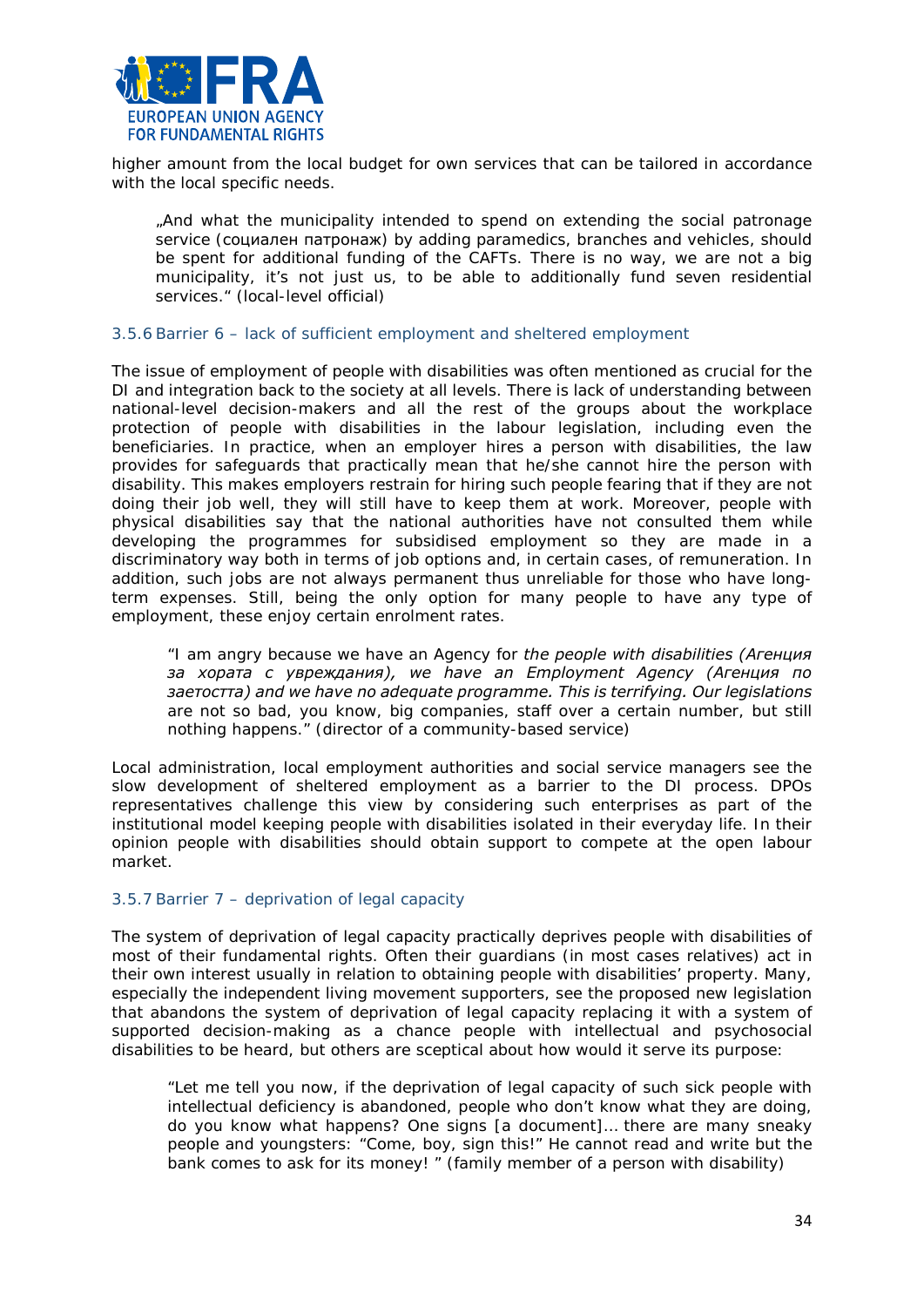

#### **PROMISING PRACTICE: GAINING BACK CONTROL OVER OUR LIVES**

Previously, deprivation of legal capacity was a requirement for people to be accommodated in institutions. So practically, even people with minor disabilities were denied the possibility to make decisions for the purpose of being accommodated in institutions. Their guardians were often family members they hardly knew or officials who were not familiar with their lives.

The Dobrich-based foundation St. Nikolay Chudotvorets (*"Св. Николай Чудотворец")* has taken an extraordinary approach towards ensuring autonomy and actual choice and control of six ladies with intellectual disabilities over their lives in a protected house in the locality. In 2015, a 21-year-girl who left an institution within the DI of children initiates before the court the first restoration of legal capacity. She became a full right citizen and this allowed her to find a job and to decide whether she wants to stay in the residential service or continue her life in another direction.

Her example is followed by five more women, the latest of them enjoying her civil rights since February 2017. This change has allowed them to live more independently and to be able to make decisions about their lives. Some of them already have full-time jobs.

This was a legal precedent in Bulgaria which allowed for people with disabilities to regain their rights. Many NGOs and DPOs worked towards legislative changes to allow people having back their lives. With the expected abandoning of the system of legal capacity and its replacement with regulation of the supported decision-making, people with disabilities are expected to gradually re-gain control over their lives by learning to make decisions.

*Source: Darik News (2015) За първи път български съд сваля запрещение (Bulgarian court restores legal capacity for the first time), 9 April 2015, [https://dariknews.bg/regioni/dobrich/za-pyrvi-pyt-bylgarski-syd-svalq-zapreshtenie-](https://dariknews.bg/regioni/dobrich/za-pyrvi-pyt-bylgarski-syd-svalq-zapreshtenie-1417945)[1417945](https://dariknews.bg/regioni/dobrich/za-pyrvi-pyt-bylgarski-syd-svalq-zapreshtenie-1417945)*

#### 3.5.8 Barrier 8 – significantly lower support once a child turns 18

There is a significant gap between the support available for children with disabilities and that for adults once they turn 18. A lot has been done recently to support families of children with disabilities: financial support, wider variety of social services; healthcare services etc.<sup>[56](#page-34-0)</sup> These benefits and support seize the moment one turns 18 and among the limited possibilities ahead them are the institutions. These factors fill the entrance to institutions and make them difficult to close due to the high application rate and long waiting lists.

#### 3.5.9 Barrier 9 – lack of accessible social housing

The participants with physical disabilities outlined the insufficiency of affordable and accessible social housing as a practical barrier to set up their lives outside the system of residential services. People with disabilities apply on an equal basis with other socially vulnerable groups and they have to invest their own money in adapting these houses to

l

[%D0%BF%D1%80%D0%BE%D0%BC%D0%B5%D0%BD%D0%B8%D1%82%D0%B5-](https://clinica.bg/1311-%D0%9A%D0%B0%D0%BA%D0%B2%D0%B8-%D1%81%D0%B0-%D0%BF%D1%80%D0%BE%D0%BC%D0%B5%D0%BD%D0%B8%D1%82%D0%B5-%D0%BF%D1%80%D0%B8-%D0%BF%D0%BE%D0%BC%D0%BE%D1%89%D0%B8%D1%82%D0%B5-%D0%B7%D0%B0-%D0%B4%D0%B5%D1%86%D0%B0-%D1%81-%D0%A2%D0%95%D0%9B%D0%9A)

<span id="page-34-0"></span><sup>&</sup>lt;sup>56</sup> For more information about the recent reforms, please see:

[https://clinica.bg/1311-%D0%9A%D0%B0%D0%BA%D0%B2%D0%B8-%D1%81%D0%B0-](https://clinica.bg/1311-%D0%9A%D0%B0%D0%BA%D0%B2%D0%B8-%D1%81%D0%B0-%D0%BF%D1%80%D0%BE%D0%BC%D0%B5%D0%BD%D0%B8%D1%82%D0%B5-%D0%BF%D1%80%D0%B8-%D0%BF%D0%BE%D0%BC%D0%BE%D1%89%D0%B8%D1%82%D0%B5-%D0%B7%D0%B0-%D0%B4%D0%B5%D1%86%D0%B0-%D1%81-%D0%A2%D0%95%D0%9B%D0%9A)

[<sup>%</sup>D0%BF%D1%80%D0%B8-%D0%BF%D0%BE%D0%BC%D0%BE%D1%89%D0%B8%D1%82%D0%B5-](https://clinica.bg/1311-%D0%9A%D0%B0%D0%BA%D0%B2%D0%B8-%D1%81%D0%B0-%D0%BF%D1%80%D0%BE%D0%BC%D0%B5%D0%BD%D0%B8%D1%82%D0%B5-%D0%BF%D1%80%D0%B8-%D0%BF%D0%BE%D0%BC%D0%BE%D1%89%D0%B8%D1%82%D0%B5-%D0%B7%D0%B0-%D0%B4%D0%B5%D1%86%D0%B0-%D1%81-%D0%A2%D0%95%D0%9B%D0%9A) [%D0%B7%D0%B0-%D0%B4%D0%B5%D1%86%D0%B0-%D1%81-%D0%A2%D0%95%D0%9B%D0%9A](https://clinica.bg/1311-%D0%9A%D0%B0%D0%BA%D0%B2%D0%B8-%D1%81%D0%B0-%D0%BF%D1%80%D0%BE%D0%BC%D0%B5%D0%BD%D0%B8%D1%82%D0%B5-%D0%BF%D1%80%D0%B8-%D0%BF%D0%BE%D0%BC%D0%BE%D1%89%D0%B8%D1%82%D0%B5-%D0%B7%D0%B0-%D0%B4%D0%B5%D1%86%D0%B0-%D1%81-%D0%A2%D0%95%D0%9B%D0%9A)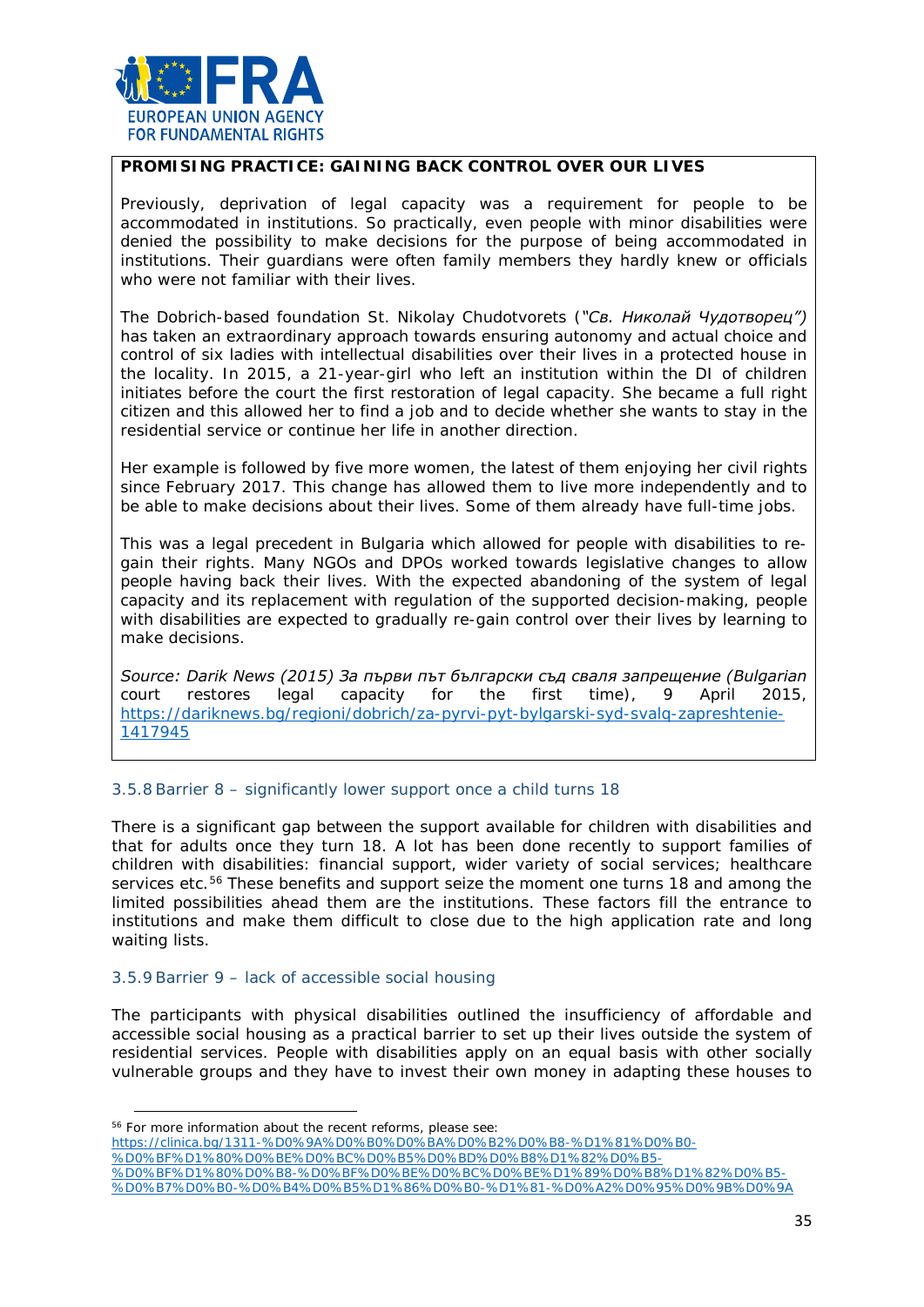

be accessible. The local authorities, however, do not identify the need of measures to offer more housing opportunities to people with disabilities.

# <span id="page-35-0"></span>3.6 Cross-cutting issues

#### 3.6.1 Impact of different types and degrees of impairment on the deinstitutionalisation process

At national level, the degree of disability is directly linked to the length of institutionalisation and at the same time the long-term institutionalisation is seen as a disabling factor. There is a widespread perception among practitioners, including Social Assistance officials that for people with high degree of impairments and multiple disabilities it is are impossible to leave institutions and learn independent living skills. They reason this understanding with the lack of permanent medical care in the community, with their advanced age, with their deeply rooted institutional culture as they have spent their entire life in institutions. Another reason raised is the reluctance of their relatives to take care of them or the fact that they have no relatives at all. A parent of a person with very severe physical disability argues that there are such high degrees of impairment that are not even accepted in institutions.

National-level authorities and IL movement supporters argue that such severe cases can undergo DI, they just need higher level of support. A CBSs manager working challenges the reasons for the above view suggesting that its grounding (the lack of medical services in the community, etc.) are just excuses of a discriminatory belief:

"*Therefore, we must ask ourselves is that the main issue or we continue to truly believe that only a certain proportion of the population are allowed and could have a normal life, and another part are too damaged to live independently.*" (director of a community-based service)

There is also a widely spread concern and stigmatisation of people with psychosocial disabilities – DI is considered a challenge among different levels of participants. The community members in the selected locality are particularly negative towards people with such disabilities living in the locality. There are even social service officials who believe that people with psychosocial disabilities are not widely accepted because they tend to stop their treatment, be aggressive and pose threat to themselves and to the others. Therefore, most participants at local level believe that it is better if they stay in a controlled environment.

DPOs share that in practice people with physical and sensory disabilities are more likely to join the Independent living movement while people with psychosocial and intellectual disabilities seem to be under the stricter control of their families and social workers.

Social assistance officials criticised many municipalities for placing together people at different ages and with different types of disabilities where neither staff is prepared to deal with all of them, nor are they able to successfully socialise. There is a similar criticism raised by the National Ombudsman.<sup>[57](#page-35-1)</sup>

#### 3.6.2 Impact of age on the deinstitutionalisation process

 $\overline{a}$ 

Similarly to people with high degrees of impairments, people in advanced age are considered almost impossible to deinstitutionalise. Institutions' managers, however,

<span id="page-35-1"></span><sup>57</sup> Bulgaria, Ombudsman of the Republic of Bulgaria (2016), *[Annual Activity Report 2015](http://www.ombudsman.bg/pictures/Report_NPM_2015_Final_Edited.pdf)*, p. 77.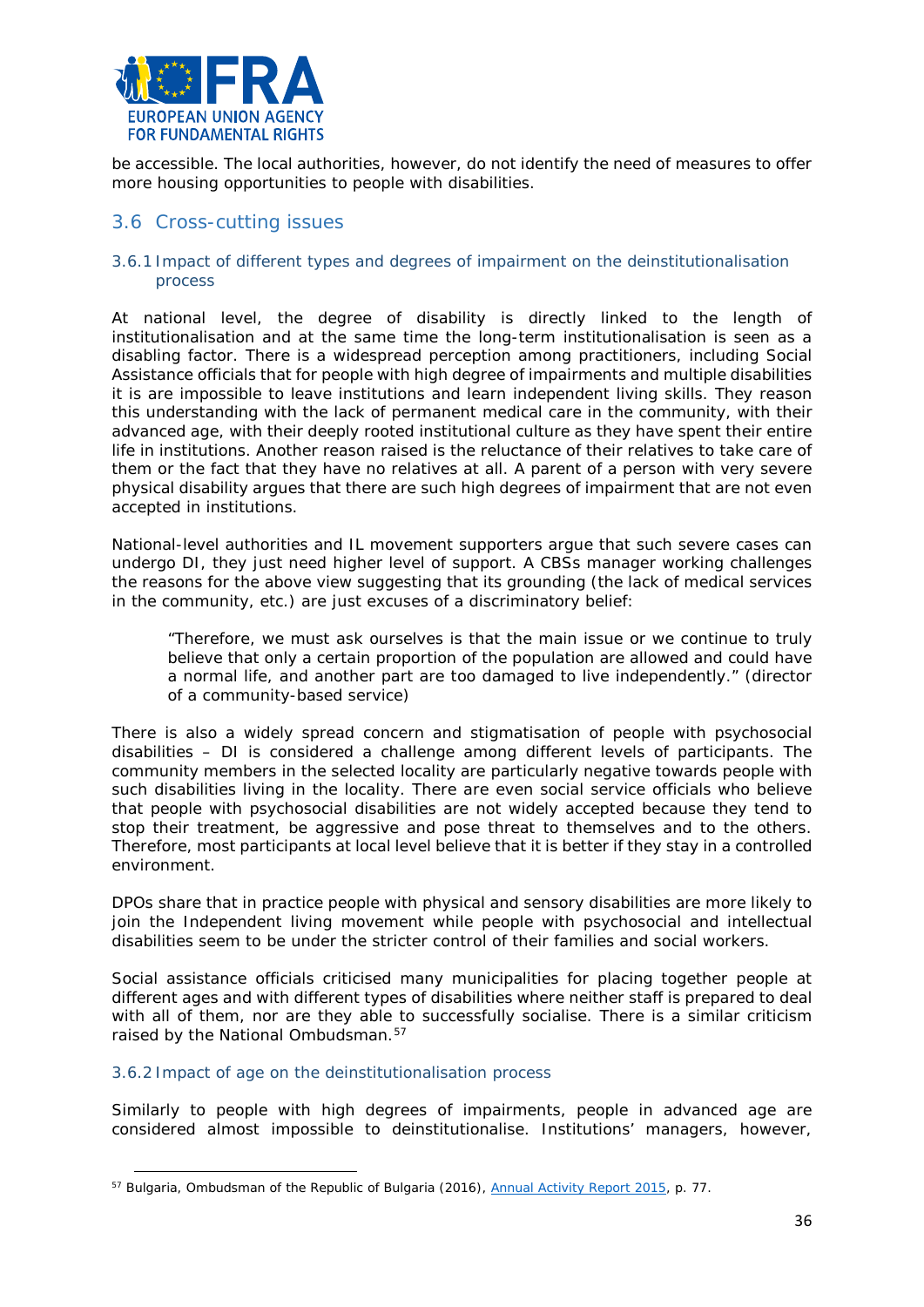

defend this understanding on the basis of the lack of sufficient alternatives in the community (See also section 3.5.3):

"*The other problem is that those who remain in our institution are at the age of over 60 years old, they have no relatives to support them. We cannot assure support outside.*" (director of an institution)

Moreover, many people in advanced age are placed in institutions due to the lack of hospices and palliative care facilities or of the respective support in the community.

The institutionalising environment at home where parents are often overprotective towards their children with disabilities result in lack of life and social skills and as age advances and their parents are no longer able to take care of them, the only option available is accommodation in institution. So institutions traditionally host people in more advanced age, their directors say.

CBSs social workers agree that the age is a significant factor in one's abilities to get used to new things and to gain new skills. This seems particularly true about people who have been accommodated in institutions in their early childhood and have never lived in the community. That is why, many categories of participants – family members, DPOs and social workers – insist on the importance of prevention of institutionalisation proposing early intervention by psychologists at the moment a person with disability is born.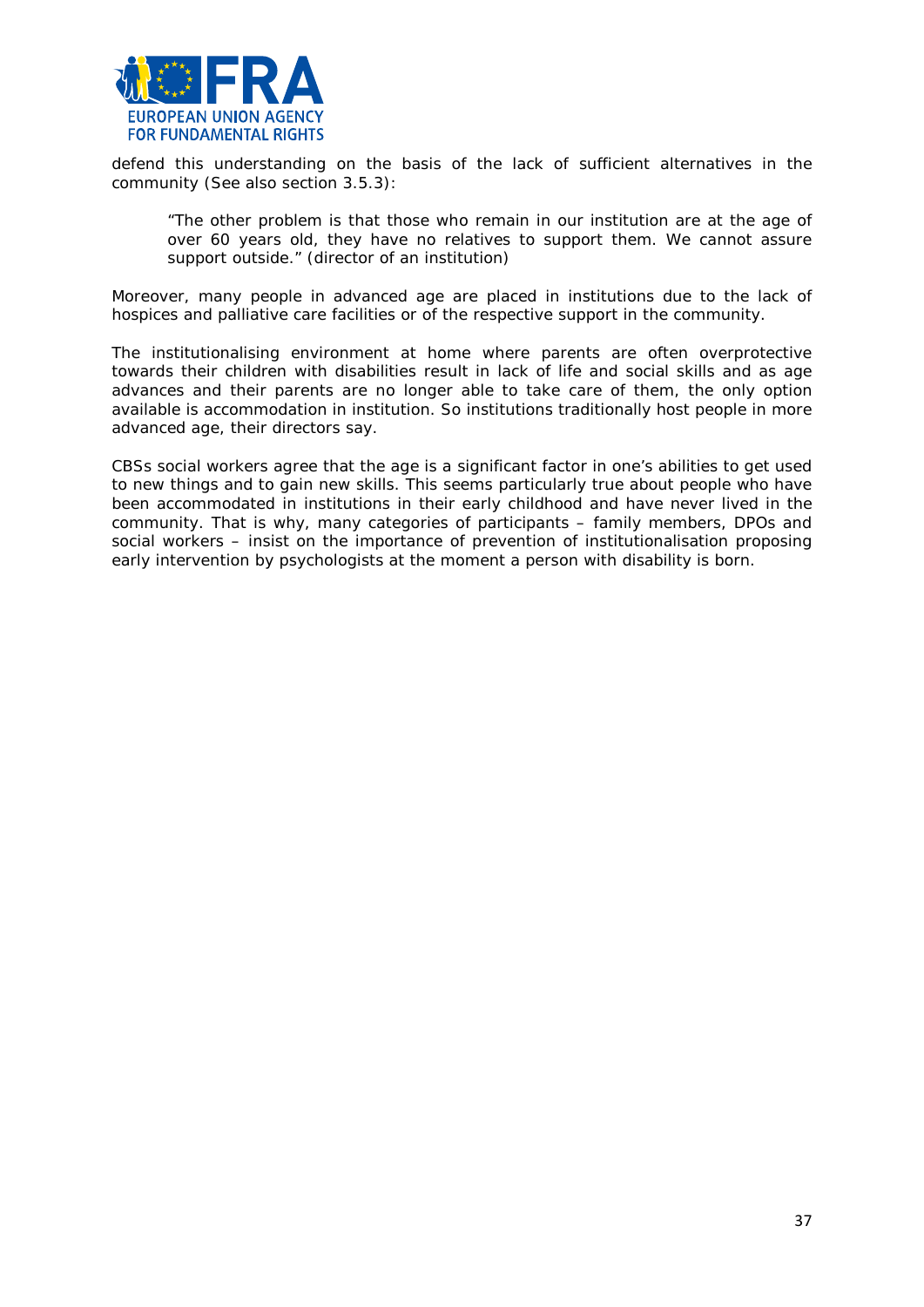

# <span id="page-37-0"></span>**4 MEASURES TO ACHIEVE SUCCESSFUL DEINSTITUTIONALISATION**



# <span id="page-37-1"></span>4.1 Commitment to deinstitutionalisation

Participants called for overcoming the existing gap between the national and local level policy and decision makers with regard to their commitment to deinstitutionalisation. Local authorities should not only act as executors of decisions made at national level but should take more initiative to act in the spirit of CRPD. This was particularly stressed by nationallevel officials and disabled persons' organisations say. Independent living movement representatives name this process an 'actual decentralisation' that would come with higher public awareness of the need of DI at local level.

Both levels of governance agree that DI is responsibility of the national authorities in terms of adopting the right approach but in coordination with the local actors. This decisionmaking process should involve all stakeholders, including families of people with disabilities and people with disabilities, including those living in residential social services. At local level, the responsibilities are to implement this process with the methodological support of the central authorities – a feature that is presently defined as missing.

There is also need of awareness among legislators about the urgent need of abandoning the system of deprivation of legal capacity. This issue should get higher priority at the National Assembly.

Furthermore, all groups of respondents are unanimous that despite its importance, DI is a very long and complicated process and it should not be rushed to fit certain strategic or financial framework.

*"[…] what they have done, the developed European countries, they have done in a period of 40-50 years. We are asked to do it in 3-5-10 years? You cannot do it for this amount of time and do it well. If we need to close down the institutions, we will shut them down, but the problems will remain. The people are not going to live much better. We want to do it more smoothly, but for it to be a really genuine process."[58](#page-37-3)* (national policy maker)

National authorities, DPOs and local community members identified the need of awareness raising campaigns targeted at different actors in the process and aiming at popularising the spirit of the CRPD.

# <span id="page-37-2"></span>4.2 Availability of guidance to support the deinstitutionalisation process

Guidance and support was defined as particularly important for the DI process. National authorities recognise the need of additional training of the spirit of CRPD and the principles of independent living to practitioners so that they can implement the process with no difficulties. At local level, both local authorities and service personnel outlined the need of guidance in the practical implementation, i.e. how to treat individual cases, how to apply new law provisions, etc. Still, there is a sense of the need of practical written instructions rather than education in the spirit of the process and applying it case by case.

"*In conversations and in instruction letters we sense common thinking, they understand the problems. Still, in Bulgaria, we are somehow used to working with*  laws, with decrees. We will cooperate if someone orders us to but if it comes to

<span id="page-37-3"></span><sup>59</sup> An example can be found at: [www.marginalia.bg/analizi/chovekat-pod-zapreshtenie-e-nevidim-i-bezglasen/.](http://www.marginalia.bg/analizi/chovekat-pod-zapreshtenie-e-nevidim-i-bezglasen/)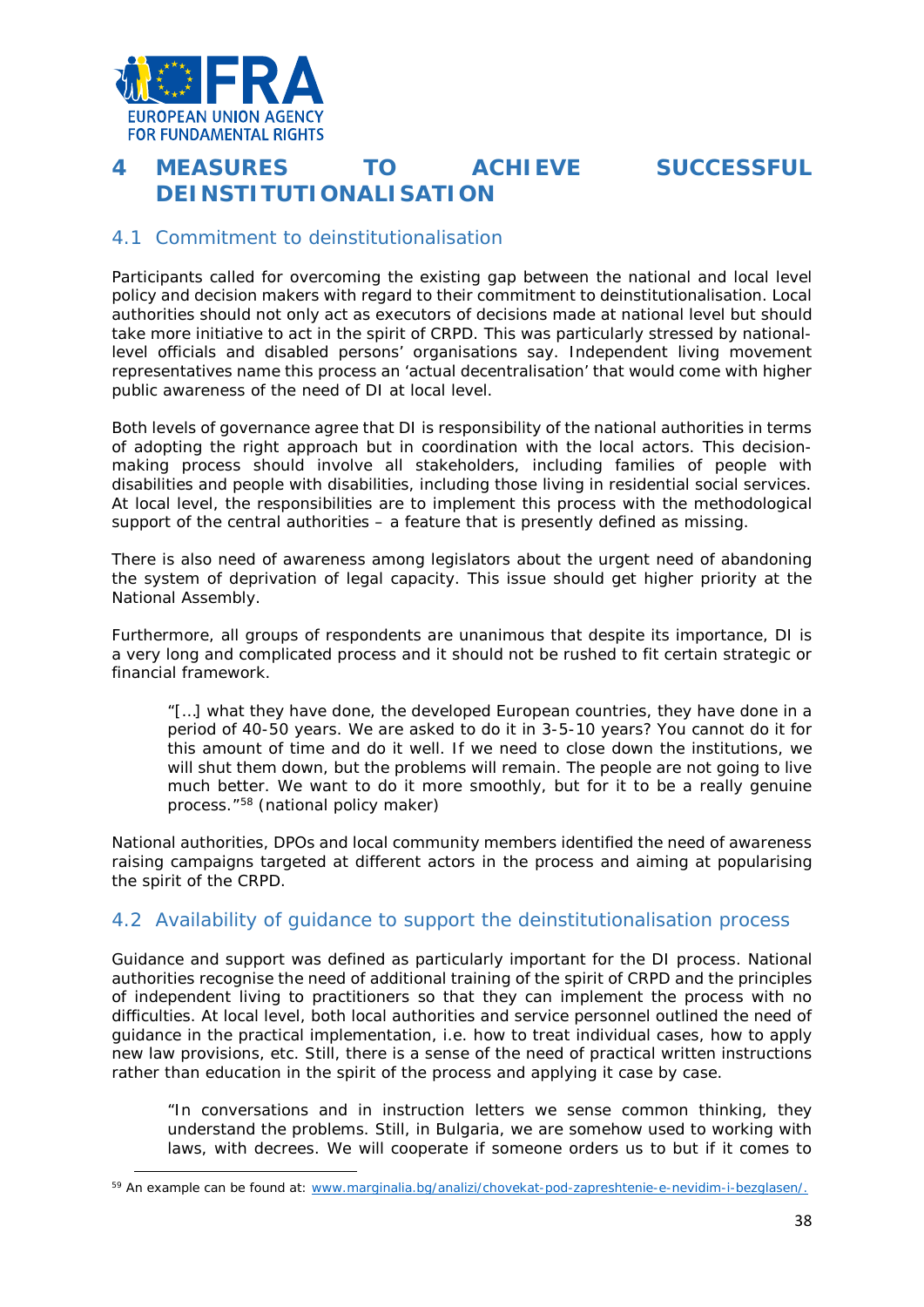

*initiative and creativity, it is very difficult. But obviously when it comes to precisely the Health Ministry, it should be acted at the highest level.* (local social assistance official)

The issue of re-training of personnel was again recognised as important at national level, by DPOs and by people with physical disabilities engaged with self-advocacy. Social workers themselves, despite admitting the need of additional qualification, do not see a need for a change of the perspective of their work. Re-training in the spirit of CRPD was mentioned only at the peer review meeting.

Having pilot projects under the ESIF financing was defined determinant to the implementation of the DI of children and these are expected to play an important role within the DI of adults. The guidelines for projects' implementation will impact and shape the practical implementation of the DI process in Bulgaria. The problems outlined are related to the time gap between their end and the point of their becoming state-delegated activities, as well as to the financial insufficiency of the state-delegated budgets to sustain the quality standards set within the pilot phase. Participants called to national-level authorities' to engage more with the finance ministry and argue about the importance of the sufficient national funding to the success of the DI process.

# <span id="page-38-0"></span>4.3 Active cooperation between the people involved in the deinstitutionalisation process

Several active cooperation measures already emerged, such as the need of closer vertical cooperation between national and local level policy-makers and practitioners and horizontally between different ministries to assure the successful implementation of the process.

In addition, DPOs and local authorities proposed more active inclusion of other sectors such as housing, healthcare and employment in the DI process as all recognise their role in providing a quality of life for the people with disabilities in the community that will both encourage more people to leave institutions and will at the same time act as a prevention to institutionalisation.

National-level officials call upon practitioners and local authorities to be more active in their contacts with the national authorities when public consultations or drafting of legislation takes place as social service management and staff should not be imposed rules and legislation they do not understand.

Some participants, especially DPOs, note the need of involving families of people with disabilities and those living in residential social services, both institutional and CAFTs/protected houses, in the decision-making process.

All categories of participants recognise the significance of involvement of wider society and local communities in the process, still none of them recognises it as their own responsibility. Local authorities and part of the community believe that the media should act responsively when dealing with social issues as they have the responsibility of shaping the public opinion. The local community at the selected locality, however, believes that changing the public attitude should be a government-initiated national policy:

*" So I think that with a slight 'push' by the government and with some […] if I had the power, I would go to the film industry and the theatre industry and I would say them: 'Dudes, I need your help! We want a series – a disabled person, two Roma in another series, I want a Roma starring, I want things like that… I want people*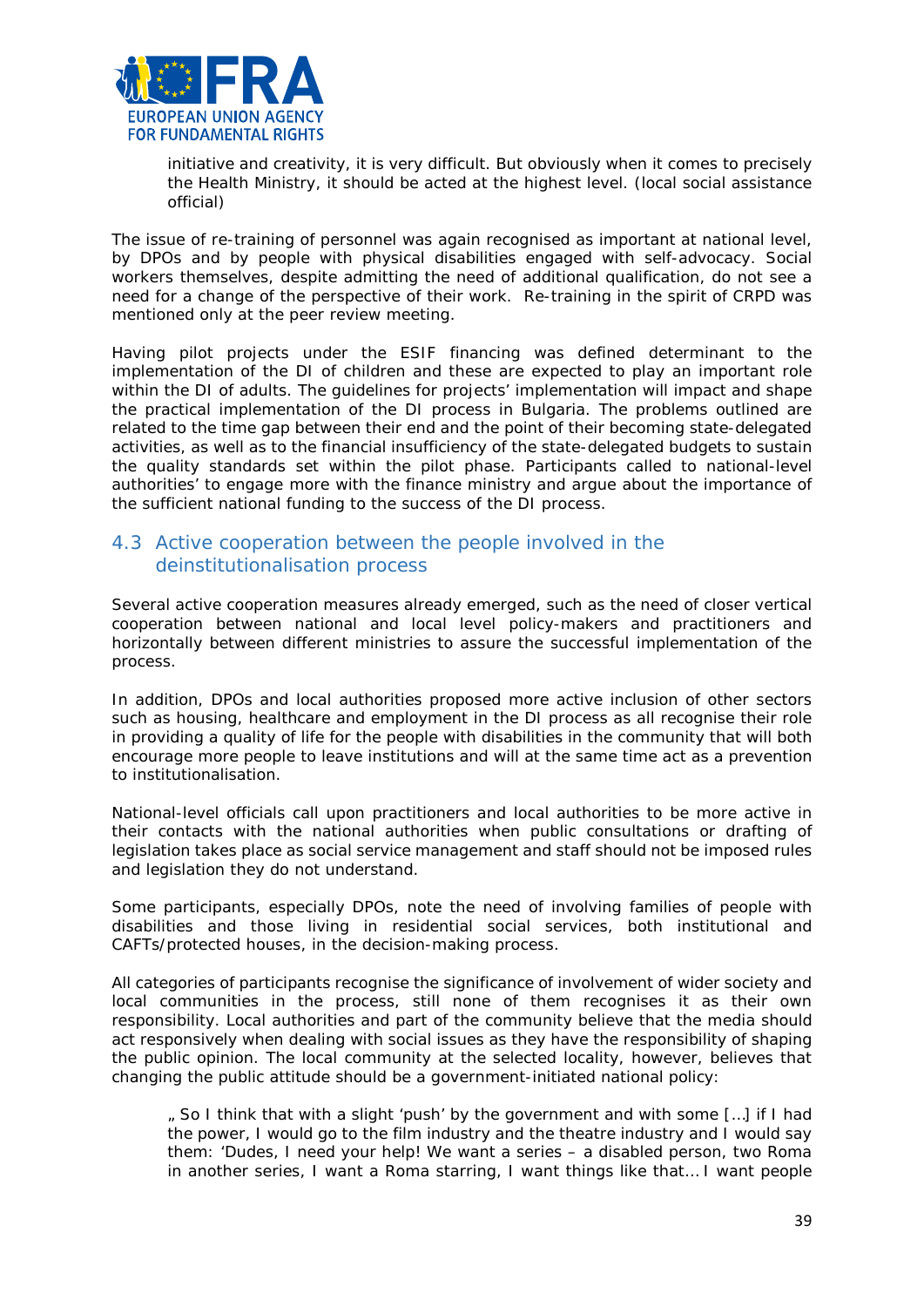

to see that there are normal people among them. And I want them to become *examples to follow.'"* (member of the local community)

All groups of respondents agree on the primary importance of the prevention of institutionalisation to the success of the DI process. Among the most often mentioned prevention measures were information and psychological support of parents of new-born children with disabilities and support measures for people with disabilities who live in their homes.

# <span id="page-39-0"></span>4.4 A change in attitudes towards persons with disabilities

Most participants agreed on the importance of more and more people with disabilities living in the community thus changing the public perception and acceptance towards themselves. The personal stories in the selected locality affirmed this understanding. Fear of the unknown and the helplessness the community feels in the presence of people with disabilities quickly changes into positive and friendly attitude.

"*If you ask me – keeping population informed that those are people with a health problem, they need special care and attitude, but they are no different, to an extent, from all of us. Because people are afraid of the thought that psychic patients will come to live beside them. This is what we see, regularly, in media as well… And everywhere, they come and say 'He lives on our street, he is dangerous!' But, de*  facto, when he takes his medicine regularly, and uses some service in the family *environment, he is as dangerous as they try to depict. So information among people is a huge factor; one of the main factors to stimulate DI."* (local social assistance official)

The attitude of the practitioners was mentioned by national-level stakeholders as an important factor to successful DI process. The people responsible for policy implementation at local level and especially service providers and the local branches of the Social Assistance Agency (*Агенция за социално подпомагане*) need to be trained to gain sufficient knowledge and competence in the new principles of social work in accordance to the CRPD. A representative of a DPO adds the need of rethinking the model of social work science taught at the university dating back from totalitarian times and offering conservative and outdated approach. The social services staff themselves admit they feel uncertain in many situations and need additional qualification, although they could not specify which their weak areas are.

Institutions' directors and social assistance officials stress upon the need of change on families' attitudes towards taking responsibility for their relatives with disabilities rather than sending them to institutions. DPOs and people with disabilities see the change in families from the IL point of view speaking about the need of change of the tradition of overprotection.

"*The social skills are formed in family environment – when mommy allows her child with disabilities to fight the other small punks in the street – this is called social environment. When mommy keeps you closed and waters you by the window, it is normal for you to have none, to say: "Look, what are these?" and not to even know that these are children and they are of your age. When an illiterate parent is growing a healthy child, even a marginalised one in this country, it becomes an illiterate small idiot, what else can come out? Afterwards, it does not matter in what environment you put it.*" (employee of a community-based service)

People with physical disabilities and some family members believe that people with disabilities themselves should be more active in pursuing their rights and initiating change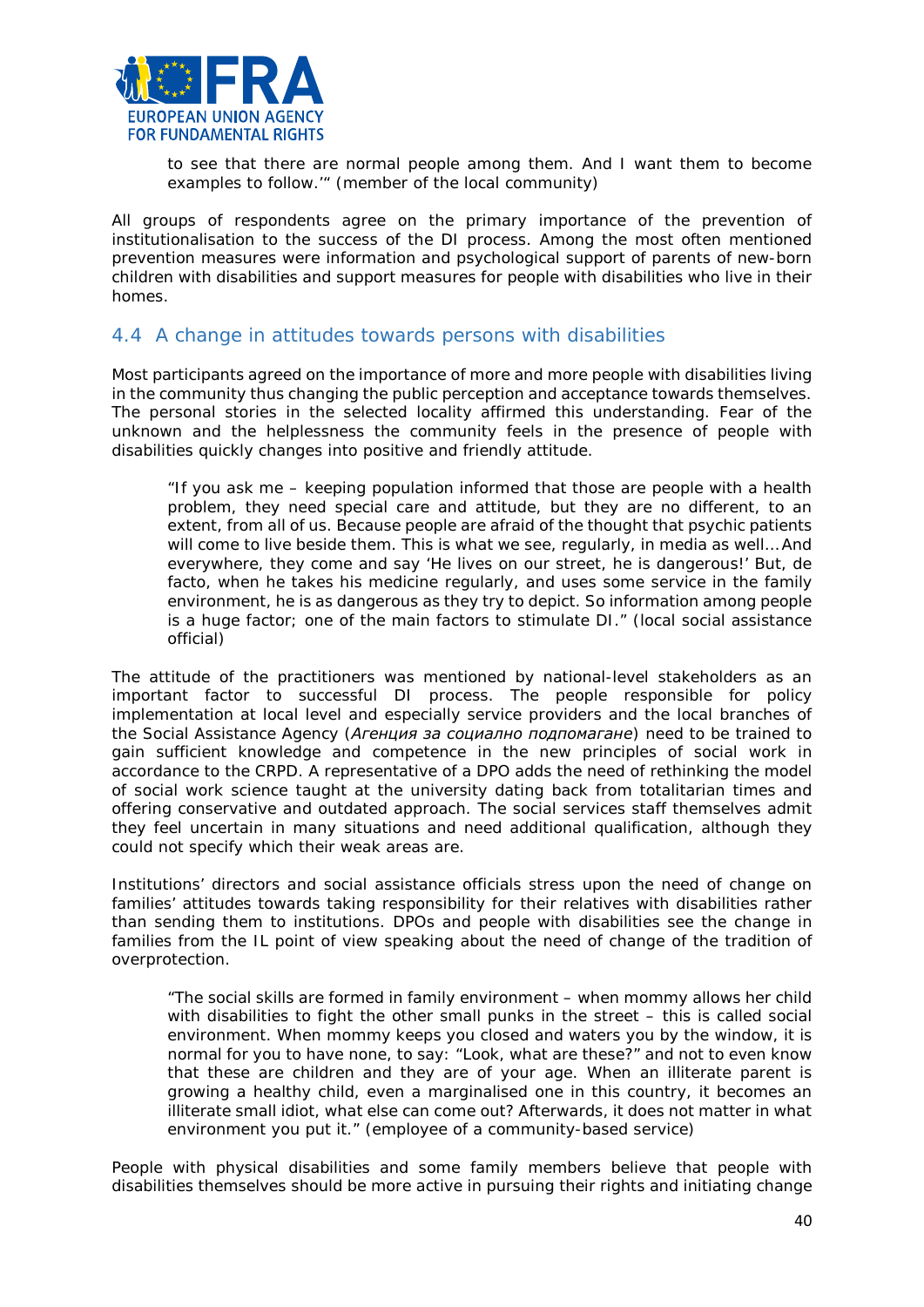

both at policy level and in terms of public perception about them. They should be supported by measures and programmes teaching independent living and overcoming learned dependency, DPOs say.

#### **PROMISING PRACTICE: EMPOWERING YOUNG PEOPLE WITH INTELLECTUAL DISABILITIES**

Association "Parallel World" (*Сдружение "Паралелен свят"*) is a Plovdiv-based organisation working with young people with disabilities. It runs a project that aims at capacity building of young people with intellectual disabilities in self-advocacy by developing their skills of autonomous action in approaching public institutions and playing more significant role in the process of making decisions about their lives. The association simultaneously works with young people's parents to expand the level of understanding of the principles of independent living and rights protection. This initiative is particularly important in this city where few organisations of people with disabilities exist and at the same time for its targeting of people with intellectual disabilities that are usually less active and less likely to engage with self-advocacy. At the same time, the initiative adds value to increasing the public awareness about the needs of people with intellectual disabilities and raises public authorities' sensitiveness about their problems.

Source: [www.paralelensviat.com/](http://www.paralelensviat.com/)

The local community members and national-level public officials recognised the need of a wide awareness campaign, involving media, artists and public figures that should work towards changing the attitude towards people with disabilities and promoting acceptance.

# <span id="page-40-0"></span>4.5 Practical organisation of the deinstitutionalisation process

Almost all participants believe that the social system should change in order to have successful DI process. Two types of changes could be distinguished among the various opinions. Participants close to the views of the independent living movement believe that the current system of funding of social services should be abandoned and instead of spending a significant amount of money in reproducing institutional-by-spirit services, the government should support persons with disabilities in four main areas: personal assistance; education and qualification; accessible social housing (with no staff present to replace residential services) and accessibility of the public environment. The principle of segregating people with disabilities in new forms of services should be replaces by personcentred system where one should first have their needs evaluated and they will receive the required support into an environment of their choice.

The other group of participants, consisting of social assistance officials, service providing NGOs, social services staff and people with intellectual disabilities, believe that the present system of social services should be expanded by adding more and more diverse services to meet all the possible options of personal needs. Service directors think that CBSs should be as flexible as possible to offer individualised support to their clients. Social assistance officials add that the services should be more evenly territorially distributed so that people in smaller and distant localities should have access to them.

Both groups consider really important the introduction of the 'money follows the person' principle of funding - a factor that will significantly improve the quality of support people obtain now.

Moreover, there should be strict quality control of what public money are spent for.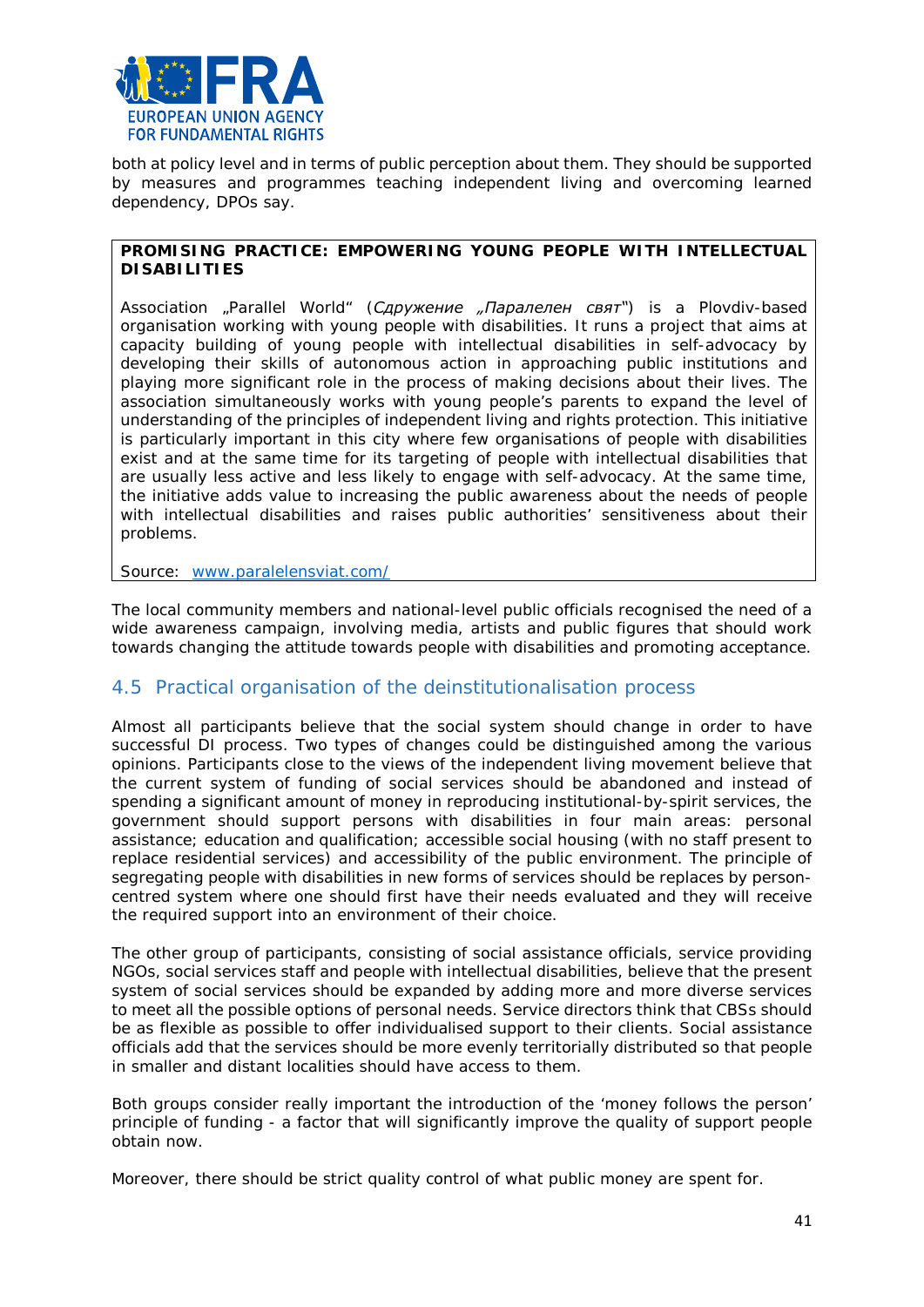

There is a third group of participants from almost all categories at local level who does not have a vision about the philosophy of the DI process but rather see themselves agents implementing what is decided at central level. This group seemed less concerned about realising the right to live independently for people with disabilities and rather focuses on their narrow duties.

Social assistance officials and institutions' directors believe that institutions should not be closed as there are people who need them. Directors think that they should offer better living conditions and more open regime to socialise people living there as much as possible. Regardless of the DI process, the institutions' management should be more active in ensuring people with disabilities live in an environment – as close as possible to the one in the community.

#### **WHAT DI MEANS TO ME: THE STORY OF STANISLAV**

Stanislav grew up without parents – his mother died and he never knew who his father was. As a child, he goes to a mainstream school in the village he lives but he hardly catches up with others. Nobody pays attention at his problems at school so he moves to a special school for people with disabilities after fourth grade. When he is about to graduate, social workers come to him and offer him to go to a specialised professional boarding school. He can choose between two such schools in two different cities. He chooses the one closer to his hometown and moves there to study the profession of a painter. After the three-year qualification he tries to find a job but he fails. He has no home or any other support so he goes to an institution for adults with intellectual disabilities where he can have food and a roof. He spends 15 years there – from 2002 to 2016.

Stanislav does not feel good there. He has to live with many different people – old, young, different conditions that he has to conform to. He is lucky to share a room with four more people with lower degree of disability and enjoys a more liberal regime, still he does not feel well. He feels isolated from his friends outside. He is ashamed to invite them to visit as they see the other people in the institution and do not want to visit him anymore. He feels lonely as the other people are gradually less capable of having a conversation. When he hears that new types of services, protected houses, are being open, he asks to leave the institution. He goes to the director saying that he feels he does not belong there anymore. He does not want his life to pass there. The director understands and helps him to do the necessary steps to move out to a protected house.

Stanislav can freely go in and out of the institution so he goes to visit the new protected house and ask what he has to do to apply for living there. He prepares the documents needed alone and applies at the Social Protection Directorate. He has to wait for a month his application to be approved. This seems to be a long month for him.

He moves to the protected house on 8 June. He likes it a lot there. He feels free and likes the house very much. He has skills in construction works and is often employed. Now he has his own income and affords to buy different things – a cell phone, things he likes to eat, nice clothes. Stanislav is thankful for the chance to live there. He has no plans to leave the protected house and have his own home.

All groups of participants are convinced that a radical reform in the Social Assistance Agency and its territorial units is needed, in order to move away from outdated principles of work based on the medical model. It should become a decentralised structure and work towards regaining the social prestige of the social workers. They, in turn, are taught these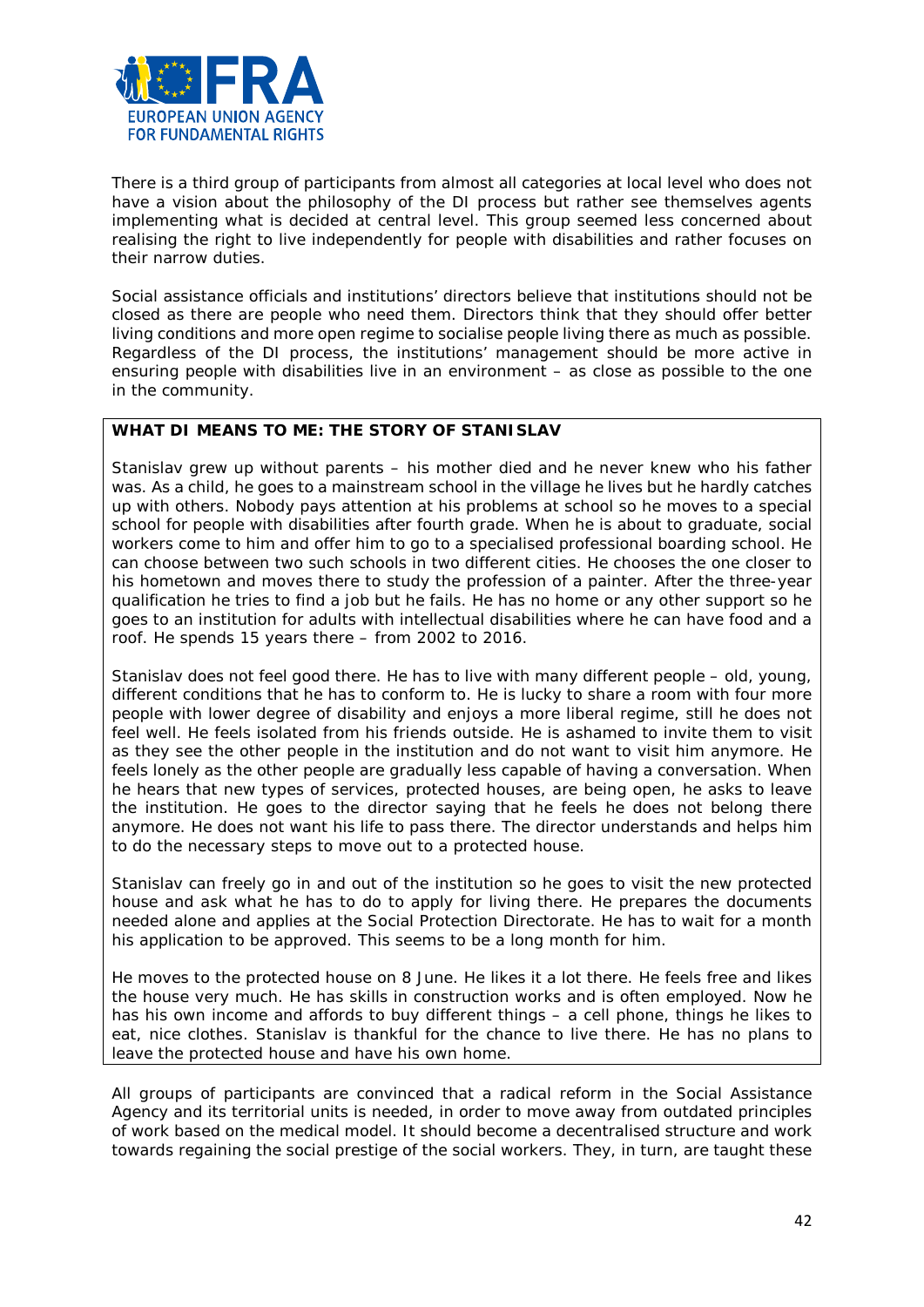

outdated principles at the university where social science teaching should be urgently updated to seize to produce social workers who need retraining.

Employment was repeatedly named as maybe the most important factor for successful reintegration to the society both for assuring financial resources to lead a normal life and social contacts and perception of being useful. Employment measures proposed by participants were of two general types – social service professionals considered social employment as most suitable for people who have been in institutions. On the other hand, independent living supporters – people with disabilities and DPOs – believe that equal participation at the labour market will make people with disabilities compatible workforce and will integrate them to the society in the best possible way.

The successful deinstitutionalisation requires also a reform in the system of deprivation of legal capacity, most participants think. Few of them, however, mainly those engaged in developing the proposed (not voted yet) system of supported decision-making have concrete idea what can substitute the present one. There is a debate in the society about what safeguards can be proposed against abuse of potential advisory circle members. Family members of people with disabilities deprived of legal capacity oppose this reform believing that they are the only people to best protect their relatives despite the numerous evidence of misuse of property available at national level.<sup>59</sup>

Most of participants stressed the importance of prevention to institutionalisation in terms of psychological work and support of families to gradually decrease the need of institutions. A DPO from the case study locality mentions the need of early intervention at maternity hospitals where a significant number of children with disabilities are abandoned.

The social assistance directorates and some social service staff and management said social sphere workers should receive higher remuneration so that quality personnel can be attracted to the social sphere. Other practitioners argue that the quality social workers are dedicated to their work and it is more like a cause to them than just a job.

<span id="page-42-0"></span><sup>59</sup> An example can be found at: [www.marginalia.bg/analizi/chovekat-pod-zapreshtenie-e-nevidim-i-bezglasen/.](http://www.marginalia.bg/analizi/chovekat-pod-zapreshtenie-e-nevidim-i-bezglasen/)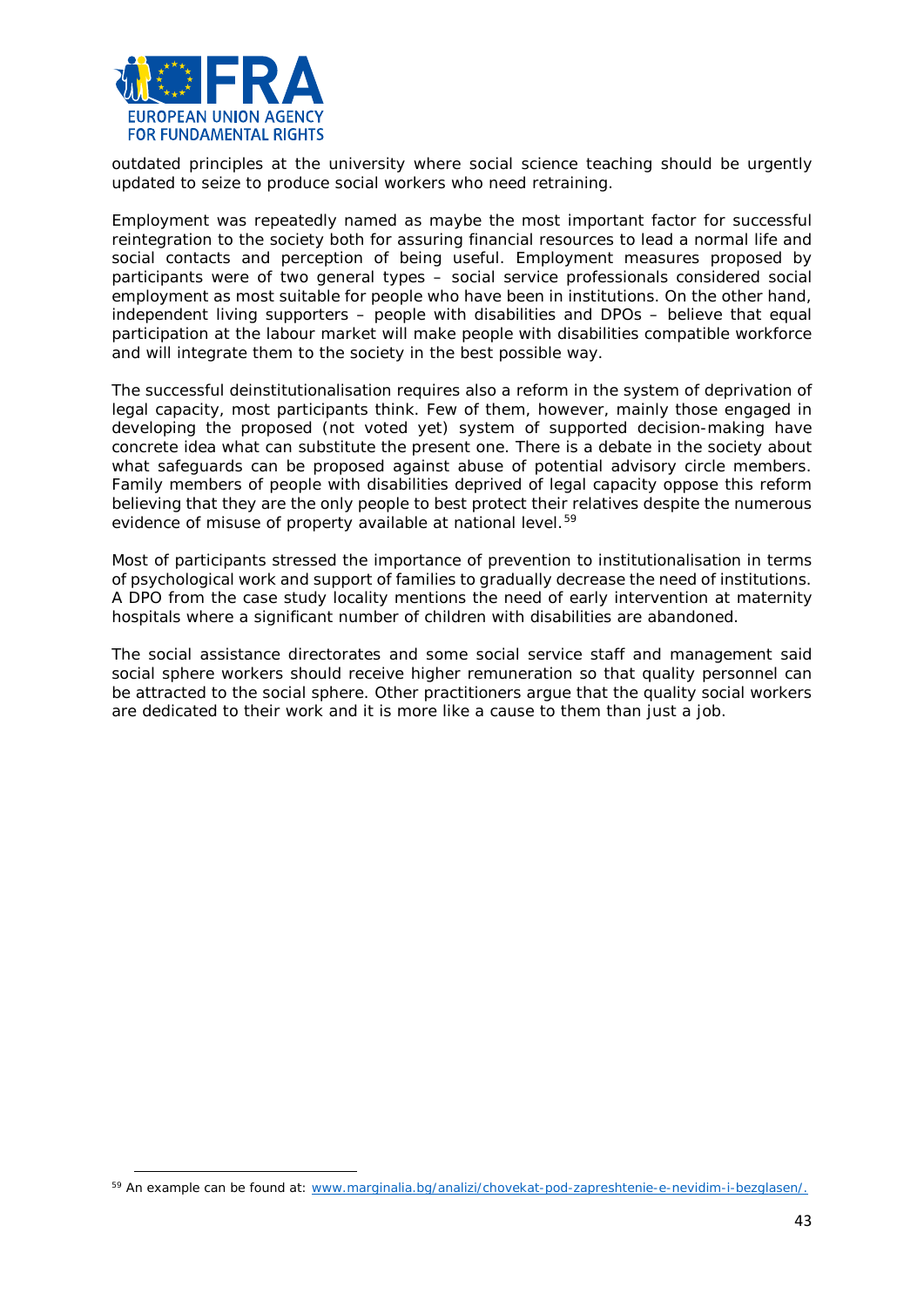

# <span id="page-43-0"></span>**ANNEX: RESEARCH METHODOLOGY**

The fieldwork employed several common qualitative research methods to capture the views of a variety of different stakeholders. These included participatory research methodologies enabling full participation of persons with disabilities:

- Preparatory **semi-structured interviews** with selected national stakeholders to gather contextual information about the status of the national deinstitutionalisation process and to identify key themes to be explored in later interviews.
- **Focus group discussions** to explore differences and commonalities in the experiences and perceptions of groups of participants with similar roles in the deinstitutionalisation process.
- **Face-to-face semi-structured interviews** with individuals involved in the deinstitutionalisation process in the case study locality to gather their views about what works and what does not work regarding policies and practices.
- **Narrative interviews** giving persons with disabilities the opportunity to share their experience of the deinstitutionalisation process and how it affects their lives.

Much more information on the design and methods of the fieldwork research is available in the main report ['From institutions to community living for persons with disabilities:](http://fra.europa.eu/en/publication/2018/independent-living-reality)  [perspectives from the ground'](http://fra.europa.eu/en/publication/2018/independent-living-reality).

# **Figure 1: Research methods and target groups**